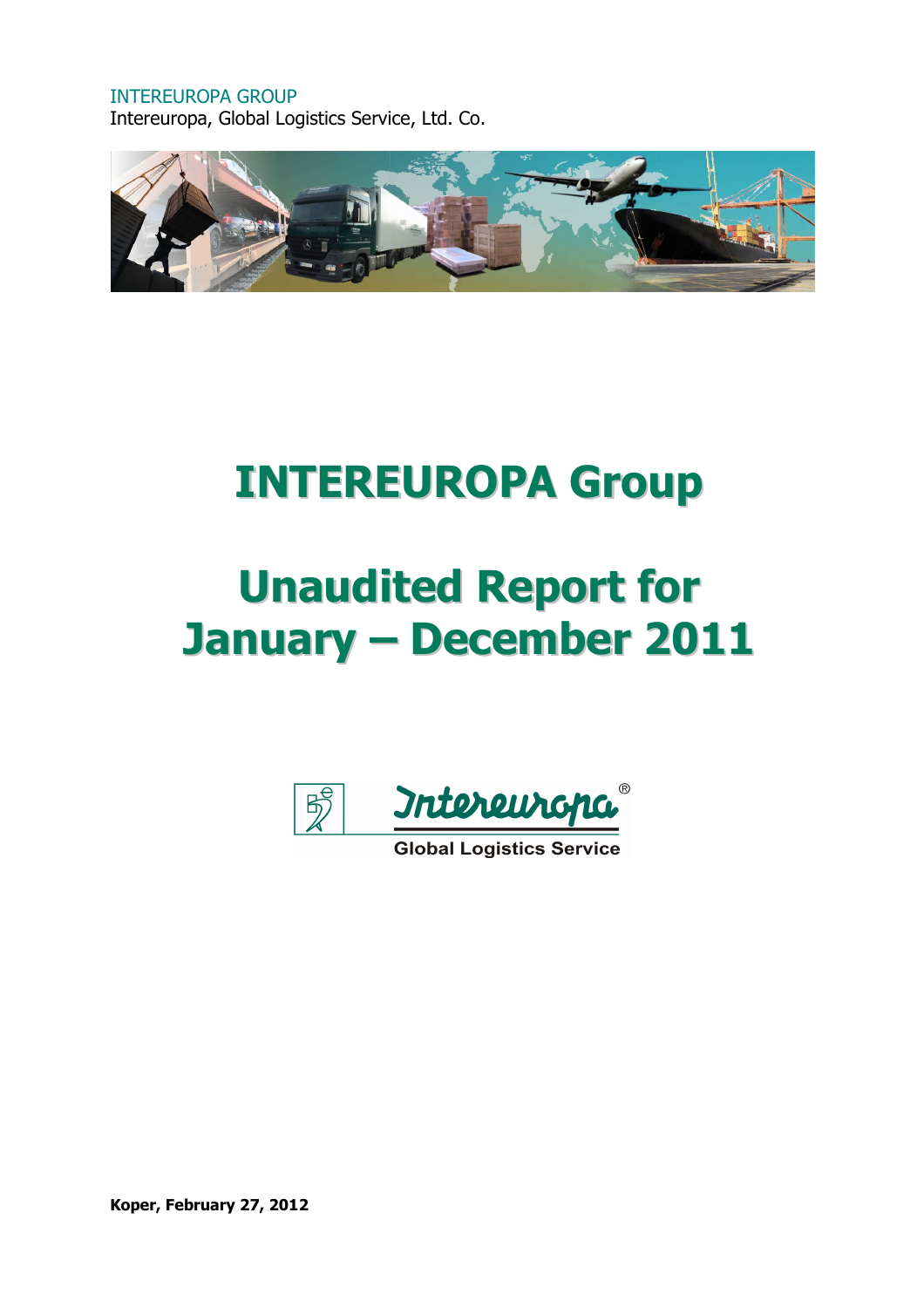The INTEREUROPA d.d. is publishing this Intereuropa Group Unaudited Report for January -December 2011, in accordance with the Market in Financial Instruments Act (ZTFI).

The unaudited consolidated and non-consolidated financial statements have been prepared in accordance with the provisions of International Financial Reporting Standards (IFRS).

This Report is available at the Company's registered office at Vojkovo nabrežje 32, 6504 Koper.

The Intereuropa Group Unaudited Report for January - December 2011 shall also be published on the web site of INTEREUROPA d.d. www.intereuropa.si on February 27, 2012.

### C O N T E N T S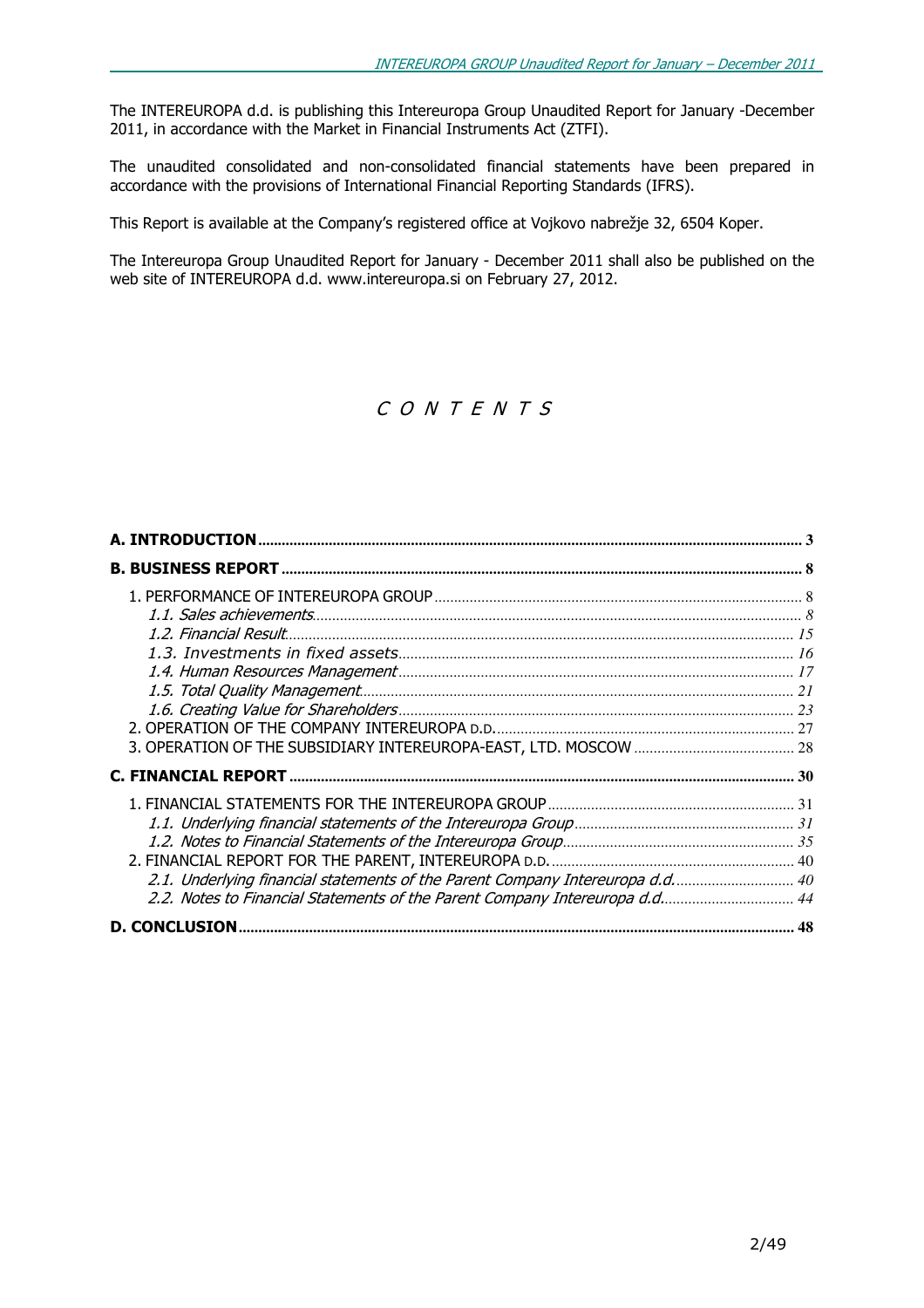### A. INTRODUCTION

The 2011 sales results of the Intereuropa Group reflected the dynamics of economic growth in its key markets. Despite repeated market deterioration in the second half-year and following some measures taken in the Land Transport area which had a direct short-term impact on a drop in sales revenue, our sales results were good and above the plan. With our efforts towards cost efficiency and optimization of operations, we have retained the position of the leading provider of comprehensive logistics services in Slovenia and the countries of former Yugoslavia, and we achieved a positive operating profit for the first time after 2008.

In the reporting year 2011 we generated a sales revenue of  $\epsilon$  211.9 million and exceeded the comparable result of the year 2010 by 11 percent; the target sales revenue was surpassed in all the three core business areas and the financial year was closed 11 percent above the plan. Among the services offered in our range, the highest growth rates were seen in railway transport, car logistics, the logistics services involved in logistics solutions, and customs services. The highest sales growth in the reporting period was achieved by our companies in the Ukraine and Russia; the largest share in the sales was recorded by the parent company Intereuropa d.d., which grew by 11 percent and with  $\epsilon$ 107.4 million represented approximately one half of the sales of the Group.

The Group recorded an operating profit of  $\in$  6.8 million, thereof the Parent Company  $\in$  6.1 million. After deducting the effect of financing  $(\epsilon$  -14.7 million) and taxes, Intereuropa concluded the financial year with a negative net result of  $∈$  -7.6 million on the Group level, and  $∈$  -5.9 million in the Parent Company.

| Company ract Sneet                  |                                                                            |
|-------------------------------------|----------------------------------------------------------------------------|
| <b>The Parent Company</b>           | Intereuropa, Global Logistics Service, Ltd. Co.                            |
| Abbreviated Firm                    | Intereuropa d.d.                                                           |
| Country of the Parent Company       | Slovenija                                                                  |
| Registered Office of the Parent     | Vojkovo nabrežje 32, 6000 Koper                                            |
| Company reg. number                 | 5001684                                                                    |
| Tax ID number                       | 56405006                                                                   |
| <b>Transaction Accounts</b>         | SI56 0294 5025 8577 491 with NLB d.d.                                      |
|                                     | SI56 0313 5100 5943 869 with SKB banka d.d.                                |
|                                     | SI56 0475 0000 1009 045 with Novi KBM d.d.                                 |
|                                     | SI56 0700 0000 1069 709 with Gorenjska banka d.d.                          |
|                                     | SI56 1010 0000 0006 785 with Banka Koper d.d.                              |
|                                     | SI56 2420 3900 2718 580 with Raiffeisen Banka d.d.                         |
|                                     | SI56 2900 0000 1836 455 with UniCredit banka Slovenija d.d.                |
|                                     | SI56 3000 0018 0048 817 with Volksbank d.d.                                |
| Entry in the Register of Companies  | Registered with the District Court in Koper, file no. 1/00212/00           |
| Share capital                       | € 32,976,185.11                                                            |
| Number of shares issued and paid-in | 7,902,413 no-par value shares                                              |
| Shares Listing                      | IEKG shares are listed in the Prime Market of the Ljubljana Stock Exchange |
|                                     | (Ljubljanska borza d.d.).                                                  |
| Managing Board                      | Ernest Gortan, M.Sc., President                                            |
|                                     | Tatjana Vošinek Pucer, Deputy President                                    |
| President of the Supervisory Board  | Bruno Korelič                                                              |
|                                     |                                                                            |
| <b>Intereuropa Group</b>            |                                                                            |
| Number of employees                 | 2.114 employees                                                            |
| Vehicle fleet                       | 264 own trucks, trailers and delivery vans                                 |
| Total warehousing area              | 262.400 qm of own warehouse facilities                                     |
| Total land area                     | 2.152.200 qm of land                                                       |
| Membership in international         | FIATA, IATA, FETA, FONASBA, BIMCO, IRU                                     |
| organizations                       |                                                                            |
| <b>Quality Certificates</b>         | ISO 9001:2008 Certificate:                                                 |
|                                     | Intereuropa d.d.,<br>$\circ$                                               |
|                                     | Intereuropa Transport d.o.o., Koper,<br>$\circ$                            |

### Company Fact Sheet

Intereuropa, log. usluge d.o.o. Zagreb

o Interagent d.o.o.,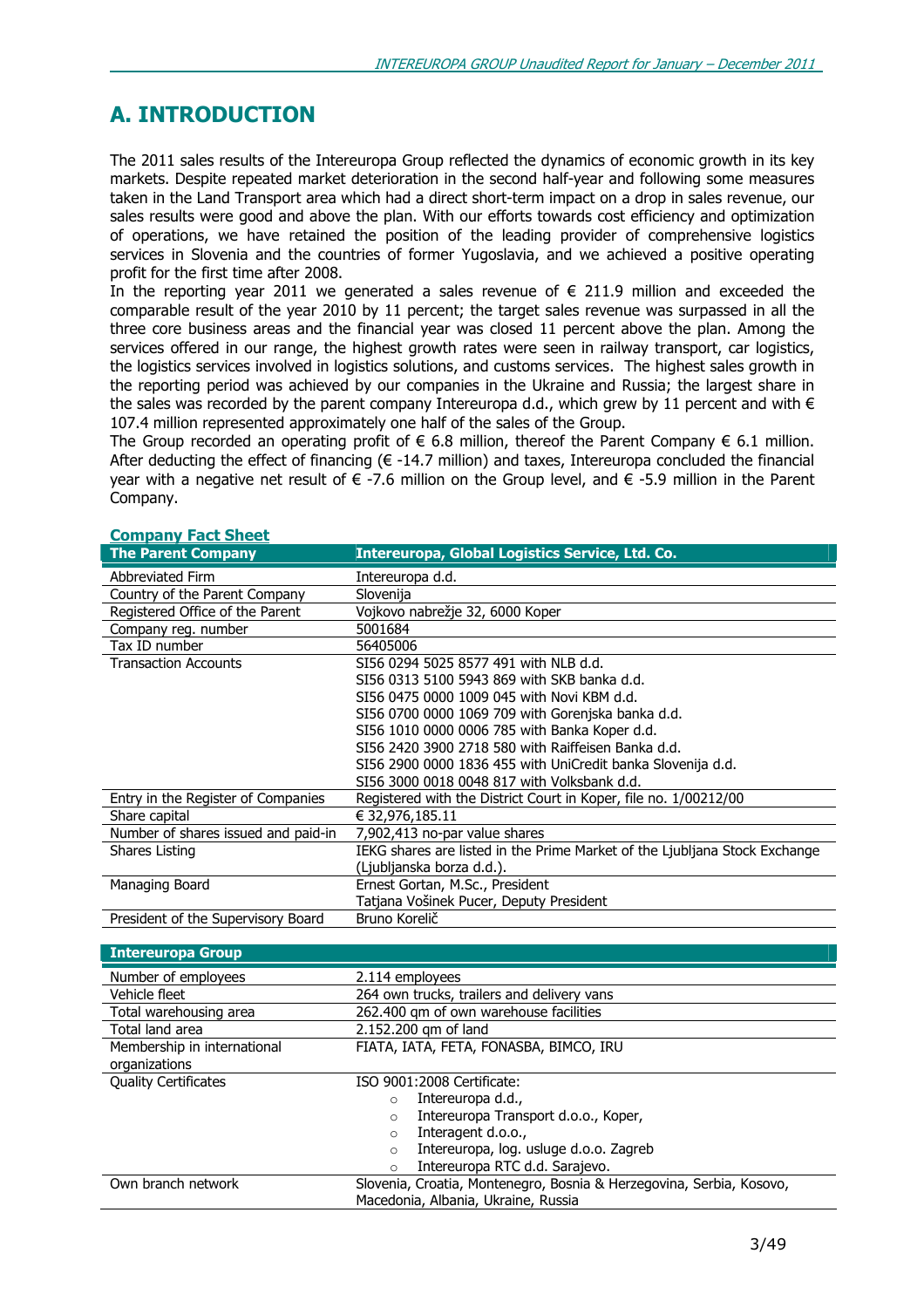### Major events in the reporting period January - December 2011:

### February

- 3 February 2011, the opening of the largest solar power plant in the Koroška Region, erected on the roof of the Intereuropa Branch in Dravograd. Intereuropa engaged in the project the Slovenian manufacturer of photovoltaic modules and the provider of turnkey solar power plants BISOL, d.o.o., and the bank Volksbank.
- On 21 February 2011 the shareholders of Intereuropa d.d., as listed below, published in the daily paper Delo the advertisement for an open tender inviting the bids for the basic package (50.98 percent) and additional package owned by the institutional investors (1.93 percent) of shares in the Company Intereuropa, Global Logistics Service, Ltd.Co.: Kapitalska družba, d.d., Slovenska odškodninska družba, d.d., Zavarovalnica Triglav, d.d., NLB, d.d., Abanka Vipa, d.d., Luka Koper, d.d. The closing day for the bids was set for 31.03.2011. The tender was not successful.

### March

On 14 March Intereuropa d.d. published on the website of the Ljubljana Stock Exchange the presentation of the Intereuropa Group addressed to all our present and potential investors.

### April

- On 1 April Intereuropa organised at the head-office of the Company a round table of Slovenian and German logistics providers, addressing the establishment of a new corridor linking Scandinavia, north Germany and the North Adriatic.
- 19 April: the Supervisory Board adopted in its 9th session the Audited Annual Report 2010 for the Intereuropa Group, the Auditor's Report by the appointed external certified auditor, and the Report prepared by the Supervisory Board on reviewing the Intereuropa d.d. Audited Annual Report 2010, following a due discussion of all reports. The Audited Annual Report 2010 was published on the website of the Ljubljana Stock Exchange.
- 21 April, Intereuropa had a presentation in the Slovenian Capital Market Event organised by the Ljubljana Stock Exchange.

### May

19 May, the Supervisory Board dealt with the performance of the Group in the first quarter 2011 and issued a resolution consenting to the convocation of the 23rd General Meeting of Intereuropa d.d., the Agenda and Proposal of Resolutions with substantiation.

### June

In June we signed the Share-Purchase Agreement on the sale of the entire shareholding in the company Intereuropa S.A.S., Saint Priest.

### July

8 July, the 23rd Annual General Meeting of Intereuropa d.d. was held at the head-office of the Company, in which the shareholders were presented with the Intereuropa Group Annual Report for 2010, resolved on awarding the discharge note to the Supervisory Board and Managing Board for the financial year 2010, took note of the receipts paid out to the members of the Managing Board and Supervisory Board and adopted a resolution amending the remuneration to Supervisory Board members. Auditors were appointed for the year 2011. The General Meeting adopted amendments to the Statute of the Company and amended the Rules of Procedure for the General Meeting as well.

### August

On 26 August 2011 the Supervisory Board dealt in its 14th session with the interim results of the Intereuropa Group for the first half-year and adopted them.

### **September**

- On 5 September 2011 the Intereuropa Group decided to close down its subsidiary in Germany Intereuropa Transport & Spedition GmbH, Troisdorf - and follow the guidelines from the Strategic Plan of the Intereuropa Group for the term 2010-2014, which envisions to close down the underperforming companies.
- Intereuropa d.d. applied for taking part on the Motorways of the Sea tender (»MOS«) in the frame of the Trans-European Transport Network »TEN-T«, that aims to increase efficiency and safety in short-distance transportation and is 50% financed by the European Communities. At the end of September the representatives of Intereuropa took part in the conference in Valencia on »Master Plan Information Days«, in which the results of the first activities of the project were presented.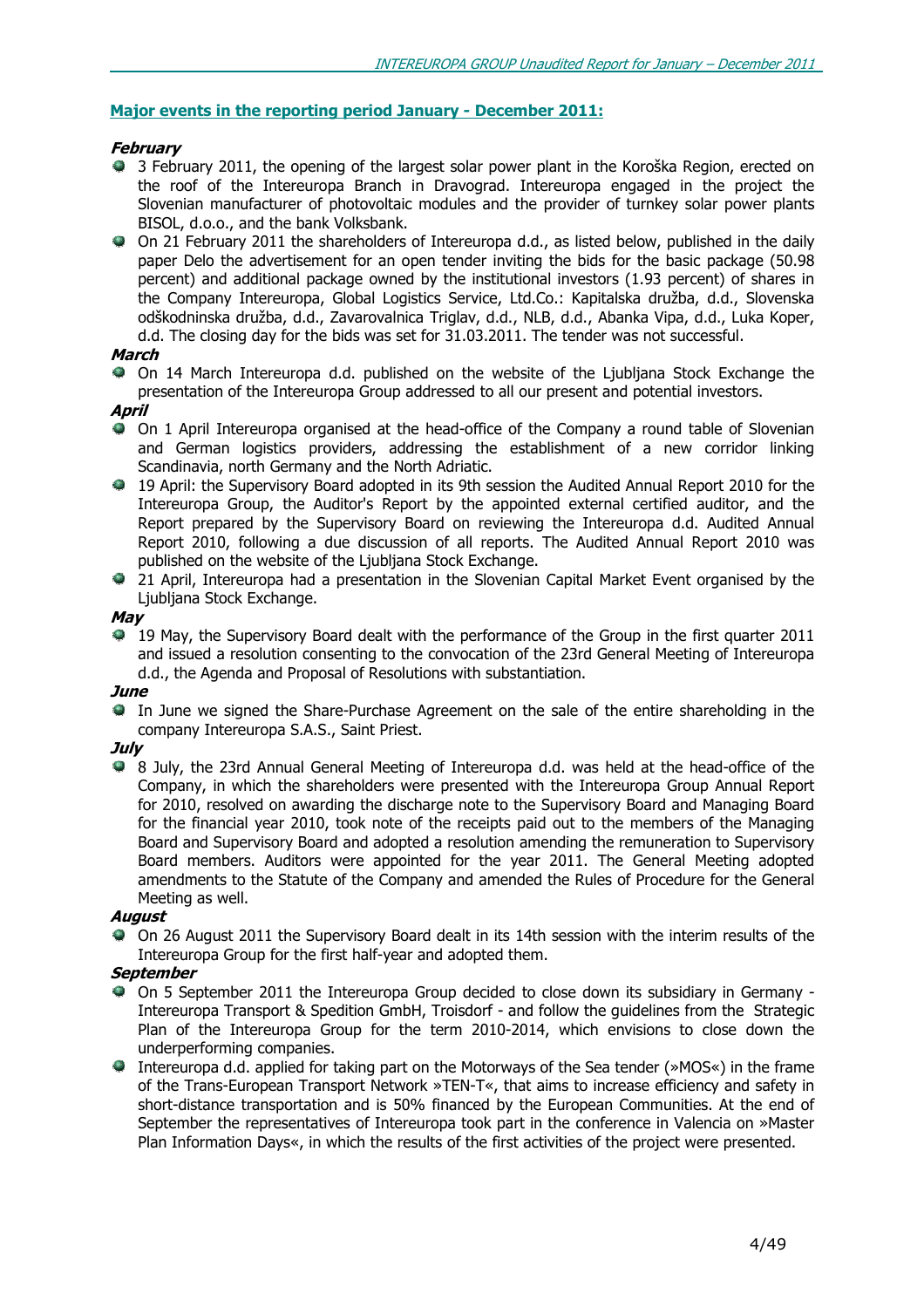### **October**

On 20 October we organised an annual conference in which the Managing Board presented the current operations of the Group, the guidelines and goals for 2012 to managerial and executive staff.

### November

On 18 November the Supervisory Board dealt in its session with the interim results of the Intereuropa Group for the nine months and adopted them. The Supervisory Board resolved on granting consent to liquidate the affiliate Intereuropa Transport d.o.o.

### **December**

On 16 December, the Supervisory Board of Intereuropa d.d. got acquainted with the planning document for the Intereuropa Group in the year 2012.

### Major events after the end of reporting period:

### **January**

On 17 January 2012 the initiation of voluntary winding-up of the affiliate Intereuropa Transport d.o.o. was published in the Court Register of Companies, along with the changed firm Intereuropa Transport d.o.o., in liquidation; Ernest Gortan was appointed as the Liquidation Trustee for the company.

### Strategic objectives of the Intereuropa Group

### Corporate vision

To become a top-ranked provider of integral logistics solutions.

### Mission

The mission of the Intereuropa Group is to meet the need for logistics services and provide the optimal functioning of supply chains to the complete satisfaction of our customers, while creating added value for shareholders, employees and other stake-holders in a socially responsible manner. Values

**Professional attitude towards customers.** Our activities seek to offer optimal solutions for the logistics needs of each and every customer, based on advanced logistics know-how.

Adaptability and flexibility. Our services are prompt and tailored to customers' needs. They are based on inventive business solutions and good organization.

**Responsibility.** We are distinguished by a high level of responsibility for all obligations and arrangements undertaken, as well as for both the social and natural environments.

**Team work and respect for co-workers.** The quality of our services is the result of the work of individuals and excellent expert teams. We duly take into account co-workers' knowledge, experience and views.

Our organizational structure and professional competence will enable us to fully realize our competitive advantages:

- $\bullet$  own network of affiliated companies,
- $\bullet$  established partnership network,
- $\bullet$  a wide range of different products and our own infrastructure,
- $\bullet$  technically qualified staff.

### Strategic goals up to the year 2014:

- **A** Maintaining and strengthening our position as the leading provider of comprehensive logistics services in Slovenia and the countries of the former Yugoslavia.
- **Continuous optimization of processes in all business segments at the Group level and within** the consolidated companies.
- Ensuring financial stability through divestment, de-leverage, debt rescheduling and effective management of working capital.
- Establishing a strategic partnership in the company Intereuropa East Ltd., Moscow.
- Acquiring a strategic partner for Intereuropa d.d. that will carry out recapitalization, thus contributing to the Group's financial stability as well as the development of our core business.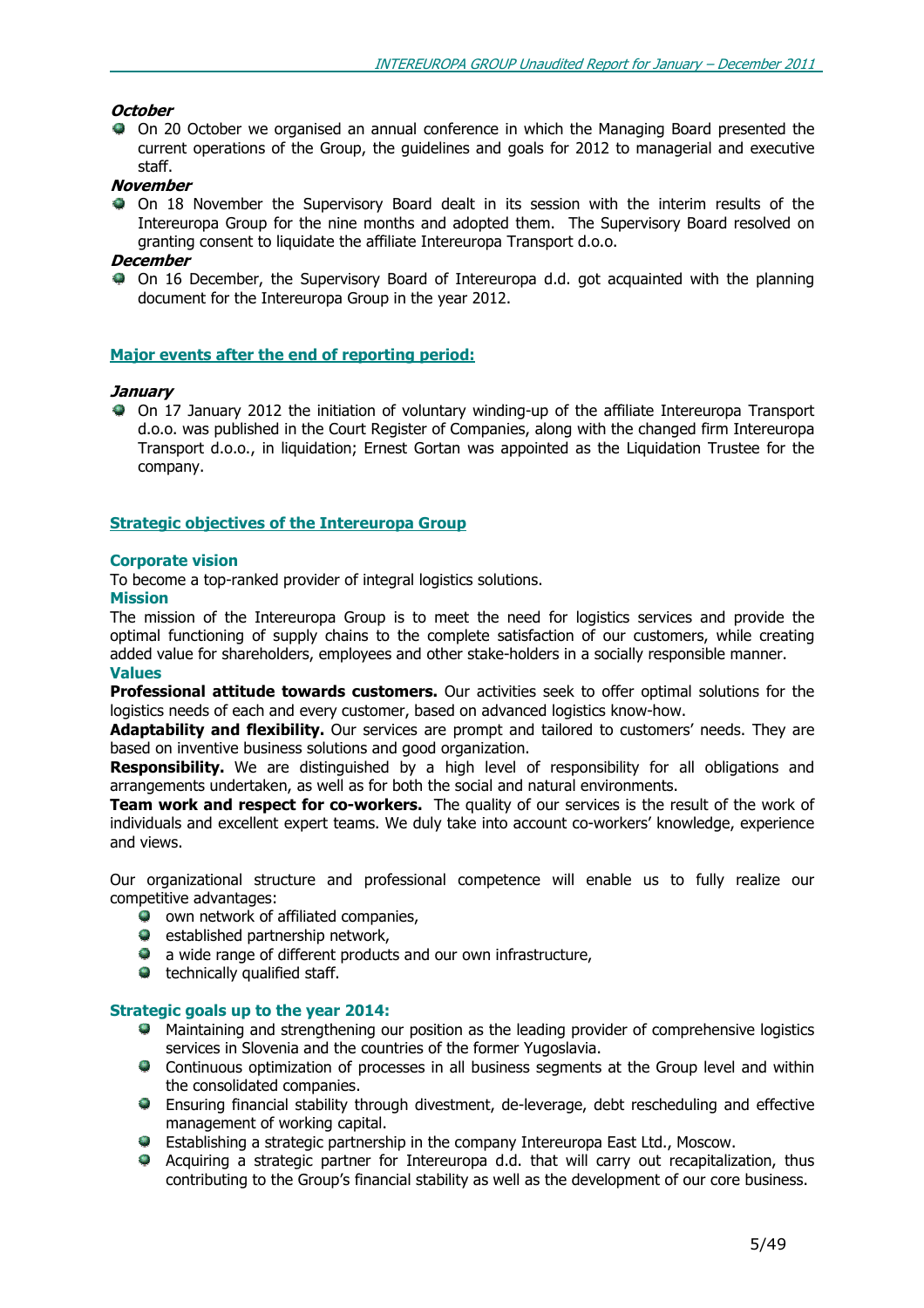### Business plan for the year 2012

The baseline for the 2012 Business Plan of the Intereuropa Group relies on retaining and strengthening the leading position in the market of comprehensive logistical services in Slovenia and countries of former Yugoslavia.

### The underlying principles in drawing up the operating plan for the year 2012 are the assurance of satisfactory cash flows for the liquidity of companies in the Group, aiming to allow for the time needed for financial recovery of the Parent Company Intereuropa d.d. in the long run.

In setting the goals we considered the minimal economic growth forecasts for the majority of countries in which the Group operates, the preparations for the accession of Croatia to the EU, and the aggravated liquidity situation in the markets, as well as the pressure on prices.

Following these baselines, we have set the following operating and financial goals for the year 2012 on the Group level:

- **Further optimization of business processes,**
- **•** Focus on the markets with a high market share,
- Using the synergies of the corporate network,
- **Restructuring of our range of services,**
- $\bullet$  Increasing the share of customers users of integral logistics.
- Agreement with creditor banks on a more favourable structure of financing for the Parent Company,
- Ensuring adequate liquility for a smooth operation of the Group,
- Core Financial Goals:
	- Sales:  $€ 191.8$  million,
	- EBITDA:  $€ 23.2$  million,
	- Operating Profit or Loss:  $€ 13.0$  million,
	- Investments:  $€ 2.5$  million,
	- Number of employees at year-end: 1.894.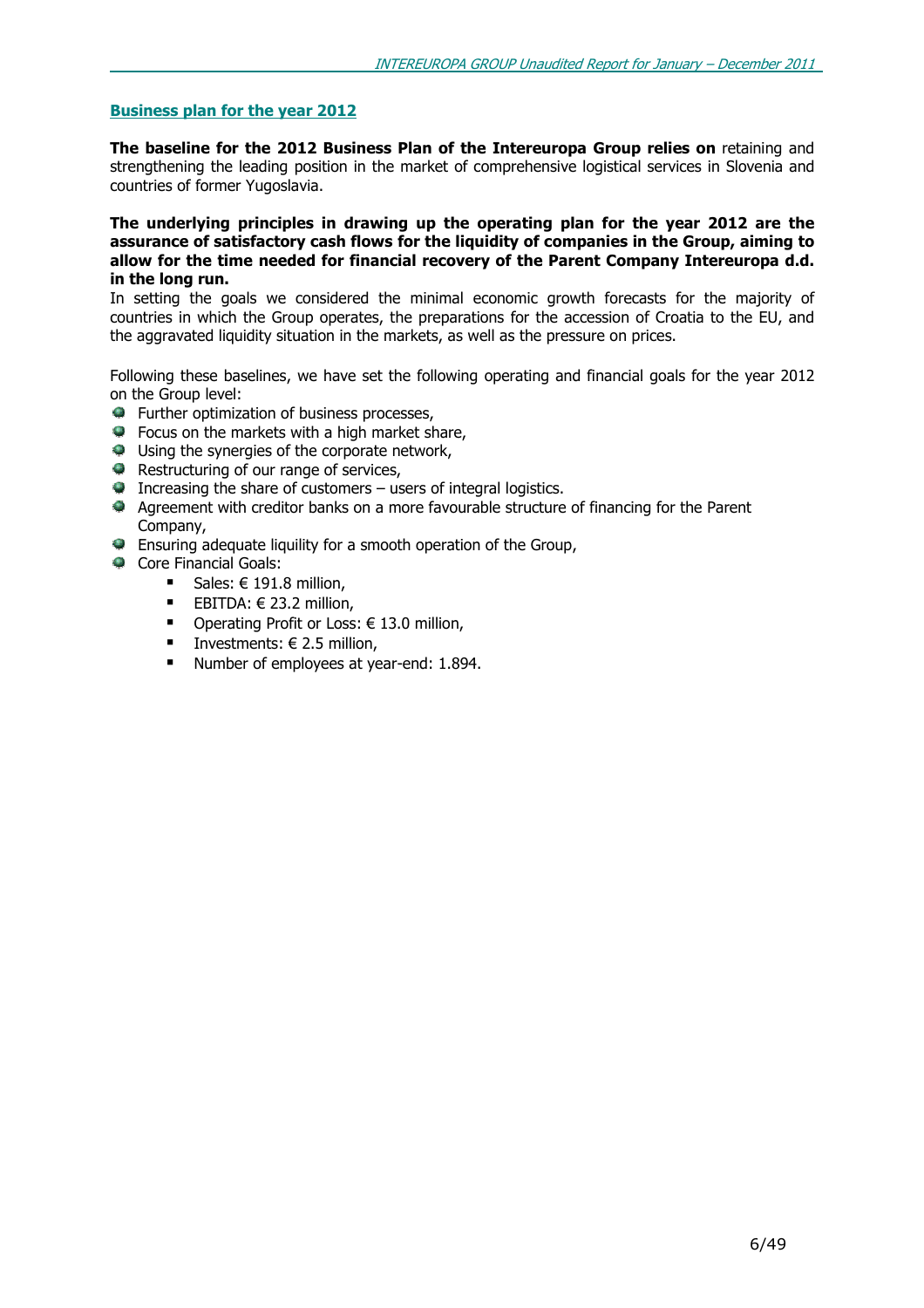### The Organisation of the Intereuropa Group

| <b>SLOVENIA</b>                                         |                              |                  |                                     |                          |
|---------------------------------------------------------|------------------------------|------------------|-------------------------------------|--------------------------|
|                                                         | Interagent d.o.o.,           | Interzav d.o.o., | <b>Intereuropa</b>                  | <b>Intereuropa-FLG</b>   |
| Intereuropa d.d.,<br><b>Koper</b>                       | <b>Koper</b><br>100%         | <b>Koper</b>     | Transport d.o.o.,<br><b>Koper</b>   | d.o.o., Ljubljana<br>50% |
|                                                         |                              | 71,28%           | 100%**                              |                          |
| <b>CROATIA</b>                                          |                              |                  |                                     |                          |
| Intereuropa, log.                                       | <b>Intereuropa Sajam</b>     |                  |                                     |                          |
| usluge d.o.o.,<br><b>Zagreb</b>                         | d.o.o., Zagreb<br>51,00%     |                  |                                     |                          |
| 99,96%                                                  |                              |                  |                                     |                          |
| <b>BOSNIA AND HERZEGOVINA</b>                           |                              |                  |                                     |                          |
| <b>Intereuropa RTC</b>                                  |                              |                  |                                     |                          |
| d.d. Sarajevo<br>95.77%                                 |                              |                  |                                     |                          |
|                                                         |                              |                  |                                     |                          |
| <b>SERBIA</b>                                           |                              |                  |                                     |                          |
| AD Intereuropa-                                         |                              |                  |                                     |                          |
| log. usluge, Belgrade<br>73.62%                         |                              |                  |                                     |                          |
|                                                         |                              |                  |                                     |                          |
| <b>KOSOVO</b>                                           |                              |                  |                                     |                          |
| <b>Intereuropa Kosova</b>                               |                              |                  |                                     |                          |
| L.L.C., Prishtina<br>90.00%                             |                              |                  |                                     |                          |
|                                                         |                              |                  |                                     |                          |
| <b>MONTENEGRO</b>                                       |                              |                  |                                     |                          |
| Zetatrans A.D.                                          |                              |                  |                                     |                          |
| <b>Podgorica</b><br>69.27%                              |                              |                  |                                     |                          |
|                                                         |                              |                  |                                     |                          |
| <b>MACEDONIA</b>                                        |                              |                  |                                     |                          |
| <b>Intereuropa Skopje</b>                               |                              |                  |                                     |                          |
| DOO, Skopje<br>99.56%                                   |                              |                  |                                     |                          |
|                                                         |                              |                  |                                     |                          |
| <b>ALBANIA</b>                                          |                              |                  |                                     |                          |
| <b>Intereuropa, Global</b>                              |                              |                  |                                     |                          |
| <b>Logistics Service</b><br><b>Albania shpk, Durres</b> |                              |                  |                                     |                          |
| 100%                                                    |                              |                  |                                     |                          |
| <b>RUSSIA</b>                                           |                              |                  |                                     |                          |
| <b>Intereuropa-East</b>                                 |                              |                  |                                     |                          |
| Ltd., Moscow<br>100%                                    |                              |                  |                                     |                          |
|                                                         |                              |                  |                                     |                          |
| <b>UKRAINE</b>                                          |                              |                  |                                     |                          |
| <b>TOV TEK ZTS,</b>                                     | <b>TOV Intereuropa-</b>      |                  |                                     |                          |
| <b>Uzhgorod</b><br>89.93%                               | <b>Ukraine, Kiev</b><br>100% |                  |                                     |                          |
|                                                         |                              |                  |                                     |                          |
| <b>GERMANY</b>                                          |                              |                  |                                     |                          |
| ntereuropa Transport                                    |                              |                  |                                     |                          |
| & Spedition GmbH,<br><b>Troisdorf</b>                   |                              |                  | Controlling company                 |                          |
| 90.48%*                                                 |                              |                  | <b>Subsidiary</b>                   |                          |
| <b>FRANCE</b>                                           |                              |                  | Indirect subsidiary                 |                          |
| <b>Intereuropa S.A.S.</b>                               |                              |                  |                                     |                          |
| <b>Saint Priest</b><br>67.60%***                        |                              | %                | percentage owned by the controlling |                          |
|                                                         |                              |                  | company                             |                          |

\* The company Intereuropa Transport & Spedition, GmbH Troisdorf in Germany has been in liquidation simce 1 September 2011.

\*\* The company Intereuropa Transport d.o.o., Koper has been in liquidation simce 17 January 2012.

\*\*\* The company Intereuropa S.A.S., Saint Priest in France was disposed in the first half-year of 2011.

Figure 1: The Organisation Chart of the Intereuropa Group as of 31.12.2011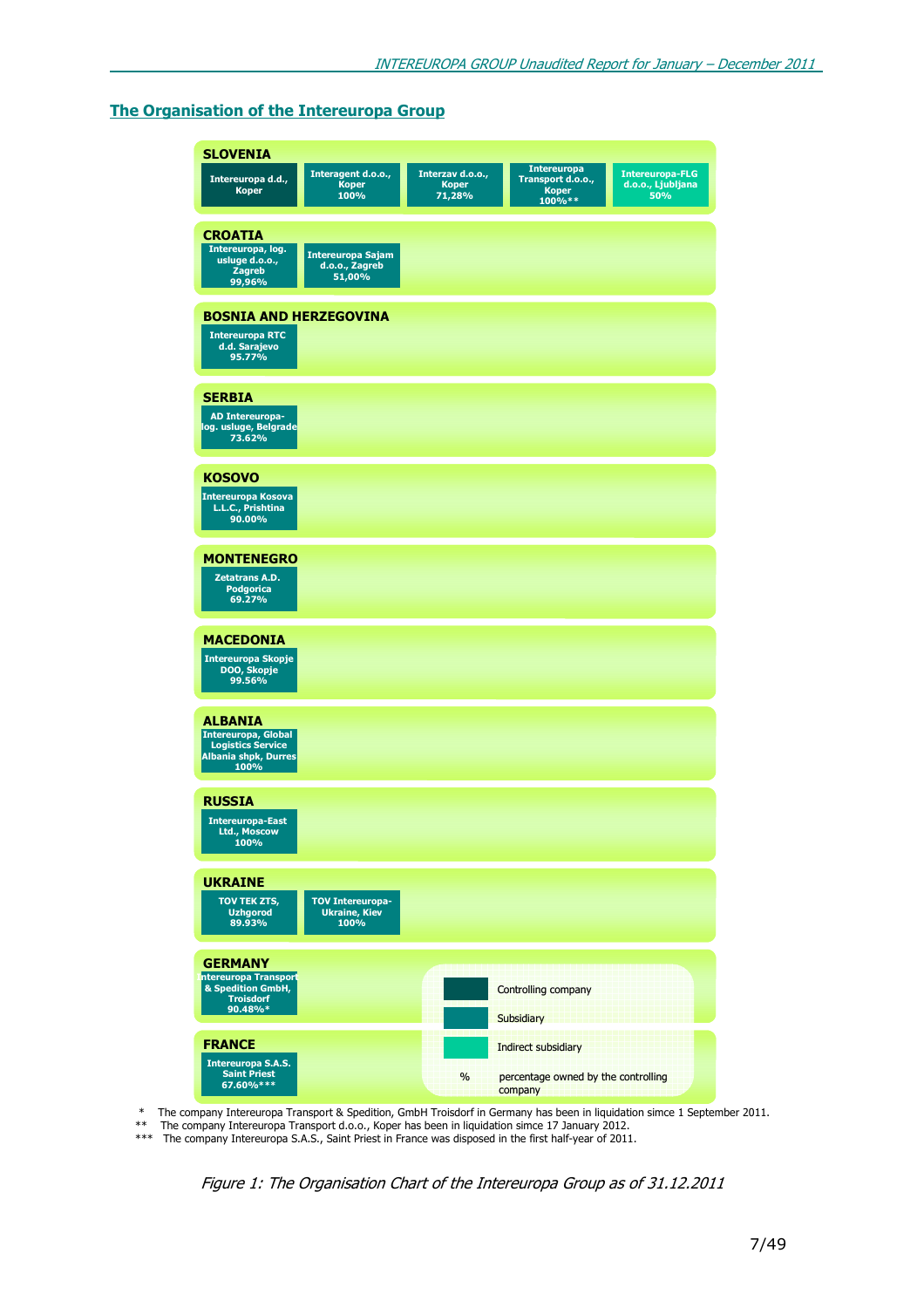### B. BUSINESS REPORT

### 1. PERFORMANCE OF INTEREUROPA GROUP

### 1.1. Sales achievements

### Economic environment and trends

The International Monetary Fund estimated the world economic growth rate for the reporting year at 3.8 percent. The forecast growth for the developed countries was 1.6 percent, and a higher rate 6.2 percent for other faster-growing economies, on average.

In the first half-year, the dynamics of economic activity in Europe was encouraging, despite some uncertainty. The growth rates in the European markets through which the greatest goods quantities are routed were intensified mainly in the first quarterly period, whereas the second half-year saw a slow-down of the economic activity. The aggravation of tension in the Euro Zone, along with the changeable political situation, only added fuel to uncertainty. The markets of south-eastern Europe did not succeed in detaching from the recession trough and were still struggling with the outcome of the crisis that disclosed the weaknesses of individual economies in the region.

### Table 1: Economic trends in geographic markets of the Intereuropa Group in 2011 (estimate)

|                        | <b>GDP</b><br>growth | <b>Inflation</b> | <b>Exports of</b><br>goods<br>growth | <b>Imports of</b><br>goods<br>growth |
|------------------------|----------------------|------------------|--------------------------------------|--------------------------------------|
| <b>EU 27</b>           | 1.6%                 | 2.8%             | $8.3\%*$                             | $7.0\%*$                             |
| <b>CEE</b>             | 5.1%                 | 5.5%             | 9.0%                                 | 10.1%                                |
| Slovenia               | 0.5%                 | 2.0%             | 8.3%                                 | 6.3%                                 |
| Croatia                | 0.3%                 | 3.6%             | 2.4%                                 | $-0.1\%$                             |
| Bosnia and Herzegovina | 1.9%                 | 4.0%             | 1.8%                                 | 0.7%                                 |
| Serbia                 | 2.2%                 | 7.9%             | 5.1%                                 | 8.1%                                 |
| Kosovo                 | 5.0%                 | 6.2%             | 15.2%                                | 16.4%                                |
| Montenegro             | 2.0%                 | $3.0\%$          | 16.4%                                | $-0.3%$                              |
| Macedonia              | 3.0%                 | 3.7%             | 11.4%                                | 10.6%                                |
| Albania                | 2.5%                 | 3.5%             | 9.7%                                 | $0.0\%$                              |
| Russia                 | 4.0%                 | 7.5%             | 3.4%                                 | 16.9%                                |
| Ukrajne                | 4.7%                 | 10.7%            | 8.3%                                 | 11.8%                                |
|                        |                      |                  |                                      |                                      |

\* Euro Zone

The IMF forecast of the world economic growth rate for the coming year 2012 is lower (3.3 percent). The Euro Zone is expected to be hit by a mild recession, attributable to the shocks in the market of state bonds, the impact of banking sector rehabilitation on the economic sector, and to negative effects of the consolidation of public finance, which could aggravate the negative risks both in the developed economies and developing ones. For Europe, a new growth is forecast for the year 2013.

### Table 2: Forecast of GDP growth in markets of the Intereuropa Group for 2012 and 2013

| $1000$ $\pm 1$ , or cease of cost grower in marriers of the $200$<br><b>BDP Growth Forecast</b> |         |      |  |  |  |
|-------------------------------------------------------------------------------------------------|---------|------|--|--|--|
|                                                                                                 | 2012    | 2013 |  |  |  |
| <b>EU 27</b>                                                                                    | $-0.1%$ | 1.2% |  |  |  |
| <b>CEE</b>                                                                                      | 1.1%    | 2.4% |  |  |  |
| Slovenia                                                                                        | 0.2%    | 2.0% |  |  |  |
| Croatia                                                                                         | $0.0\%$ | 1.2% |  |  |  |
| Bosnia and                                                                                      | 1.1%    | 2.5% |  |  |  |
| Herzegovina                                                                                     |         |      |  |  |  |
| Serbia                                                                                          | 2.0%    | 2.5% |  |  |  |
| Kosovo                                                                                          | $4.0\%$ | 4.7% |  |  |  |
| Montenegro                                                                                      | 3.5%    | 3.7% |  |  |  |
| Macedonia                                                                                       | 2.6%    | 3.0% |  |  |  |
| Albania                                                                                         | 3.5%    | 4.2% |  |  |  |
| Russia                                                                                          | 3.5%    | 4.1% |  |  |  |
| Ukraine                                                                                         | 4.8%    | 4.5% |  |  |  |

SOURCES:

1. Office of the Government of the Republic of Slovenia for Macroeconomic Analysis and Development, Winter Forecast of economic trensd 2011/2012, January 2012

2. Office of the Government of the Republic of Slovenia for Macroeconomic Analysis and Development, Slovenian Economic Mirror-January 2012, February 2012

3. International Monetary Fund, World Economic Outlook, »Slowing Growth, Rising Risks«, September 2011

4. International Monetary Fund, World Economic Outlook Update, »Global

Recovery Stalls, Downside Risks Intensify«, Jjanuary 2012 5. International Monetary Fund, Country Report No. 11/374, Republic of Kosovo: Staff Report for the First Assessment Under the Staff-Monitoring Program, December 2011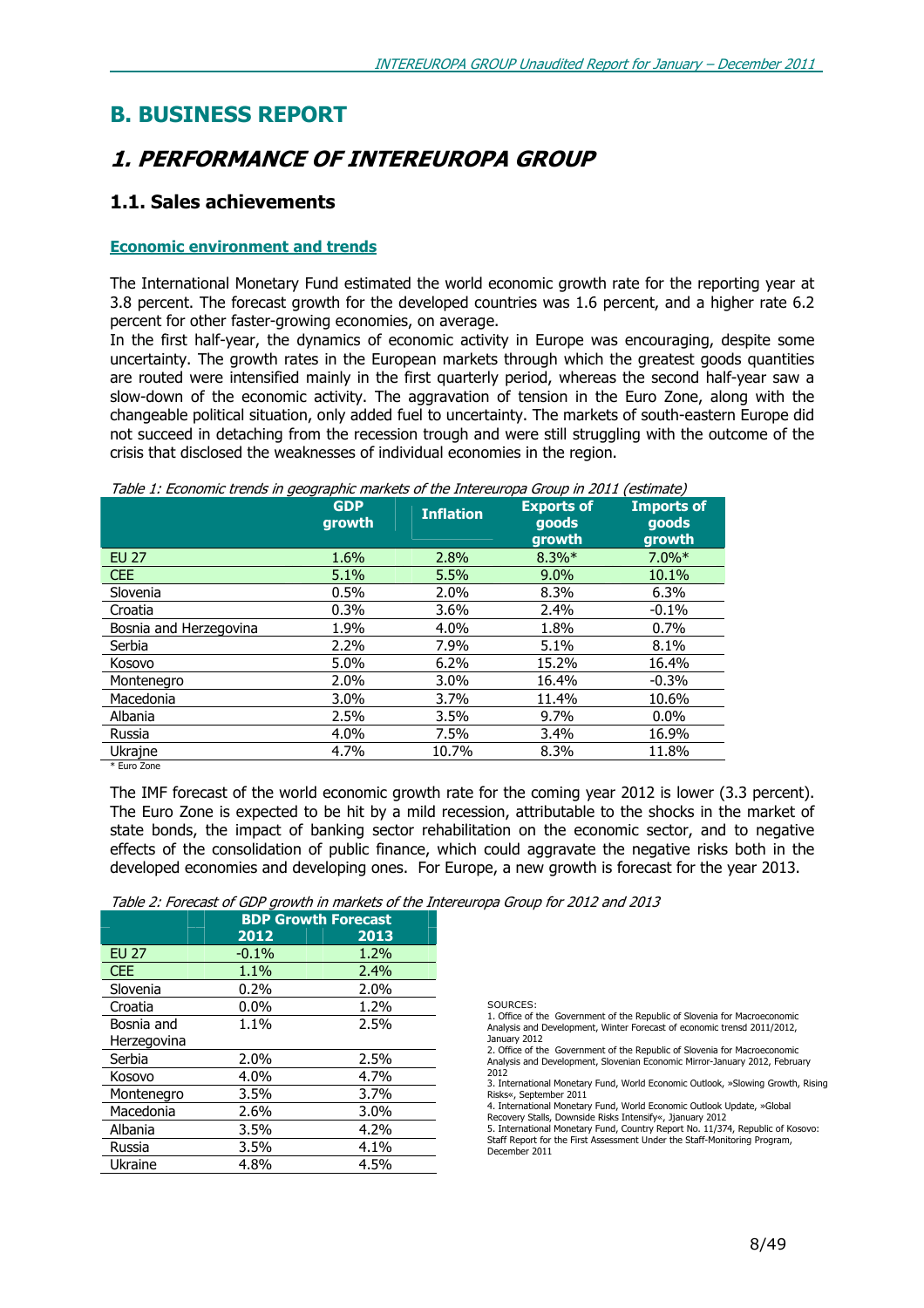### Sales Revenue by the Intereuropa Group

Positive economic trends from the early 2011 gradually declined and in the second half-year the economic situation in the markets of our Group recorded only minimal growth rates on yearly level, or even stagnation. In these areas the growth of exchange of goods was very moderate and gradual, while in the second half-year it slowed down again. Consequently, the business risks arising from the business environment were getting tougher towards the year-end. The sales activities reflected the tough competitive struggle and intensified pressures on our sales rates, as well as the efforts for completion of the new information system supporting the products of land transport that was launched in the Parent Company Intereuropa d.d. at the year-end. The IT solution is expected to yield a higher automation of processes and a rise in efficiency, as well as improved traceability of shipments to our customers.

In the reporting year the Intereuropa Group generated a **sales revenue of**  $\epsilon$  **211.9 million**, 11 percent higher than a year ago and above the sales target by the same percent. The sales growth was recorded in all the three core business areas, the highest thereof in Logistics Solutions with a 20 percent rise. Despite shrinkage and rationalisation of our road transport product, we managed to achieve an 8 percent growth in our Land Transport Area, which is largely attributable to newly acquired railway transport business in the Ukraine. The highest surplus over the plan was achieved in the sale of our Intercontinental Transport area. Its best performing segment was the automotive logistics services with a 38 percent rise over the preceding year's volume, which was about a quarter above the plan too. Such an increase could not be possible without our car terminal in Russia, along with the car terminals in Slovenia: more than 190,000 vehicles were handled via the Russian terminal.

| <b>Business area</b>              | Jan - Dec<br>2011 | <b>Structure</b> | <b>Index</b><br>$2011$ /plan | <b>Index</b><br>2011/2010 |
|-----------------------------------|-------------------|------------------|------------------------------|---------------------------|
| Land Transport                    | 127,505           | 60%              | 111                          | 108                       |
| Logistics Solutions               | 29,985            | 14%              | 109                          | 120                       |
| <b>Intercontinental Transport</b> | 49,364            | 23%              | 112                          | 115                       |
| <b>Other Services</b>             | 5,026             | 2%               | 100                          | 98                        |
| <b>TOTAL</b>                      | 211,880           | 100%             | 111                          | 111                       |

Table 3: Sales revenue of the Intereuropa Group by area of operation, in thousand €

| Tabela 4: Sales revenue of the Intereuropa Group by geographical area, in thousand $\epsilon$ |  |  |
|-----------------------------------------------------------------------------------------------|--|--|
|                                                                                               |  |  |

|                  | Jan - Dec<br>2011 | <b>Structure</b> | <b>Index</b><br>$2011$ /plan | <b>Index</b><br>2011/2010 |
|------------------|-------------------|------------------|------------------------------|---------------------------|
| EU Member States | 124,491           | 59%              | 103                          | 101                       |
| Non-EU countries | 87,389            | 41%              | 124                          | 130                       |
| <b>TOTAL</b>     | 211,880           | 100%             | 111                          | 111                       |

Note: Data comprise sales revenue by geographical area according to head-office of companies in the Group.

In the sales revenue structure and according to the location of our companies in the group we generated the highest sales revenue in Slovenia and Croatia (standing for 72 percent of the sales on the Group level). The revenue earned in the eastern markets (the Ukraine, Russia) more than doubled, amounting to 17 percent in the reporting year. The greatest volume of services is still sold to domestic customers (30 percent), but this year the sales to Russian and Ukrainian customers has greatly improved (by 145 percent).

| Table 5: Sales revenues of the Intereuropa Group by geographic area, in thousand $\epsilon$ |  |  |
|---------------------------------------------------------------------------------------------|--|--|
|                                                                                             |  |  |

|                |                               | .<br>$Jan - Dec$<br>2011 | <b>Structure</b> | <b>Index</b><br>2011/2010 |
|----------------|-------------------------------|--------------------------|------------------|---------------------------|
|                | Slovenia                      | 64,552                   | 30%              | 100                       |
|                | Croatia                       | 30,745                   | 15%              | 94                        |
| 3              | Russia                        | 12,092                   | 6%               | 200                       |
| $\overline{4}$ | Bosnia and Herzegovina        | 7,222                    | 3%               | 105                       |
| 5              | Serbia                        | 3,322                    | 2%               | 91                        |
| 6              | Montenegro                    | 5,323                    | 3%               | 103                       |
|                | Other countries               | 88,623                   | 42%              | 124                       |
| 7a             | <b>Other EU Member States</b> | 50,944                   | 24%              | 109                       |
| 7b             | Other countries               | 37,678                   | 18%              | 152                       |
|                | TOTAL                         | 211,880                  | 100%             | 111                       |

Note: Data comprise the sales revenues by geographical area according to customer's origin/ head-office.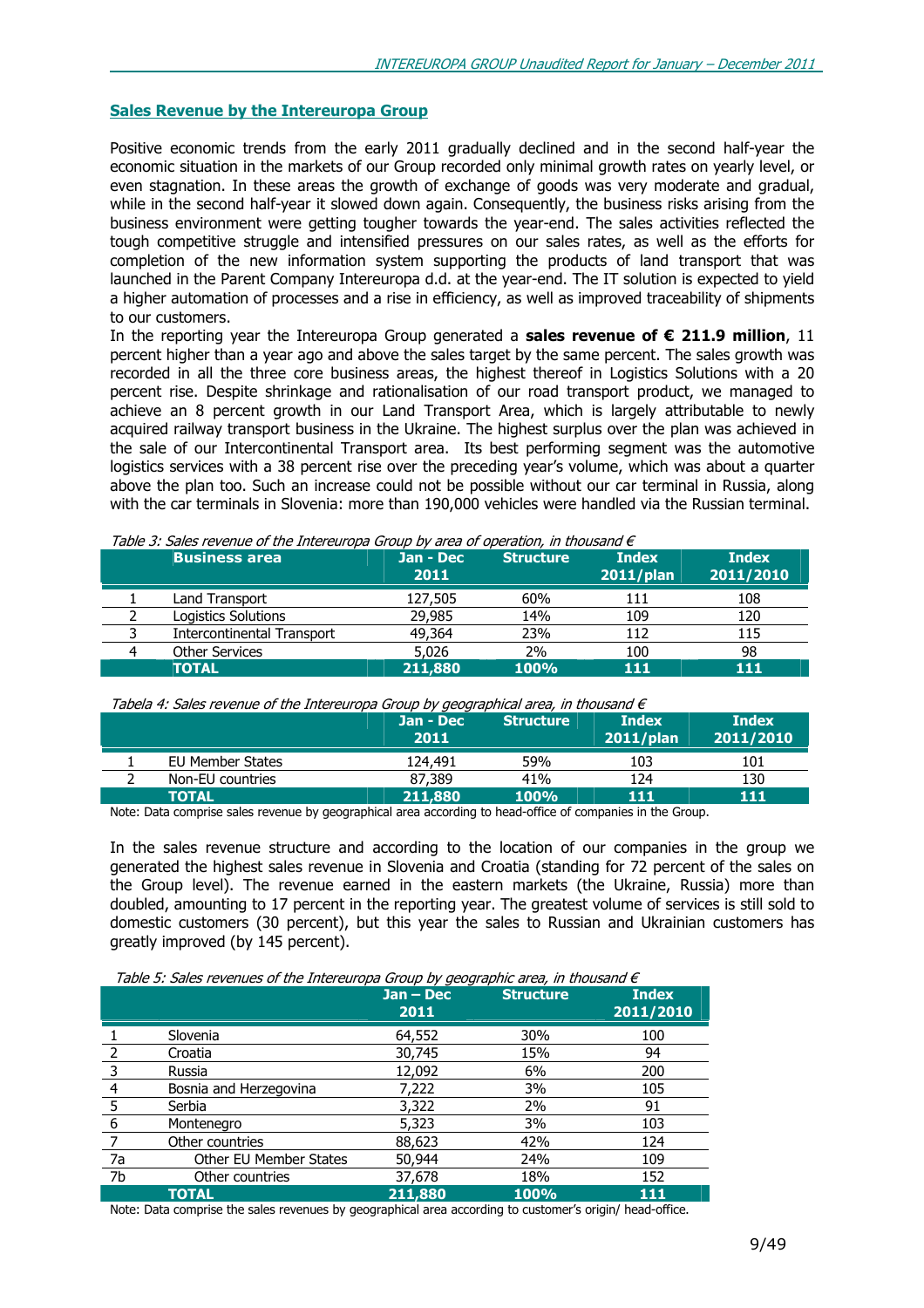### LAND TRANSPORT

In this business area Intereuropa generated  $\in$  127.5 million of sales revenue, which was 60 percent in the total sales structure of the Group. This share dropped 2 percentage points below the achievement of the preceding year. The sales revenue was 8 percent higher than a year ago. The strongest growth of income was recorded by our Ukrainian affiliate TEK ZTS d.o.o. Uzhgorod. The share generated in Slovenia represents more than one half of the total sales revenue of Land Transport.

The targets set were also exceeded by 11 percent. The companies TEK ZTS Uzhgorod (the Ukraine), Intereuropa d.d. (Parent Company), A.D. Intereuropa Logističke usluge Beograd (serbia) and Zetatrans a.d. Podgorica (Montenegro) distinguished themselves by the strongest surplus over the plan.

The planned results were also achieved by the affiliates in Bosnia and Herzegovina, Macedonia and Albania, which do not represent a significant share in the revenue structure, though. On the other hand, Intereuropa Transport d.o.o. (Slovenia) and the company in Russia saw the greatest setback behind the plan.

The year 2011 was earmarked by efforts for cost-effective operations and optimization. One of key activities focused on the completion of the new information system supporting the products of land transport that was launched in Intereuropa d.d. at the end of the year. The IT solution is expected to bring a higher automation of processes and a rise in internal efficiency, as well as improved traceability of shipments to our customers. We expect to use this information solution in other companies of our Group in the coming years.

The year 2011 was also a breaking point in our road transport business, which has the largest share in the sales structure of the Land Transport Area. Our German affiliate stopped operating, we sold our company in France and sought solutions for a recovery of the Slovenian company Intereuropa Transport d.o.o., in which the volume of operations was gradually shrinking. It all reflected in a decline of sales revenues in the area of road transportation.

### Road Transport

Road Transport has the highest share in sales revenue structure among the products provided by Intereuropa. As many as 40 percent of the sales turnover within our Land Transport Area was earned from this product. In 2011, this share has fallen from 48 to 40 percent. The highest share in the sales revenue was achieved by Intereuropa d.d. (44 percent) which increased its share in the reporting year by as much as 12 percent. The next is the affiliate Intereuropa Transport d.o.o. with 40 percent, although its share fell 3 percent below the figure achieved a year ago.

The year 2011 recorded a setback behind the planned targets and also the figures of the preceding year. That is mainly a consequence of the stoppage of operation of the German affiliate (in May 2011), the sale of the affiliate in France and a gradual shrinkage of operations in the company Intereuropa Transport d.o.o.

Considering the market situation, we have observed a declining number of road transport contractors in the Slovenian market, which leads to rising purchase rates in road transport and consequently, the reduction in sales margins.

In the coming year 2012 our product-based activities will focus on the liquidation of Intereuropa Transport d.o.o., the integration of commercial activities in international road transport in the Slovenian part of the Group, retaining our key customers and acquiring new ones thanks to a high quality of the product, and assurance of centralized supplier management.

### Customs Services

Customs services are regarded as an important support service in the Group. One half of overall sales revenue of this product is generated in the subsidiary in Croatia, and Slovenia remains the second with one third of all income from customs broking in the Group. In 2011 the Border Despatch Branch of Intereuropa d.d. achieved very good results on account of a higher volume of border transit procedures. It was in Croatia and Slovenia that the sales revenue recorded the highest excess over the figure achieved a year ago (2010) and the planned targets for 2011. The companies in Bosnia and Herzegovina and Serbia also surpassed the goals, whereas other companies of the Group remained behind the targets.

In the coming year 2012 our companies in Slovenia and Croatia will make preparations for the accession of Croatia to the NCTS-system (with effect from 1 July 2012) and later on to the European Union (effective with 1 July 2013), and continue to maintain the high levels of know-how among the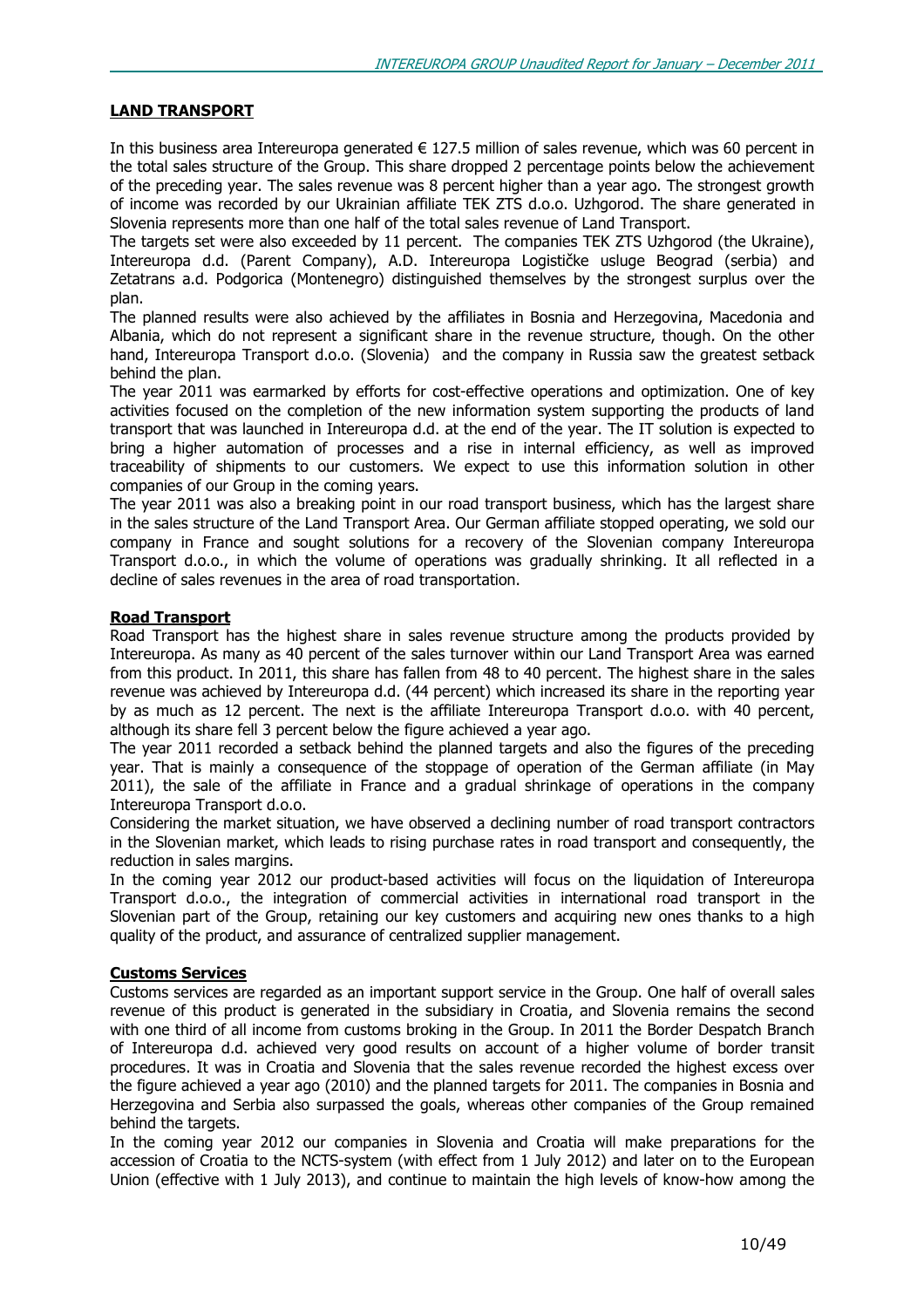employees because custom broking services demand a high level of specific knowledge necessary to advise our customers and assist them in their logistics needs and »problems«.

### Groupage Services

In the reporting year the sales revenue of the Groupage services product was 6 percent higher than a year ago. A great deal (as much as 83 percent) of the Group's sales revenue in the Groupage services is generated in Slovenia. Growth was recorded in the affiliates based in Slovenia, Croatia, Serbia, Montenegro and Kosovo thanks to increased volume of shipments carried.

For the coming year (2012) we aim to persists as the leading provider of groupage services in Slovenia, Croatia, Bosnia and Herzegovina and Serbia, and increase the market shares in all countries in which Intereuropa is present with own subsidiaries, Concentration of shipments will allow us to additionally increase the dynamics of transports and use the advantages of the new IT solution in view of process optimization and improved traceability of shipments for our customers.

### Express

The sales revenue was 15 percent lower than a year ago. The setback is mainly attributable to a fall in sales revenue in Croatia (by almost 30 percent) as a consequence of the slashed sales rates in the market and termination of certain operations. The highest share of sales turnover is still earned by the affiliates in Croatia (55 percent), followed by those in Slovenia (31 percent), Bosnia and Herzegovina (10 percent) and Serbia (4 percent). In Croatia the company decided to reduce the vehicle fleet employed for these services and increase the number of contractors ('outsourcing'). In Slovenia where the highest shift in the sales was observed, the most effort was dedicated to the restructuring of sales segments and the optimization of operations. At the end of the year we introduced a new information solution that allows our customers an input of order and the traceability of consignments. The affiliates in Serbia and Montenegro also achieved the planned performance, whereas the results of the Bosnian company were not so good, despite numerous recovery activities undertaken.

In the year 2012 we will be using the advantages of new information support for the Express product in Slovenia to the full extent. We will develop distribution services in the countries where Intereuropa is already present with subsidiaries, and continue with process optimization, cost management and optimum implementing solutions that will retain the quality of service on the highest level.

### Railway Transport

In the Railway product we strongly (by 1.6 times) surpassed the plan and the achievement of the preceding year (by 1.8 times) primarily on account of the company TEK ZTS d.o.o. Uzhgorod, which more than doubled its sales turnover (by 2.3 times) by the acquisition of new businesses (petrol products transportation). The Ukrainian company thus generates 20 percent of all sales revenues in the Land Transport.

The company Intereuropa-FLG, d.o.o., Ljubljana, in which Intereuropa holds a 50 percent-share, jointly with the Austrian company Express-Interfracht International Spedition GmbH, which owns the other 50 percent in the capital of Intereuropa-FLG, is specialized in the organization of railway transport. In the reporting year it exceeded the plan by 3 percent, however, it remained behind the figure of 2010.

Our Land Transport Area fulfilled and exceeded the planned sales turnover, despite streamlining measures taken which had a direct impact of reducing the sales revenue in the short run. These measures were mainly introduced in the road transportation. In the year 2012 the key activities will be focused on a rational termination of the operation of the affiliate Intereuropa Transport d.o.o.. In addition, we will be preparing for the integration of Croatia in the NCTS-system followed by the accession to the European Union, and on the reengineering and optimization of the product Express Services in Croatian and Bosnia and Herzegovina, also by the support of the new IT solution. For 2012 we expect a 13 percent decline of sales revenue, the highest is expected in our products Road Transport and Customs Services.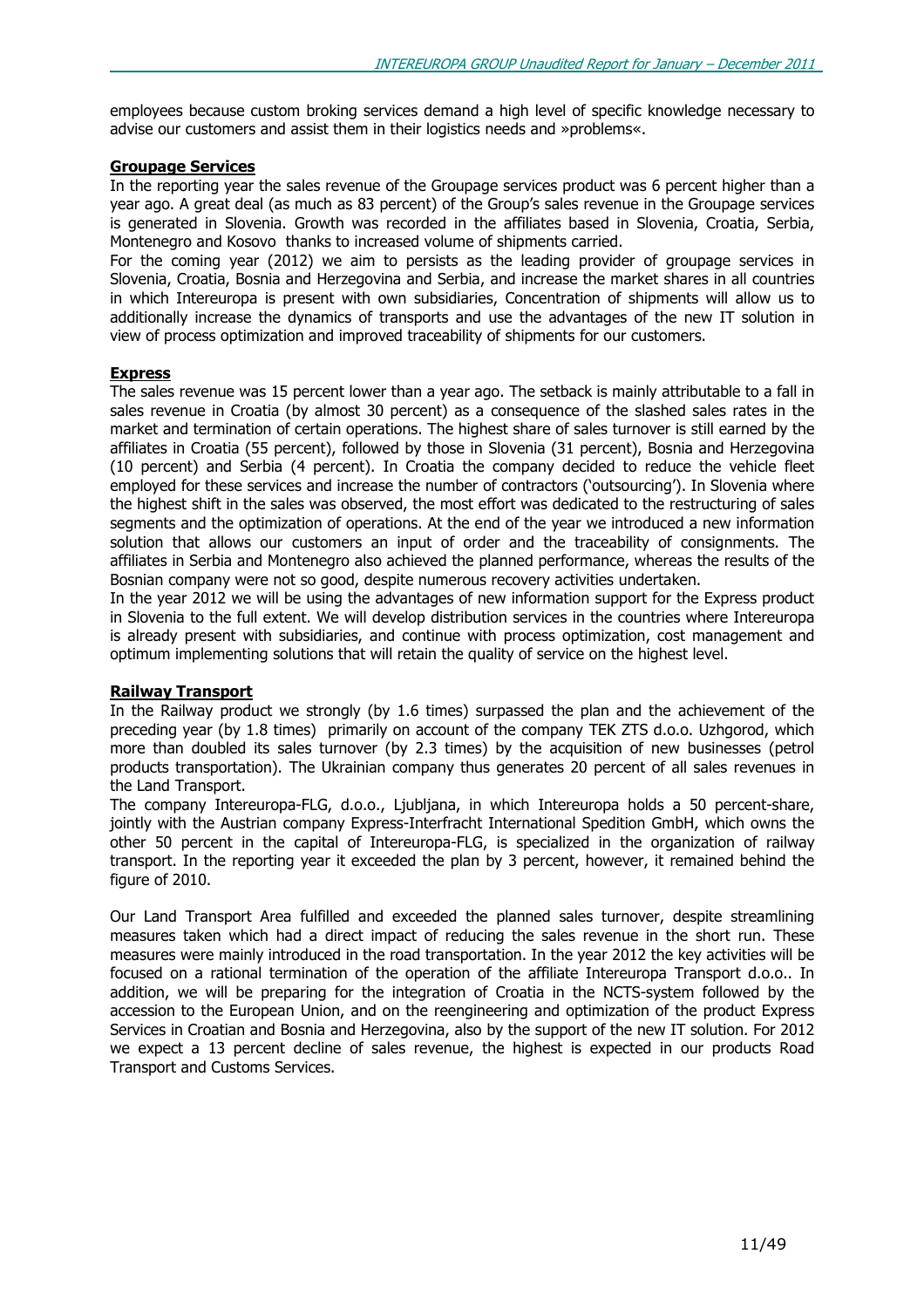### LOGISTICS SOLUTIONS

Our sales revenue in this business area amounted to  $\epsilon$  30.0 million, which was 14 percent in the total sales structure of the Group and the highest growth on the Group level. We were 20 percent better performing than in the preceding year and exceeded the sales target by 9 percent thanks to better sales in the Parent Company in Slovenia, which rose by 29 percent over the figure a year ago and exceeded the plan, too. In the sales structure, the share of Slovenia was 4 percent higher and represented 53 percent in the net sales revenues on the Group level. We dedicated much energy to target-based sales of integral logistics solutions, increased sales volume and established support to ebusiness with our customers in order to improve the sales results.

The second largest market in the Logistics Solutions segment is Croatia which contributed 26 percent to the sales of this business area. Here the sales results were lower than a year ago and 4 percent below the target. The situation is attributable to the recession and financial crisis in the country, as well as to increased competition of foreign logistics providers.

In the markets of Bosnia and Herzegovina, Montenegro, Serbia, Macedonia and Kosovo that represent 15 percent in the sales structure of this business area, we recorded a downturn in sales revenue by 1 percent compared with the preceding year. Of the above listed countries the highest growth of sale was recorded in Bosnia and Herzegovina, which rose 16 percent over the year ago and exceeded the plan by 11 percent. Growth was achieved in Russia, too: the warehouse capacities were occupied to the full. In other countries of the Balkans in which our Company operates warehouses we can still perceive a decline in the demand for logistics solutions. Due to economic situation there was no turnover of inventories in these markets, but the competition increased nevertheless, with several foreign logistics providers.

For the coming year we envision to retain our existing customer base and acquire new logistics projects, continue with segmentation followed by specialization of logistics solutions by commodity groups, and further our customer-focused sales strategy, focusing on those who need complex and integral logistics solutions, as well as customer-tailored solutions.

### INTERCONTINENTAL TRANSPORT

The business area of Intercontinental Transport exceeded the targets set for the reporting year. The sales turnover amounted to  $\in$  49.4 million or 12 percent above the plan, and 15 percent higher than a year ago. The Sea-Freight products represented one half in the sales structure of Intercontinental Transport. Significant growth was achieved in car logistics, where the plan was surpassed by 26 percent and as much as 38 percent above the preceding year's achievement.

Higher volume of demand for overseas freight transports, warehousing and car shipments was in particular recorded in the first half-year. The second half-year saw a decline in purchase orders due to repeated aggravation of economic situation in the markets globally. Lower turnover was perceived in airfreight and shipping agency segments.

### **Seafreight**

This segment stood for 12 percent of the Group's sales revenue in the reporting year and was 8% above the target. In our most important market – Slovenia – the plan was exceeded by 6 percent.

On the Group level, the container transports represented one half in the seafreight turnover. The sales volume was surpassed by 47 percent, in Slovenia by 9 percent. On the other hand, our RO-RO product that was exposed to high operating rates by the shipowner on the line Slovenia-Albania, remained behind the plan. We have significantly developed the operations in container consolidation lines, which remains to be our priority for the coming year 2012. Also our cooperation with NVOCC partners was strengthened, through which we run more long-term and important businesses.

In our affiliates that provide sea-freight services, the sales targets were exceeded in Bosnia and Herzegovina, Montenegro and Albania. With our presence in all the ports on the eastern Adriatic coast we have built an appropriate network of sea-freight operational units. Our customers are offered an integral chain of sea-freight logistics in the Balkans or SE Europe respectively. The underlying guideline for our entire network remains to be synergies and cooperation building within our own network, as well as the inclusion of our partner or agency networks.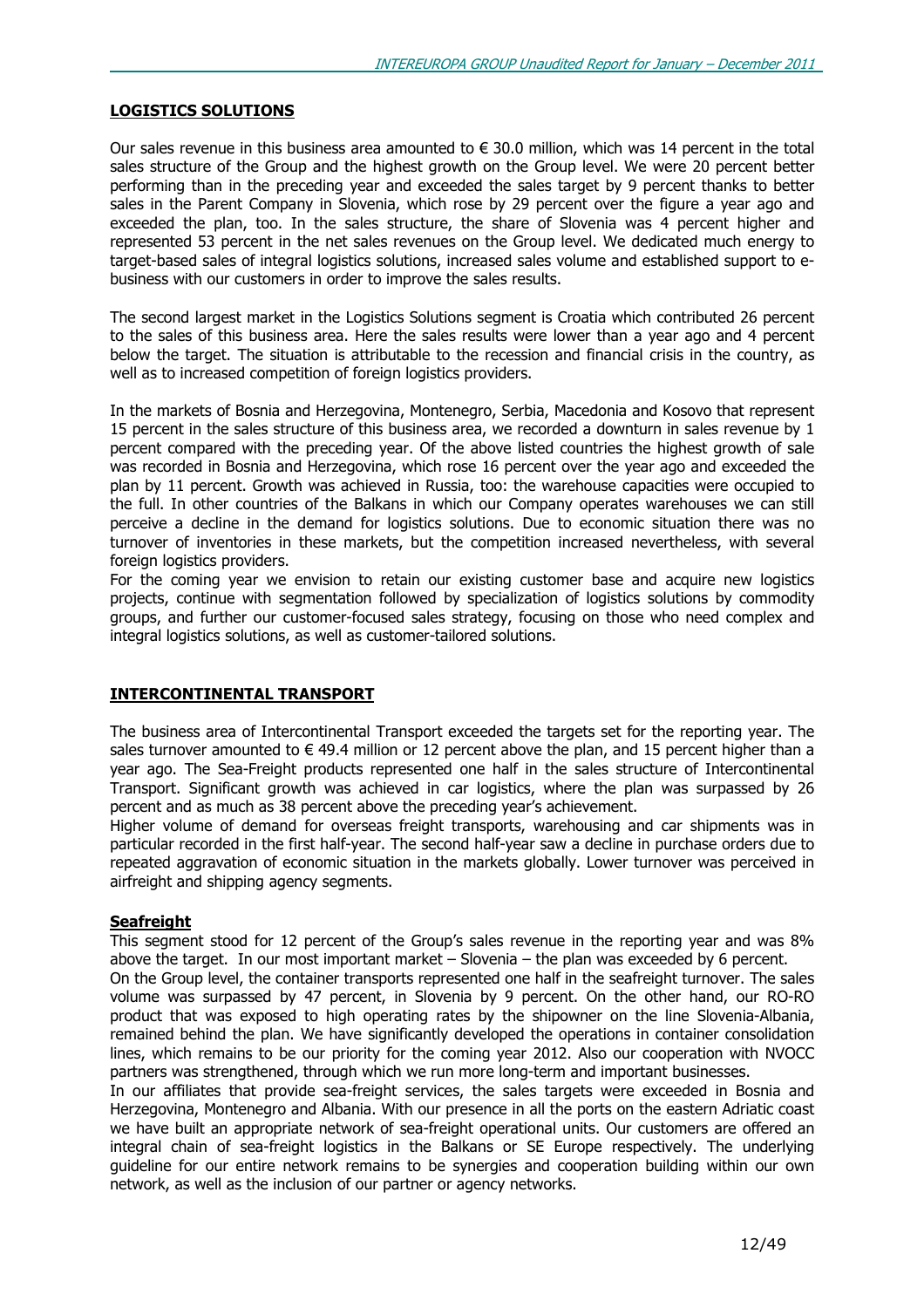The underachievement of the plan for our Shipping Agency Product was due to closing down of a container service liner in the second half-year. The shipowner's decision to discontinue the liner service for Koper from the Far East had a direct impact on the decline in our turnover in the given period. Nevertheless we remained the leading shipping agent in 2011 as regards the number of ships represented in the Port of Koper. For the year 2012 it will be crucial to strengthen our efforts for the acquisition of shipping agency for container service liners from the Far East.

### Car logistics

In our Group, car logistics has become an important product contributing 9 percent in the total sales structure on the Group level. The reporting year brought a 38 percent increase in the sales turnover over the preceding year (2010). Our most important markets are Slovenia and Russia, where we run several car terminals. What is more, our car terminal in Russia also offers car transportation/ distribution. In this market the operating income outstripped the year 2010 by as much as 144 percent. The high growth is attributable to contract renewal with a major corporate client and increased turnover with it in the reporting year. There were more than 190,000 vehicles handled via our terminal, with 9,116 vehicles daily stored in our warehouse, on average.

This segment of logistics - car handling - remains our key business also in Slovenia, where we handled 113,758 vehicles through the Koper port in the whole year. The growth recorded here was 4 percent, and the quantities of handled and warehoused vehicles in our terminals were also increasing. The first half-year was particularly good, after that the volume of car turnover declined slightly.

The reporting year saw a significant development of this segment and our intensified marketing activities aiming to improve our prospects for the year 2012. For the car terminal at Chekhov /Moscow we envision to expand the operations by including railway transport in the incoming and outgoing delivery of vehicles. Our strategy for Slovenia remains to expand the range of our key customers and develop the segment of logistics support to export of used cars via Port of Koper.

### **Airfreight**

Despite underachievement of sales revenue in the Group, we are satisfied with the current development of this segment. The aggregate weight of the consignments handled rose by 25 percent on the Group level. The 4 percent setback in the planned sales revenue is attributable to a variety of factors that are directly linked to the fall in airfreight and commissions for the service. A significant growth in the number of consignments and weight thereof was recorded in Serbia and Croatia. Noteworthy is the organization of charter flights from Serbia, with 40 charter flights routed via Niš and Belgrade airports.

In the most important market in Slovenia we are faced with increasing competition of international logistics providers, which additionally fragments the relatively closed range of clientele and cargo available. Slightly better were our operations in the second half-year - in the last quarter, when we acquired some new customers and major shipments. Although the freight rates remain relatively low, the struggle with more competitive transport modalities persists, of which the consolidation container service is gaining ground. The agency in freight services in SE Europe continues to be promising. The development of this Product is also directly dependent on a more aggressive marketing approach, that we envision to strengthen in all the companies of the Group.

### UPS

The express parcel delivery was only offered in Bosnia and Herzegovina. Our cooperation with the principal UPS terminated in 2011, due to the UPS's decision for a more comprehensive coverage of the South Balkans involving a smaller number of agents, assigned to service the wider geographical region within a unified network. That situation resulted in our underachievement of the yearly turnover. For the year 2012 there is no income expected from the agency cooperation in international express delivery service.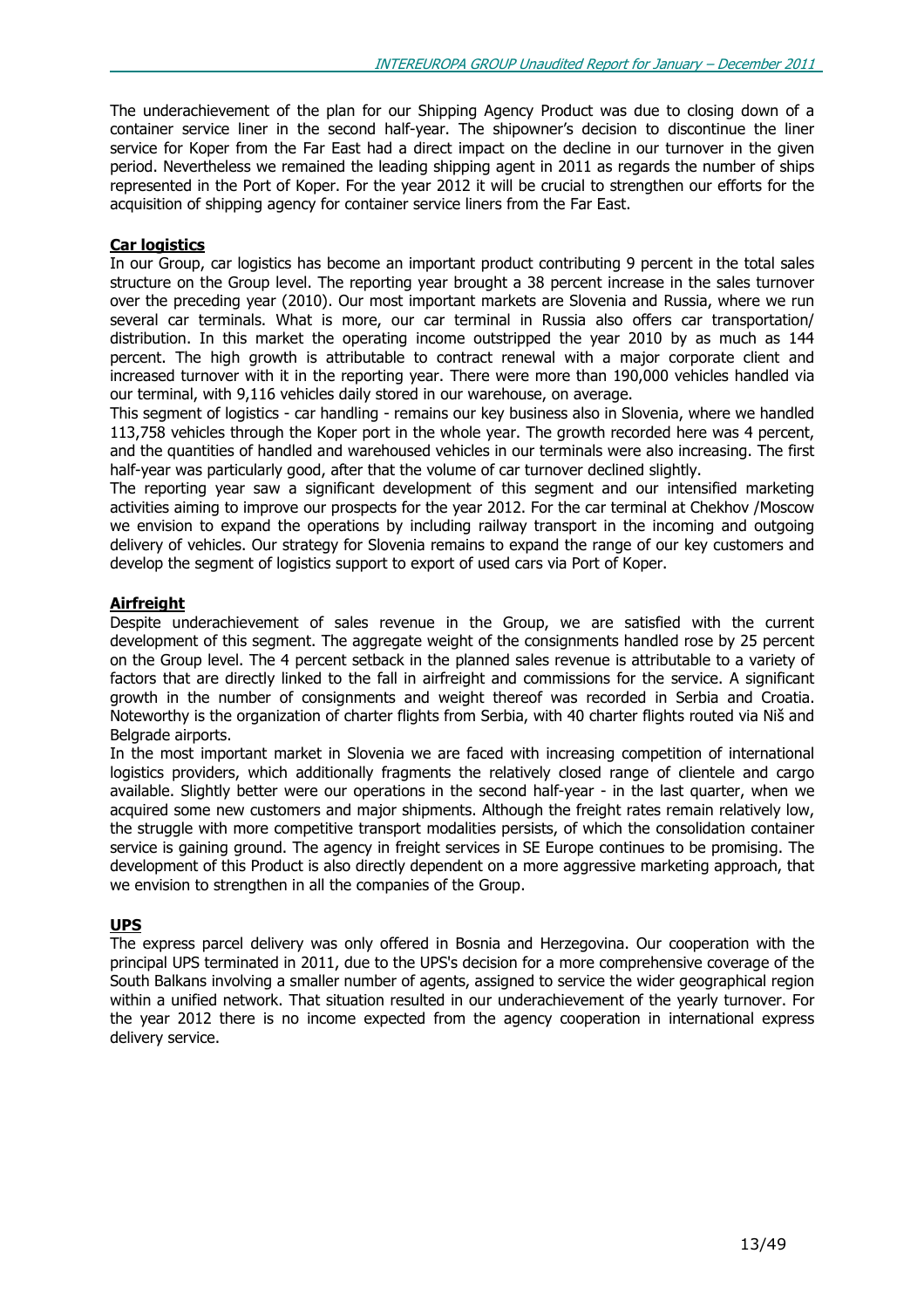The sales activities in Intercontinental Transport Area for the coming year 2012 remain in the scope of the dedicated development strategy. The latter can be outlined in brief as the following key activities:

- On-going intensified sales activities for the entire product range of Intercontinental Transport on the Group level, inclusion in the organization of integrated logistics chain;
- Building-up the alliance with NVOCC logistics partners and acquisitions/development of long-term business via Koper Port and other regional ports,
- Development of car logistics in SE Europe and Russia, highlighting the utilization of our terminal capacities,
- Strengthening of cargo agency representation and cooperation with air carriers in SE Europe,
- Acquisition of car transports by railway from Europe or Russia at the Chekhov terminal,
- Further and intensified development of all sea-freight products in the Group companies, emphasizing the FCL (container full loads) and consolidated container shipments on the axes of the Fifth and Tenth Pan-European Corridors,
- On-going development of the LCL product in the Balkans, cooperation with ECU Line and development of cooperation in Serbia,
- Acquisition of agency representation for a container service liner in Slovenia and possibly in other ports on the Eastern Adriatic coast, primarily for shipowners who are not present with their own service in the Adriatic yet.
- Development and introduction of IT support for the needs of Intercontinental Transport in Slovenia and also in affiliated companies of the Group.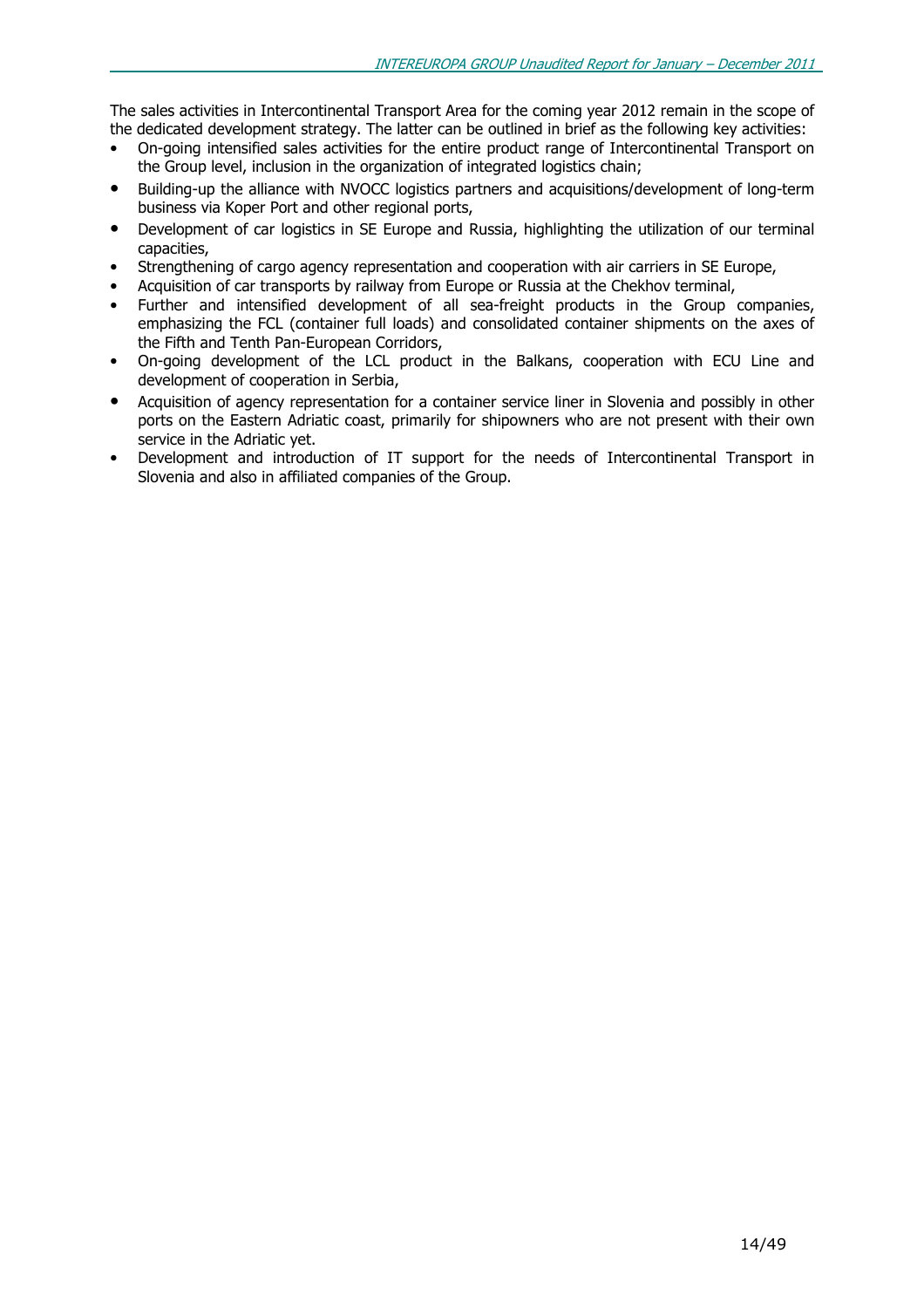### 1.2. Financial Result

In the reporting year the Intereuropa Group generated  $\epsilon$  22.7 million as Earnings Before Interest, Tax, Depreciation and Amortisation (EBITDA), which is 4 percent above than plan and 5 percent more than a year ago (2010). In the year 2010 the sale of some fixed assets (real estate) in the amount of  $\epsilon$  5.2 million had a significant influence on the EBITDA, whereas in the reporting year we realized  $\epsilon$  1.2 million of other operating revenue through the sale of fixed assets (real estate). If other operating revenues and the effects from fixed assets revaluation, along with the operating expenses that were not directly connected with ordinary operations in both years were excluded, the EBITDA in the reporting year would be  $\epsilon$  20.5 million and 42 percent higher than in the year 2010.

The Operating Result of the Group for the reporting year was  $\epsilon$  6.8 million, which was 9 percent higher than expected and  $\epsilon$  34.0 million better than a year ago (2010). The comparability between both years would be achieved by excluding the one-off transactions that are not directly related to ordinary operations: the operating result would amount to  $\epsilon$  8.5 million and be  $\epsilon$  8.2 million higher than the preceding year. The improvement in the operating result over the year ago is largely attributable to better sales and lower labour costs, depreciation and materials. As regards other costs, there was an increase recorded in the direct cost of services which grew more than the sales volume; in addition to the rising fuel prices, the increase is largely attributable to the changed sales structure in favour of services with lower margin (railway transport in the affiliate TOV TEK ZTS Uzhgorod). The share of Operating Profit in the sales revenue (EBIT margin) came to 3.2 percent, which was approximately on the planned level.

The Financing Result amounted to  $\epsilon$  -14.7 million, which was 1.3 million better than expected and 2.1 million worse than in the year 2010. In the financial revenue structure that totalled  $\epsilon$  2.5 million, the major part was the revenue from elimination of allowances, write-offs of receivables and interest for default ( $\epsilon$  2.4 million); in the financial expenses amounting to 17.2 million, the highest item was the interest expenses for loans raised from others (11.7 million). Excluding the impact of gains/losses from foreign exchange differences and from the revaluation of financial instrument for hedging against exchange rate risk, the financial result for the reporting period would have amounted to € -12.1 million, or 1.4 million more favourable than in the year 2010.

| Item / Index                      | Jan-Dec<br>2011 | <b>Plan</b><br>2011 | Jan-Dec<br>2010 | <b>Index</b><br>$2011$ /plan | <b>Index</b><br>2011/2010 |
|-----------------------------------|-----------------|---------------------|-----------------|------------------------------|---------------------------|
| Sales Revenues                    | 211,880         | 191,490             | 190,624         | 111                          | 111                       |
| EBITDA*                           | 22,653          | 21,871              | 21,554          | 104                          | 105                       |
| Operating Profit or Loss          | 6,780           | 6,226               | $-27,195$       | 109                          | $\overline{\phantom{0}}$  |
| Financing Profit or Loss          | $-14,699$       | $-15,972$           | $-12,631$       |                              | $\overline{\phantom{0}}$  |
| Net Profit or Loss                | $-7,596$        | $-9.067$            | $-39,193$       |                              | $\overline{\phantom{a}}$  |
| Sales revenues per employee/month | 8.264           | 7.257               | 6.985           | 114                          | 118                       |
| Value added per employee/month    | 2.446           | 2.355               | 2.309           | 104                          | 106                       |

Tables 6 in 7: Financial results of the Intereuropa Group for January-December 2011, in thousand  $\epsilon$ 

\* EBITDA: Earnings Before Interest, Taxes, Depreciation and Amortisation

| <b>Item / Index</b>                        | 31.12.<br>2011 | <b>Plan</b><br>31.12.2011 | 31.12.<br>2010 | <b>Index</b><br>$2011$ /plan | <b>Index</b><br>2011/2010 |
|--------------------------------------------|----------------|---------------------------|----------------|------------------------------|---------------------------|
| Balance Sheet Total*                       | 407,207        | 425,925                   | 425,428        | 96                           | 96                        |
| Equity $*$                                 | 140,988        | 171,593                   | 148,163        | 82                           | 95                        |
| Short-term assets/ Short-term liabilities* | 0.35           | 0.77                      | 0.91           | 46                           | 39                        |
| Net Return On Equity (yearly level)**      | $-5.1\%$       | $-5.0\%$                  | $-20.8\%$      | $\overline{\phantom{a}}$     | -                         |

\* as of the last day of the reporting period \*\* average equity (capital) of the report. period

As of the end of the reporting year, the **Balance Sheet Total** amounted to  $\epsilon$  407.2 million and was 4 percent lower than at year-end 2010. The decrease in assets in the year 2011 is largely a consequence of the decrease recorded in property, plant and equipment by  $\epsilon$  22.0 million (or -7 percent) arising from the disposal of real property by the affiliate Intereuropa, log. usluge, d.o.o. Zagreb, of the equipment in Intereuropa Transport d.o.o., Koper, and from low investments in fixed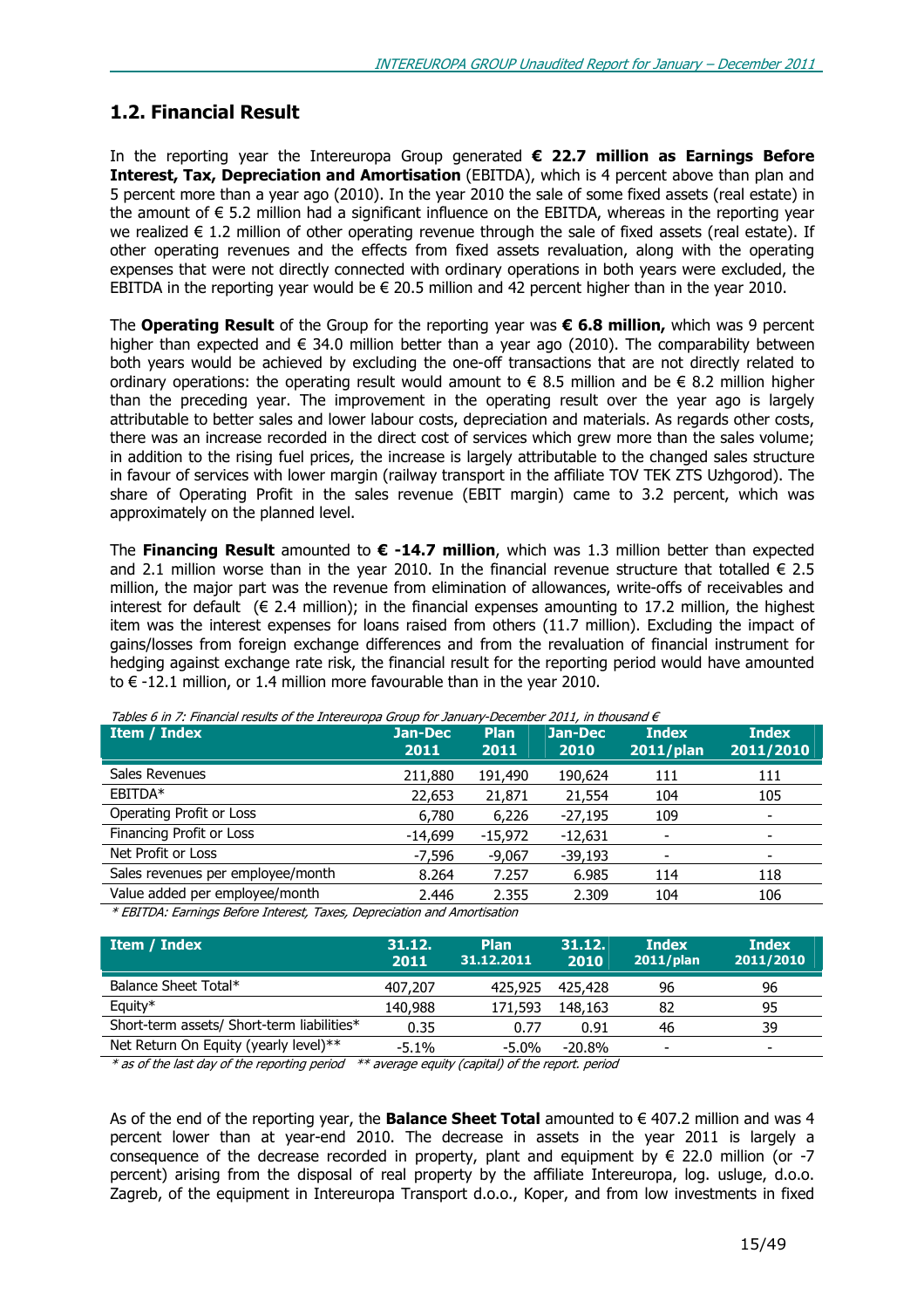assets. Also the short-term operating receivables were down by  $\epsilon$  10.2 million, or 18 percent, respectively. On the liabilities side the greatest changes arise from the fact that most of the loans received were re-categorized from long-term into short-term liabilities. Accordingly, the liabilities from short-term loans were up by  $\epsilon$  142 million and concurrently, the liabilities from long-term loans were down by 144 million. That is also the reason for **impaired current liquidity ratio.** 

The **share of capital in the Liabilities structure** was 34.6 percent and practically remained unchanged since the year-end 2010.

### 1.3. Investments in fixed assets

In the year 2011, the investments in fixed assets realized by the **Intereuropa Group** totalled  $\epsilon$ 2,648 thousand, thereof 1,854 thousand in real estate and 476 thousand in equipment and intangible assets. The annual plan of investments was completed to the level of 57 percent.

| Table 8: Overview of Investment in January-December 2011, in thousand $\epsilon$ |                      |                              |         |              |             |         |                   |  |  |
|----------------------------------------------------------------------------------|----------------------|------------------------------|---------|--------------|-------------|---------|-------------------|--|--|
| <b>Company</b>                                                                   | <b>Real property</b> | <b>Plant &amp; Equipment</b> |         | <b>TOTAL</b> | $%$ of      |         |                   |  |  |
|                                                                                  | Realiz.              | <b>Plan</b>                  | Realiz. | Realiz.      | <b>Plan</b> | Realiz. | annual<br>realiz. |  |  |
| Intereuropa d.d.                                                                 | 592                  | 340                          | 1,257   | 318          | 1,849       | 659     | 35.6              |  |  |
| <b>Subsidiaries</b>                                                              | 1,700                | 1,514                        | 1,083   | 476          | 2,783       | 1,990   | 71.5              |  |  |
| <b>TOTAL</b>                                                                     | 2.293                | 1,854                        | 2,340   | 794          | 4,633       | 2,648   | 57.2              |  |  |

The investments of the Parent Company Intereuropa d.d. were made in real estate, equipment and intangible assets ( $\epsilon$  659 thousand); other members of the Group invested 1,990 thousand  $\epsilon$  in fixed assets. The most funds were invested in the company Intereuropa-East Ltd., Moscow, for the completion works in the warehouses of the Logistics Centre Chekhov and the final activation of the assets/funds invested during the years 2008-2011 after the connection to another power supply was finally made (in total  $\in$  1,223 thousand).

Among other investments, the major part of funds was spent on:

- $\bullet$  Maintenance and reconstruction /renovation of facilities and plants (€ 631 thousand),
- Repairs and purchase of motor vehicles ( $\epsilon$  324 thousand),
- Purchase of computer hardware and software ( $€$  280 thousand).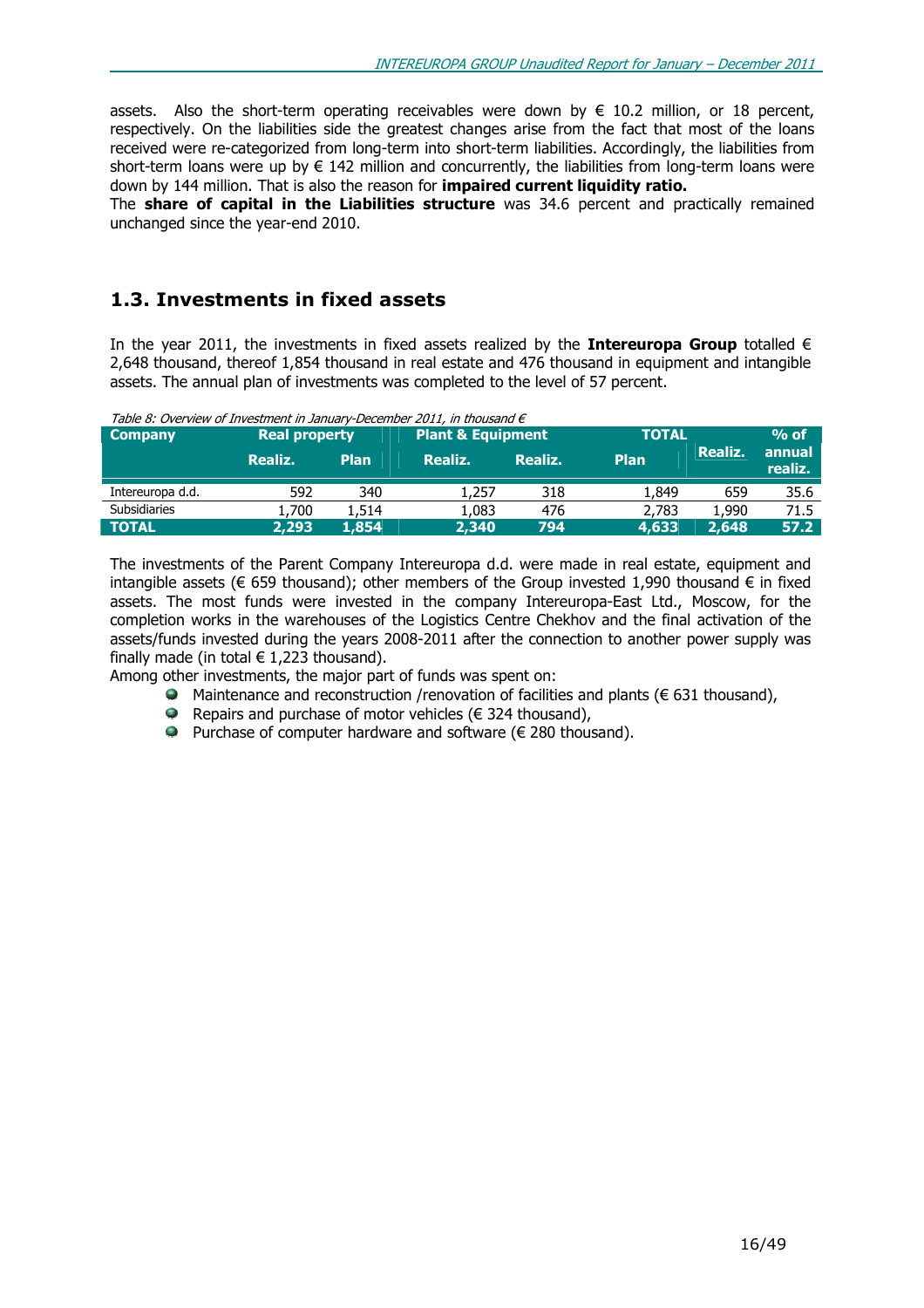### 1.4. Human Resources Management

### Employment trends

The year 2011 ended with 2,114 employees in the Intereuropa Group. Thereof, 43 percent are employed in Slovenia and 57 percent in the affiliates abroad. Compared with the end of 2010, the number of personnel was cut by 5 percent or 118 employees resp.

The most redundant employees were in Intereuropa Transport d.o.o. (-54 or 32 percent less); in Intereuropa, Logističke usluge, d.o.o., Zagreb (-68 or 12 percent); in Intereuropa RTC d.d. Sarajevo (- 15 or 9 percent), in the German affiliate Intereuropa Transport & Spedition GmbH, Troisdorf (-14), and in the French company Intereuropa S.A.S., Saint Priest (-4): in the latter two companies all employees were laid off due to liquidation or disposal resp.

| Table 9: No. of employees in the Intereuropa Group according to countries, as of 31.12.2011 |            |            |                    |                       |  |  |  |
|---------------------------------------------------------------------------------------------|------------|------------|--------------------|-----------------------|--|--|--|
|                                                                                             | 31.12.2011 | 31.12.2010 | Diff.<br>$11 - 10$ | <b>Index</b><br>11/10 |  |  |  |
| Slovenia                                                                                    | 908        | 968        | -60                | 94                    |  |  |  |
| Croatia                                                                                     | 514        | 582        | -68                | 88                    |  |  |  |
| Other countries                                                                             | 692        | 682        | 10                 | 101                   |  |  |  |
| <b>TOTAL</b>                                                                                | 2,114      | 2,232      | $-118$             | 95                    |  |  |  |

In total, 354 employees left the Group in 2011. Newly recruited were 236 staff members, thereof 132 in our Russian affiliate, where the flexibility of the workforce is always high. In most cases the new recruitments replaced the personnel who left the Company, and a certain number were taken in the Parent Company due to the acquisition of new businesses (the Border Despatch Branch). The optimal HR structure was maintained by internal transfers: there were at least 116 employees transferred to another work area in the Slovenian part of the Group. The overall fluctiation rate in the bigger companies of the Group was 12 percent, or 2 per cent less than a year ago.

As of 31.12.2011, there were 1,975 employees in the Group on a permanent and full time basis (93 percent) and 139 employees with temporary employment (7 percent).

In case of temporary needs for personnel and for the requirements of warehouse management we made use of more flexible employment forms, such as by engaging HR agencies and Students' Job Centres. On the Group level, there were some 8 percent of the workforce employed under such arrangements.

### Human Resources Development and Training

| Table 10: Spending on Training in the reporting term January-December 2011 |                     |                    |               |          |          |
|----------------------------------------------------------------------------|---------------------|--------------------|---------------|----------|----------|
| <b>Actual</b>                                                              | <b>Plan</b>         | Index              | Actual/       | No.      | No. of   |
| <b>Jan-Dec 2011</b>                                                        | <b>Jan-Dec 2011</b> | <b>Actual/Plan</b> | employee      | of hours | hours/   |
| in 1000 $\epsilon$                                                         | in 1000 $\epsilon$  |                    | in $\epsilon$ |          | employee |
| 62                                                                         | 204                 |                    | 29.4          | 27,009   |          |

The most of our training programme (74 percent or 20,029 hours) was implemented by internal staff. In this way we could have adapted the content and programmes to our work processes. These were mainly training forms from occupational health and safety; in the Parent Company the focus was on the information support to logistical processes – the so-called the ISPRO Project.

### According to contents, these training forms comprised:

Acquiring new knowledge on occupational health and safety, to which we dedicate from year to year more attention. By dedicated and continual training we aim to improve the professional capability and concern of the individual in safe work and good health, which enhances their productivity, reduce the risk of accident at work leading to injury or health impairment for our workforce. The participants acquired knowledge and skills on occupational health and safety, fire safety, transport and handling with dangerous goods – chemicals, first aid, fire extinguishing and evacuation, and safe work in railway transport – siding rails. The a.m.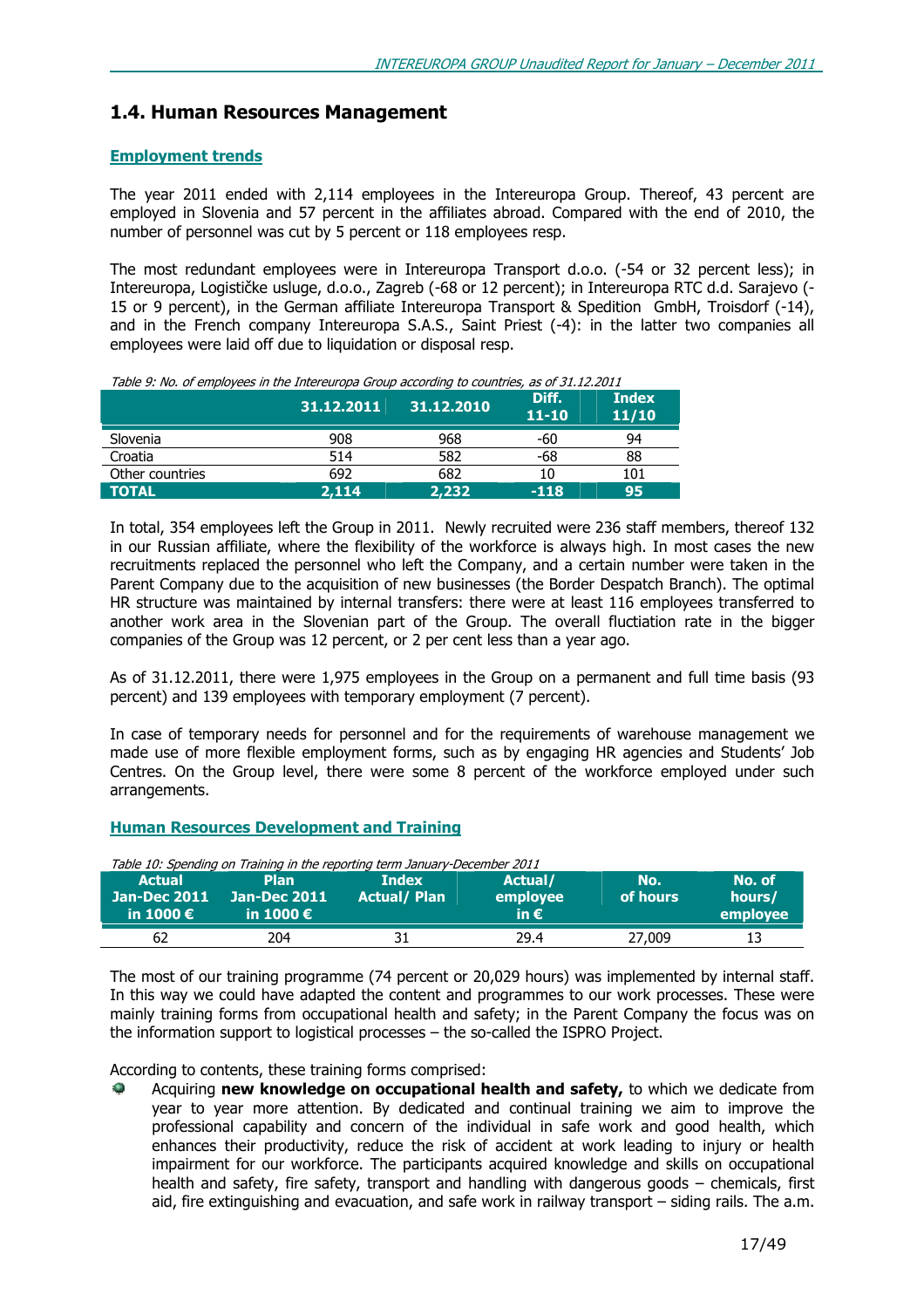training forms are implemented depending on the prescribed deadlines for training or refreshment, therefore the prevailing ones according to the season, are:

- Ŵ Logistics-based know-how: There we dedicated as many as 8,563 hours (1.190 participations) to the ISPRO information environment; other forms focused on customs broking and food hygiene – the HACCP system;
- ه **Foreign languages:** German language courses prevailed, in our Montenegrin affiliate English;
- ۵ Other technical /professional skills from various areas: Finance, auditing, accounting, law, etc.

We also included external staff - students and workers hired through HR agencies in the training forms too (totalling 218 participations in the areas of occupational health and safety forms and of the ISPRO information system).



Figure 2: Structure of training hours in 2009 - 2011 according to topics, in the Group

Goals:

- Our goal remains to include every employee in the training programme for at least 20 hours yearly also in the affiliated companies of the Group; furthermore, a systematic rotation and induction training for new types of work is included in the training, work on larger new projects, »coaching«, training in another org. unit/company;
- $\bullet$  In terms of contents, the highlights are on training forms from the field of customs broking, logistics, compulsory periodical training forms on supporting functions, occupational health and safety in the workplace, foreign languages, efficient sales techniques and negotiations in logistics, dedicated computer applications (ISPRO).

### Employee care and wider social environment

- We organize a variety of social events to strengthen good mutual relations. Here belong traditional events in the pre-holiday season (New Year), gathering by departments and the whole staff collectively: this opportunity is used for awarding our members for their loyalty and commitment to our Company.
- We continue to maintain the tradition of presenting gifts to children of our employees at Christmas/ New Year. In the Slovenian part of the Group, 206 children received a gift coupon in the amount of  $\in$  30.
- Our present and former employees (pensioners) are offered to spend a holiday in our holiday accommodation facilities at favourable prices. The occupancy of these facilities was 34 percent, which was 15 percent less than a year ago.
- In the afternoons, our employees have the possibility to take part in organized recreation in hired gyms, and organized sports exercises.
- Financial aid in total amount of  $\epsilon$  54 thousand was granted to 81 our employees who were affected by difficult health condition or had to cope with inferior financial position, death of family members and similar;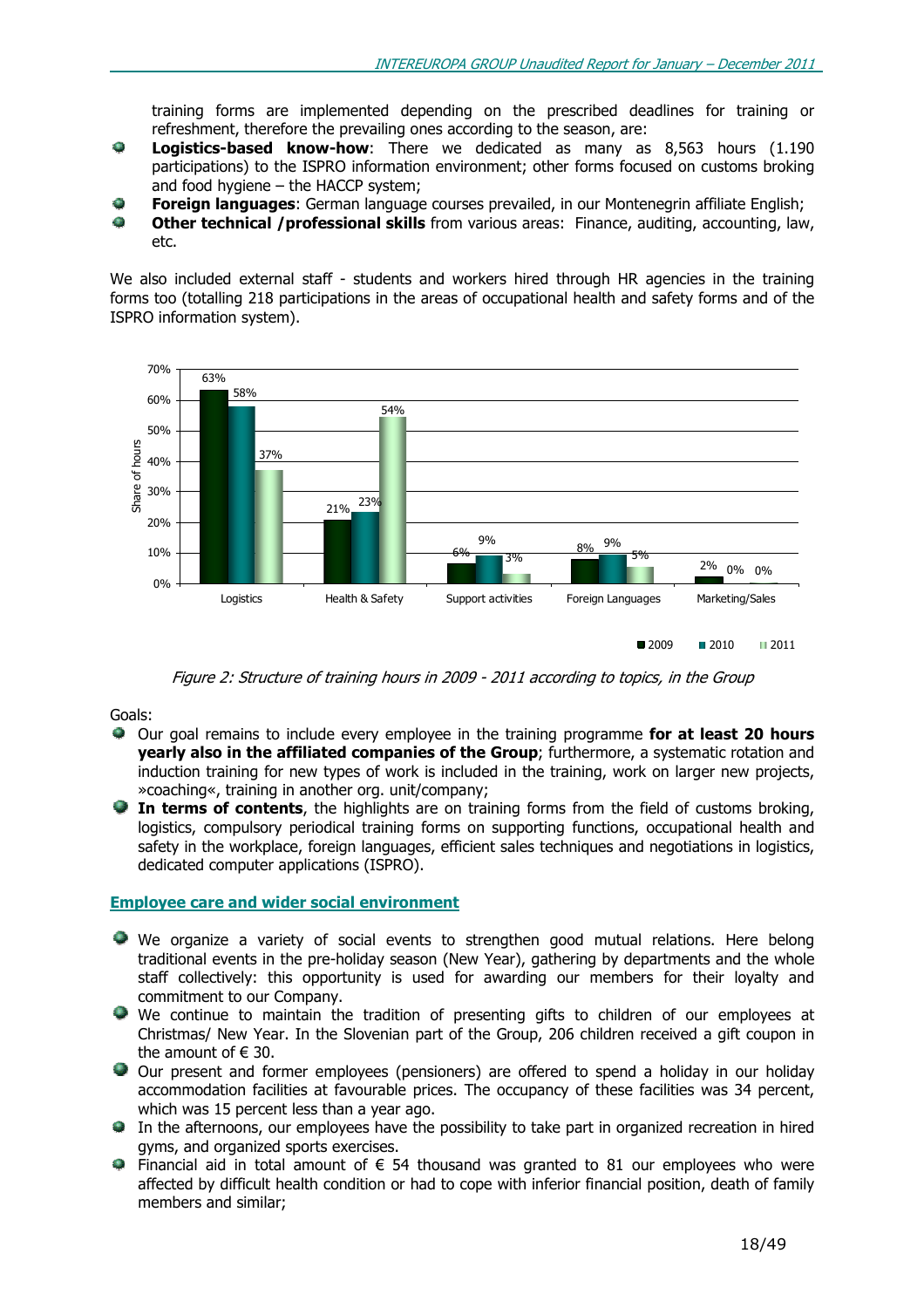- Additional voluntary pension insurance is paid for 688 employees (76 percent) in the Slovenian part of the Group ((Intereuropa d.d. and Interagent d.o.o.), amounting to  $\epsilon$  40 per employee on average;
- Sixteen employees in the Slovenian part of the Group used the option for flexible work schedule to facilitate their coordination of work and family life.
- We cultivate our relations and connections with educational institutions in the local and broader environment: In the reporting year we provided obligatory work practice to 66 secondary school and tertiary level students; it can also be arranged that students select topics for seminar papers or diploma thesis, incl. technical assistance.

**Our goals** remain focused on the rise in the commitment of employees, which includes: Open communication, encouragement to proactive thinking and dialogue at all levels, abandoning the hierarchical approach, mentoring development (annual interviews with employees by setting goals and initiatives), encouragement to self-learning, organization of team-building events (also informal) on the level of individual units, concern in psychical and physical health of employees, sick leave management, etc.

### Measuring the organizational climate on »Golden Tread (Zlata nit)« in 2011

The results of these measurements in 2011 were encouraging: the evaluation of most of the categories under observation – personal growth and development, mutual relations, relation between the Company and employees, the role and quality of an individual in the Company – improved slightly over the years 2009/2010 (from 2.70 to 2.82 points). The highest rise in grading (compared with the preceding one) – by ca. 0.2 - 0.3 percentage points – was recorded to the following statements in the questionnaire: work in the Company gives more than the wage to me; I am proud of being a member of our Company; the management gives a good example by its acts; the communication of the management with employees is open and sincere; the management shows respect in its communication with employees; there is understanding for private life in the Company; I can plan my work independently.

As expected in the given social situation in the broader sense, the perception of safety in the Company and the quality of work environment in view of higher/ heavier work requirements declined slightly.

### Health protection

The concern in health of our staff is the responsibility and duty of all executives (managers /heads) of individual organizational units and of professional workers responsible for occupational health and safety and for fire safety. Our daily responsibility is to conduct preventive measures in occupational health and safety, fire safety and prevent any accident involving dangerous goods.

There were three inspections in the Parent Company during the year: by the inspector of the Republic of Slovenia for the protection against natural and other disasters – in the unit in Vrtojba and in the sectors of the Company; by the Labour Inspectorate – in the company Intereuropa Transport d.o.o. We were informed of certain deficiencies and are taking measures to remedy them.

### Health protection

In cooperation with authorized physicians of occupational medicine, we referred 227 employees to dedicated preventive, preliminary, periodical control and target medical check-ups (which was 27 percent less than a year ago). That can be attributed to the fact that all the employees who did not have a medical certificate and worked in administrative workplaces, as well as a fewer employees drivers of Intereuropa Transport d.o.o. who had to undergo a medical examination - were already referred to such preventive medical checkups a year ago.

In the Slovenian part of the Group we organised vaccination against flue: 107 employees (or 33 fewer than a year earlier) took part.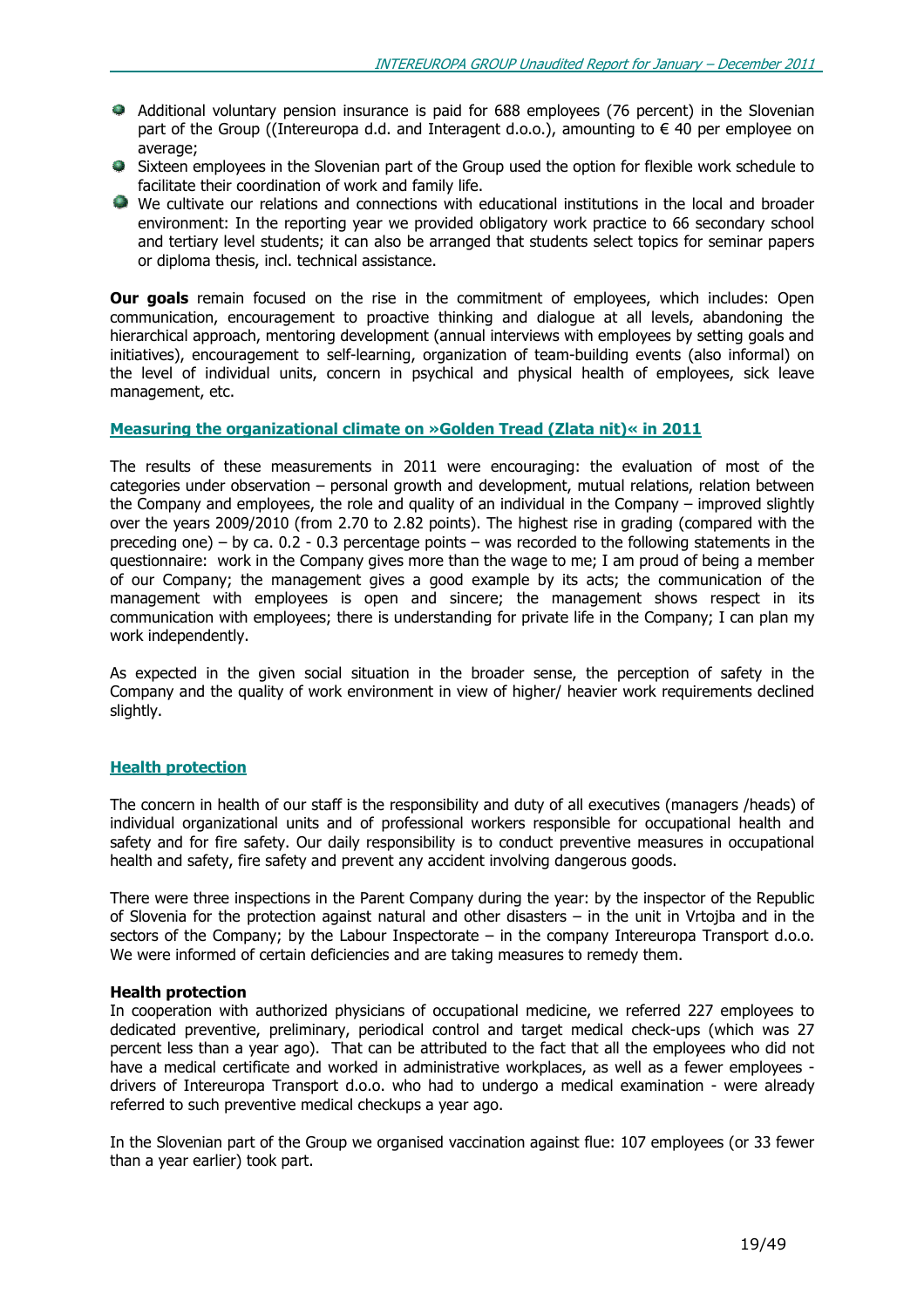These are the measures to keep control over sickness leave in the normal frame. We find that sickness-related absence below 30 days rose slightly, and the absence beyond 30 days declined.

### Injury at work

There were 41 incidents at work, one of them with severe outcome, in the whole Group. In the Slovenian part of the Group were 25 light injuries, which is 4 less than at the year end 2010, and no casualty. The analysis of injury sources, causes and factors revealed that the accidents were mostly attributable to an individual personal factor.

### Inspections and tests of working assets and equipment:

Certain risks for injuries or health impairment are involved in handling with working assets and equipment. There were 145 sets of different working assets/ equipment examined and tested in individual organizational units.

### Fire safety and protection

Our employees are involved in training on fire-safety measures. Particular attention was dedicated to providing sufficient control over fire safety and precautions. We conducted regular examinations of the buildings, and of the active and passive fire-fighting equipment.

In the Slovenian part of the Group we trained 72 employees for fire fighting at the early stage, and of evacuation. In the head-office building in Koper and in the facility in Dravograd we organised an evacuation drill end of October 2011.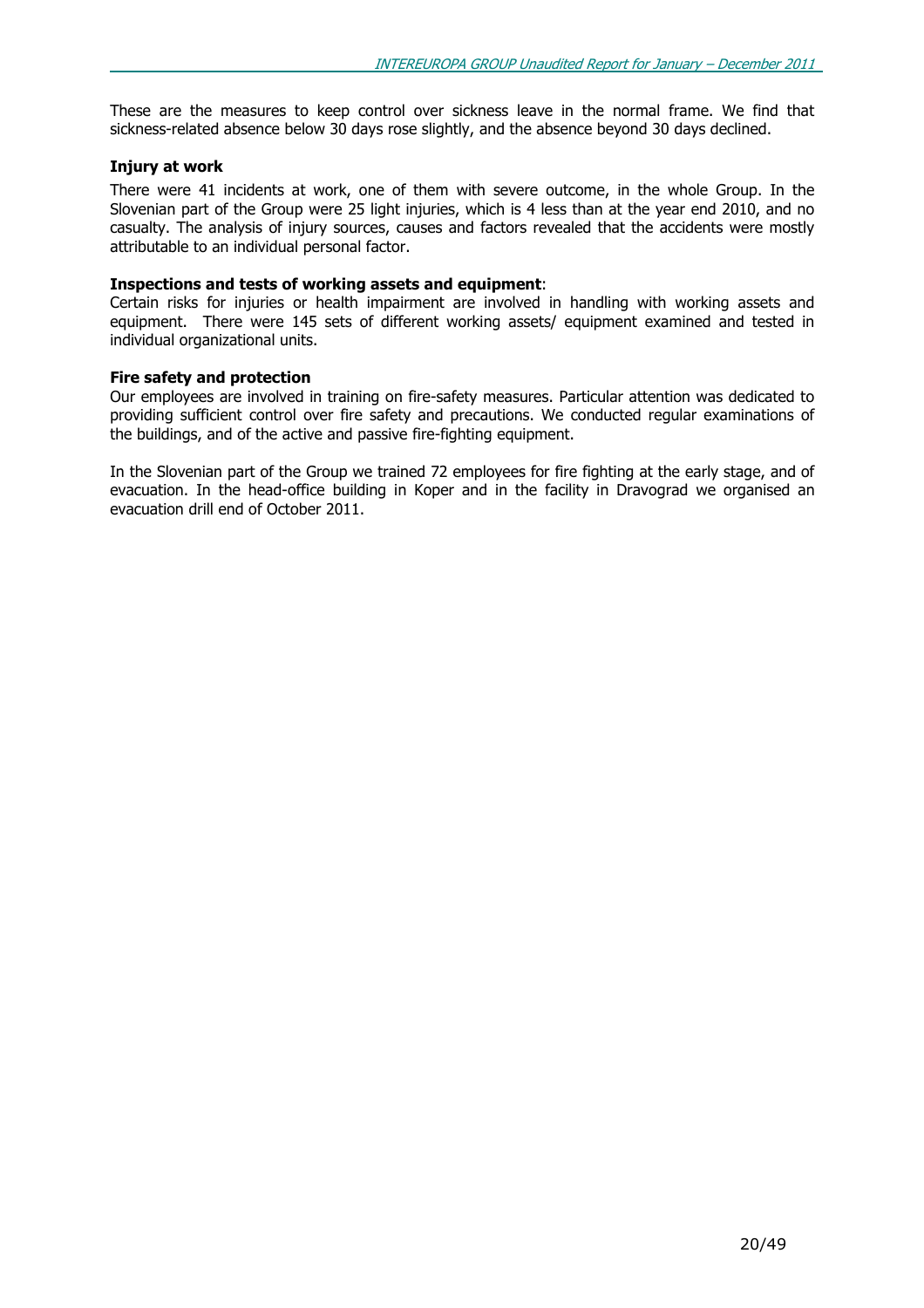### 1.5. Total Quality Management

Five companies of the Intereuropa Group (out of fourteen) hold a certification under the ISO 9001:2008 Standard. There are 73 percent of all employees working in the companies with certification for quality management. The reporting year passed in the effort to maintain the certificates for the Quality Management System in Intereuropa d.d., Intereuropa Transport d.o.o., Interagent d.o.o. and Intereuropa RTC d.d. Sarajevo, while the certification in the German affiliate are discontinued. In August the company Intereuropa, Logistical Services d.o.o., Zagreb obtained the certificates in quality management system and the system of food safety independently.

### Maintaining the ISO 9001:2008 Quality Management System

- Yearly QMS reports were prepared and the measures to improve the QM system were triggered in all the five companies.
- A new version (no. 15) of the Quality Management System Manual for the companies Intereuropa d.d. and Intereuropa Transport d.o.o. was issued.
- The half-yearly audit of the management system in Intereuropa d.d. and Intereuropa Transport d.o.o. was conducted.

### Internal quality of service auditing

In Intereuropa d.d. we conducted internal process audits on:

- $\bullet$  Warehousing and distribution  $-16$  recommendations for improvement were given;
- $\bullet$  Border Despatch 7 recommendations for improvement were issued;
- Sea-freight 9 recommendations for improvement were issued;
- $\bullet$  Air-freight there were no recommendations for improvement given.

### Quality control by QM indicators

| <b>Company</b> | No.<br><b>of</b>  | <b>Index</b><br>11/10 | No. of<br><b>claims</b> | <b>Value</b>       | <b>Index</b><br>11/10 | <b>Approved</b><br><b>Value</b> | <b>Index</b><br>11/10 |
|----------------|-------------------|-----------------------|-------------------------|--------------------|-----------------------|---------------------------------|-----------------------|
|                | <b>complaints</b> |                       |                         | in 1000 $\epsilon$ |                       | in 1000 $\epsilon$              |                       |
| IE d.d.        | 670               | 82                    | 260                     | 478                | 328                   | 120                             | 217                   |
| IE TR d.o.o.   | 94                | 45                    | 23                      | 38                 | 45                    | 30                              | 45                    |

There were fewer complaints in Intereuropa d.d. than in the preceding year, but they grealty increased in value. It concerns one damage event during the manipulation from ship to port warehouse. The transportation of the consignment was insured. The number of complaints fell considerably in the products IE Express, on-loadings and in seafreight.

### External quality of service audit by the certification authority

The results of external audits 2011 by companies:

- **Intereuropa d.d. and Intereuropa Transport d.o.o.**  $-$  the audit performed in the reporting period was of a control character (the second) and the thirteenth in sequence. The audit was conducted in the following organizational units:
	- Intereuropa d.d. the Managing Board, the business units (BU) Ljubljana, Jesenice, Vrtojba

- Intereuropa Transport d.o.o. – the Management, Operational Commercial Dept., Purchasing Department

Recommendations related in most cases to the control of processes (12), document management (7), implementation of processes (2) and training (1).

Intereuropa d.d. received 16 recommendations, Intereuropa Transport d.o.o. Zagreb 4, and two recommendations apply to both companies.

The persons responsible for dealing with the recommendations according to the Resolution of Managing Board have prepared the solutions and provided the substantiation for any recommendations not accepted on our part. The report on these measures was submitted to the certification body by the end of May.

- **Intereuropa Transport & Spedition GmbH, Troisdorf** the company stopped operating and did not renew the quality management certificate
- **Interagent d.o.o.** the external audit performed in the second quarter was the fourth recertification one and the thirteenth in sequence. The audit was performed successfully, without finding any non-compliance, but receiving four general recommendations.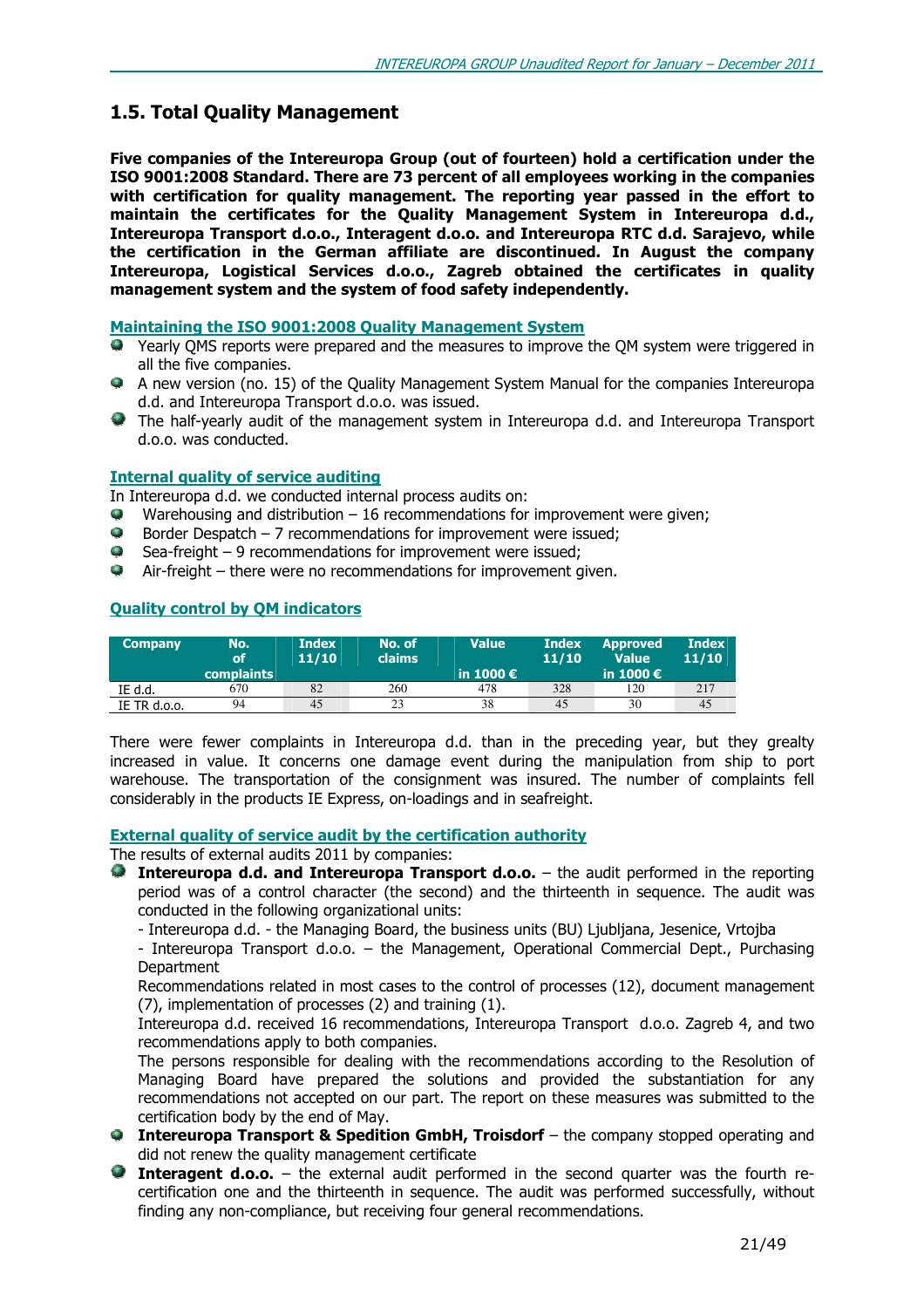Intereuropa, Logistical Services d.o.o., Zagreb – the certification and external audit was undertaken in August. The audit proved that the company was successful. Also the audit of the system of food safety under the ISO 22000 standard was successfully performed in the company Zagreb, in the scope of QMS audit for certification purposes.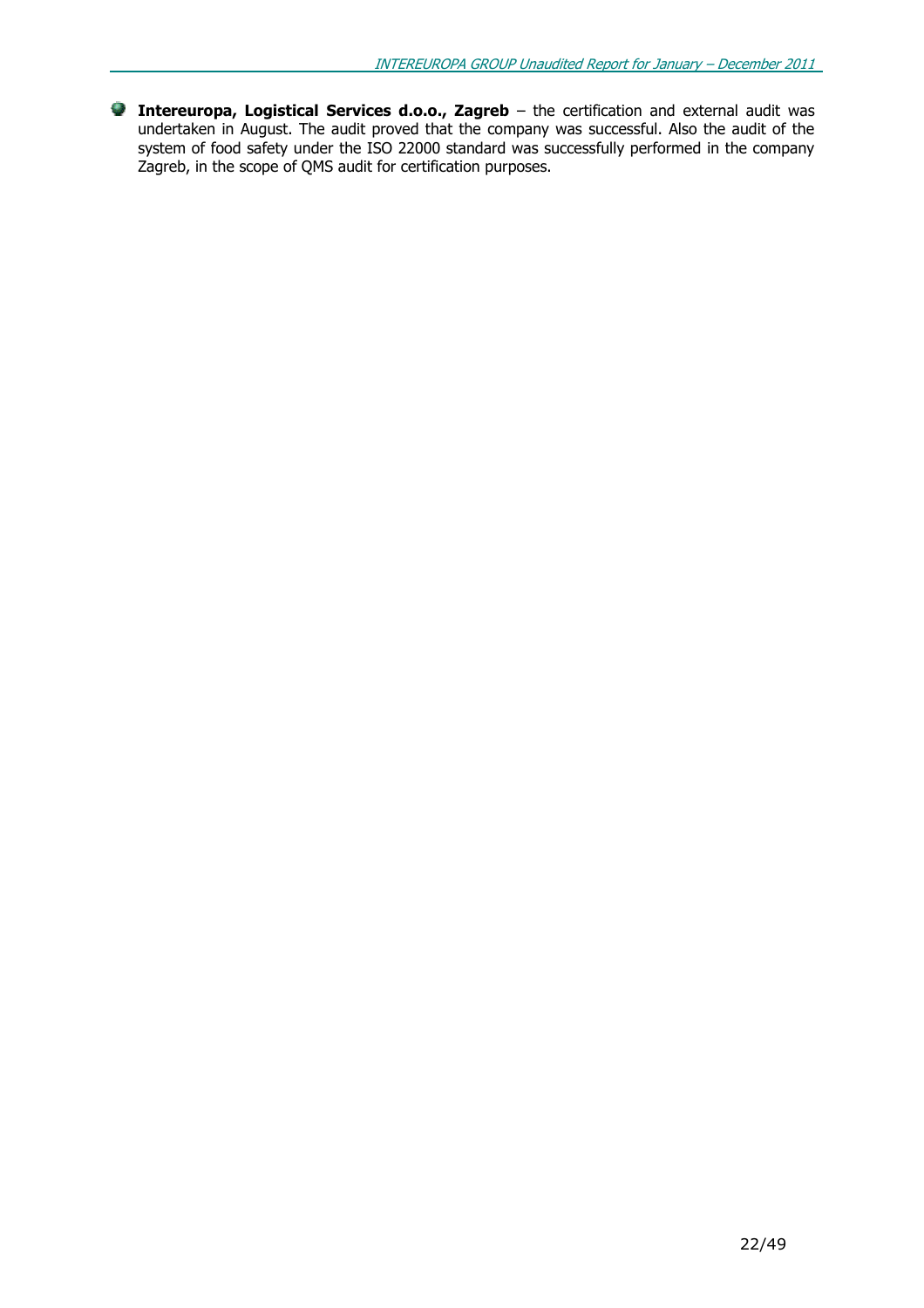### 1.6. Creating Value for Shareholders

### Key Data on Intereuropa Share (IEKG)

- Registered capital: 7,209,413 no-par value shares IEKG
- Started trading on the Ljubljana Stock Exchange: 1998
- 9 Listed in the Prime Market of the Ljubljana Stock Exchange: 2005

Table 11: Key Data on Intereuropa Share (IEKG) for the term January-December 2011

|                                                   | 2011      | 2010      |
|---------------------------------------------------|-----------|-----------|
| Number of shares*                                 | 7,902,413 | 7,902,413 |
| Number of own shares*                             | 18,135    | 18,135    |
| Book value of share, in $\in^*$                   | 10.74     | 11.21     |
| Net earning per share, in $\epsilon$              | $-0.75$   | $-5.88$   |
| Market capitalisation, in thousand $\in^*$        | 3,398     | 30,819    |
| Turnover, in thousand $\epsilon$                  | 433       | 1,774     |
| Closing price at the end of term, in $\epsilon^*$ | 0.43      | 3.90      |
| Weighted average rate, in $\epsilon$              | 2.62      | 4.49      |
| Highest rate, in $\epsilon$                       | 3.99      | 5.96      |
| Lowest rate, in $\epsilon$                        | 0.40      | 3.35      |
| Return on equity                                  | $-89.0\%$ | $-31.0\%$ |
| * as of the last day of the period                |           |           |

#### Notes:

Book value = capital/ (number of ordinary shares – number of own shares) Market capitalisation = closing rate at the end of period  $*$  number of shares listed in SE Net earning per share = Net profit/( number of ordinary shares – number of own shares) Return on equity = price increase in period

### Share Trading

Investors in the Slovenian capital market were rather reserved in 2011. The year can be remembered for an extremely low liquidity and a falling market capitalization. In the Prime market of the Stock Exchange, the Intereuropa share recorded its highest slip of the share price and closed the year at a rate 25-times lower than its book value.

The market rate of the Intereuropa share (IEKG) was between  $\epsilon$  3.99 to 0.40 per share. In very low turnover, the share lost 89.0 percent of its market value and recorded the closing rate at € 0.43 at the year-end. The Slovenian »blue chip« Stock Exchange Index (SBITOP) lost 30.7 percent of its value.



Figure 3: Closing prices of IEKG share and of the SBITOP Index in the period January – December 2011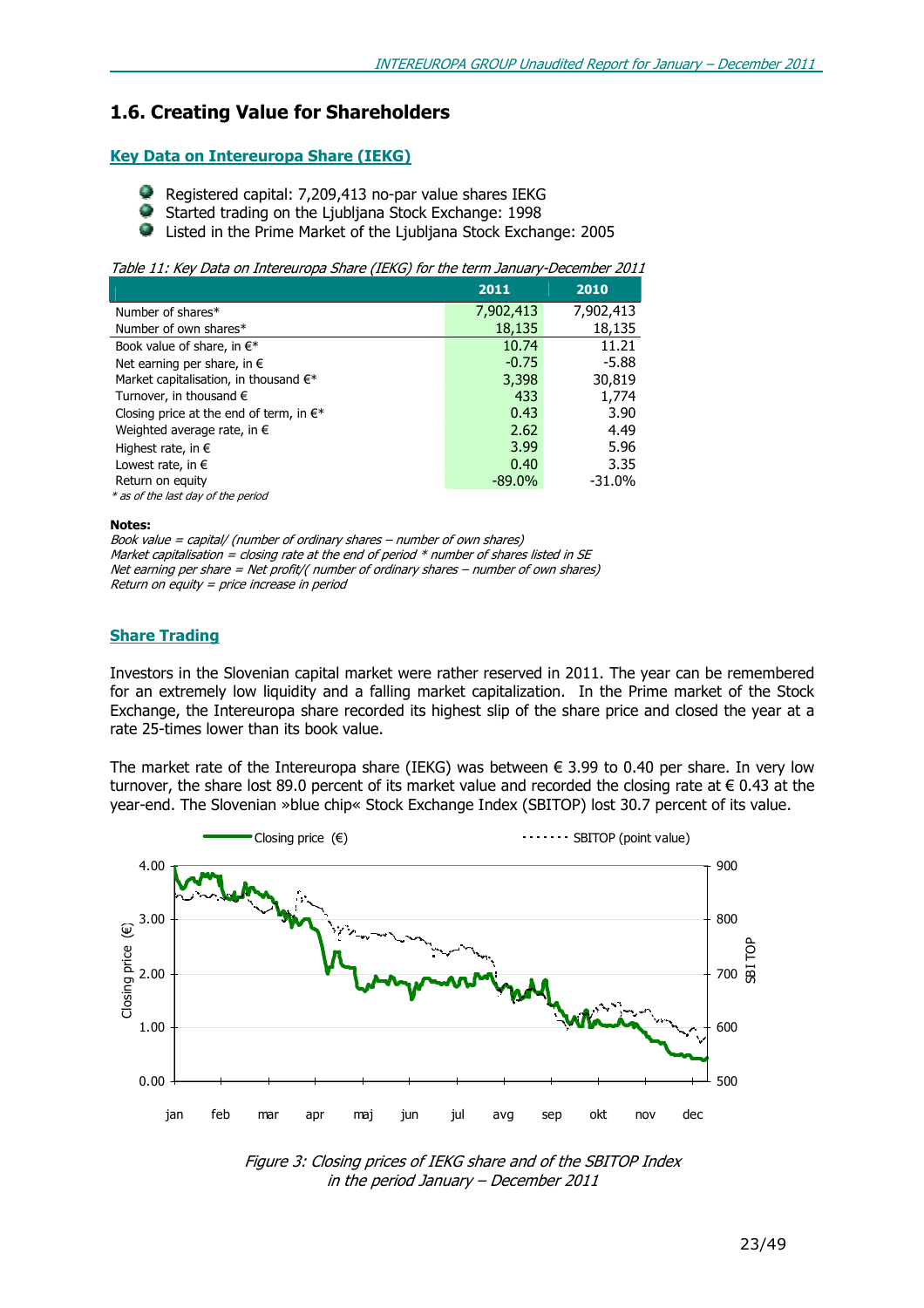During the year 2011 trading comprised 261,852 IEKG shares. Trading volume totalled  $\epsilon$  433 thousand, average daily turnover amounted to  $\in$  1,7 thousand. Turnover represents only a quarter compared to the year 2010.



### Ownership structure

The top ten shareholder of Intereuropa held 60.2 percent in the shareholding structure at the end of 2011, which is 0.2 percent more than a year ago. The following changes are recorded in the Share Register:

- With additional purchases of 13,531 IEKG shares, Abanka Vipa d.d. increased its shareholding in Intereuropa to 3.1% and became the sixth top shareholder of Intereuropa d.d.
- Interfin naložbe d.d. purchased 2,354 IEKG shares and slightly increased its shareholding in Intereuropa to 1.6%.

| Curr. | <b>Shareholder</b><br>31.12.2011        |                            |              | 31.12.2010                 | <b>Index</b> |       |
|-------|-----------------------------------------|----------------------------|--------------|----------------------------|--------------|-------|
| No.   |                                         | <b>Number</b><br>of shares | <b>Share</b> | <b>Number</b><br>of shares | <b>Share</b> | 11/10 |
| 1.    | Luka Koper d.d.                         | 1,960,513                  | 24.,8%       | 1,960,513                  | 24.8%        | 100   |
| 2.    | Kapitalska družba d.d.                  | 719,797                    | 9.1%         | 719,797                    | 9.1%         | 100   |
| 3.    | Slovenska odškodninska družba d.d.      | 474,926                    | 6.0%         | 474,926                    | 6.0%         | 100   |
| 4.    | INFOND d.o.o. UVS Infond Global         | 313,391                    | 4.0%         | 313,391                    | 4.0%         | 100   |
| 5.    | NFD 1 Delniški investicijski sklad d.d. | 304,312                    | 3.9%         | 304,312                    | 3.9%         | 100   |
| 6.    | Abanka Vipa d.d.                        | 244,473                    | 3.1%         | 230,942                    | 2.9%         | 106   |
| 7.    | NLB d.d.                                | 240,000                    | $3.0\%$      | 240,000                    | 3.0%         | 100   |
| 6.    | Zavarovalnica Triglay d.d.              | 213,640                    | 2.7%         | 213,640                    | 2.7%         | 100   |
| 9.    | Delniški VS Triglav Steber I d.d.       | 152,482                    | 1.9%         | 152,482                    | 1.9%         | 100   |
| 10.   | Interfin naložbe d.d.                   | 129,862                    | 1.6%         | 127,508                    | 1.6%         | 102   |

Table 12: Top ten shareholders of Intereuropa d.d. as of 31.12.2011 compared to 31.12.2010

During the year the number of shareholders fell by 6%, and the year closed with 5,723 shareholders as at 31.12.2011. The highest drop was recorded in the category of natural persons (by 362 persons, or -6 %) despite the fact that the number of shares owned by natural persons rose by 5%. The share of foreign investors remained the same as a year ago, and amounted to 2.3%.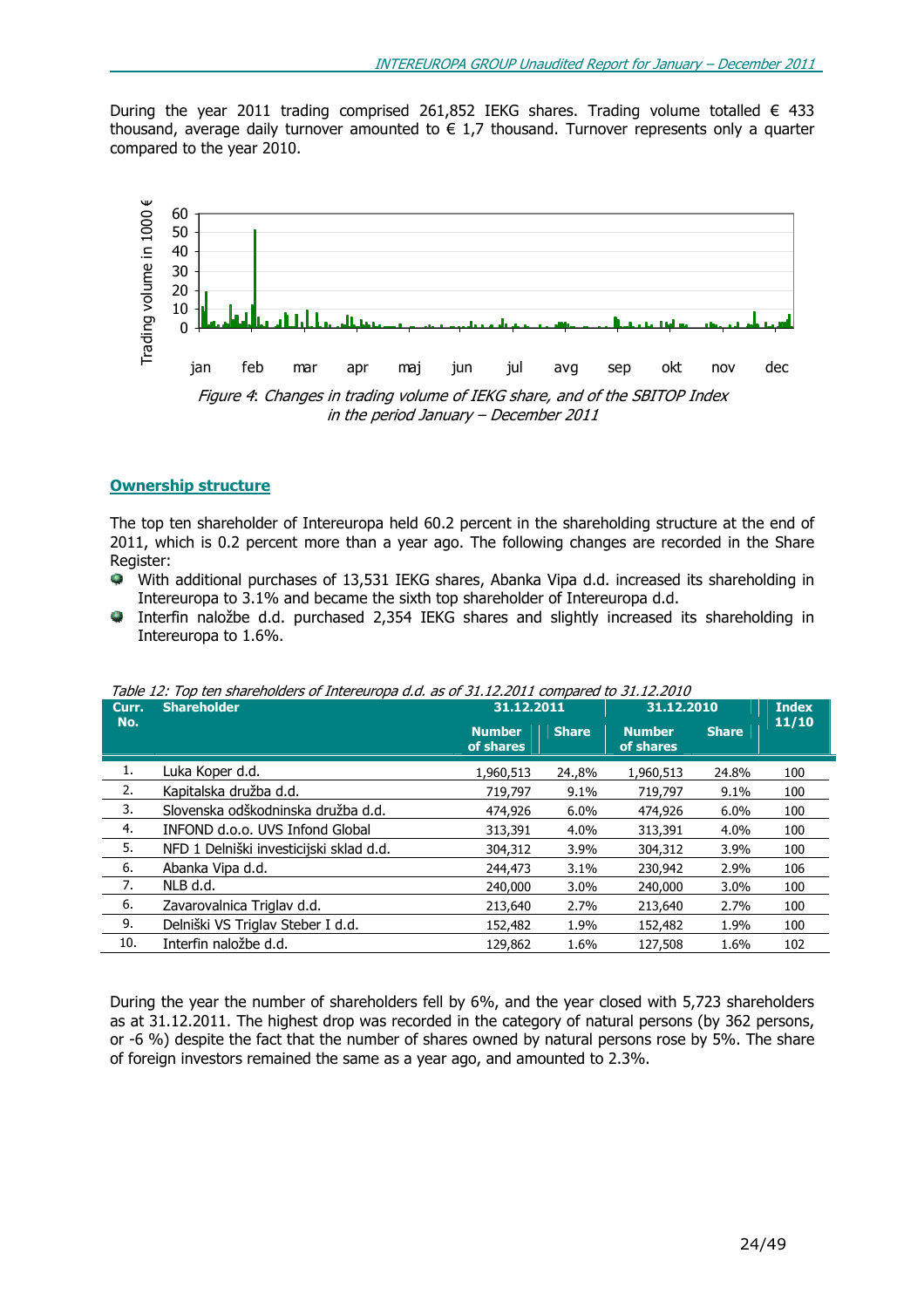

\*including PPSRS,KVPS, KSPPS funds of Modra zavarovalnica d.d. (until October 2011 managed by Kapitalska družba d.d)

Figure 5: Ownership structure of Intereuropa d.d. as of 31.12.2011

### Shareholdings by the Managing Board and Supervisory Board

The Managing Board President Ernest Gortan, and Deputy President Tatjana Vošinek Pucer did not own any Intereuropa shares on 31.12.2011.

Tabela 13: Shares held by members of Supervisory Board, as of 31.12.2011

| <b>Supervisory Board</b>                                  | Number of shares Share in % |       |
|-----------------------------------------------------------|-----------------------------|-------|
| Bruno Korelič, Supervisory Board President                | 10                          | 0.000 |
| Maksimilijan Babič, Deputy President of Supervisory Board | 100                         | 0.001 |
| Nevija Pečar, Member of Supervisory Board                 | 4.185                       | 0.053 |
| mag. Maša Čertalič, M.Sc., Member of Supervisory Board    | 99                          | 0.001 |

### **Own shares**

As of 31.12.2011, the company Intereuropa d.d. was holding 18,135 own shares (IEKG) in total value of € 180 thousand, representing 0.2295 percent of all shares. The percentage of own shares has not changed since 31.12.2010.

### Authorized capital

According to the Resolution adopted by the General Meeting in its ordinary session of 1 July 2010, amending the Statute of Intereuropa d.d. in section 5.13 which authorises the Managing Board - in five years' time after this amendment to the Statute is registered in the Court Register of Companies, without having to issue a separate Resolution by the General Meeting but subject to the consent by the Supervisory Board - to increase the share capital by issuing new shares for contributions up to the amount of one half of the share capital existing on the day of adopting the Resolution in the 22<sup>nd</sup> General Meeting, which represents a nominal amount of EUR 16,488,092.56 (the authorized capital). As of the cut-off date (31.12.2011), the Company has got authorized and unused capital in total amount of € 16,488,092.56.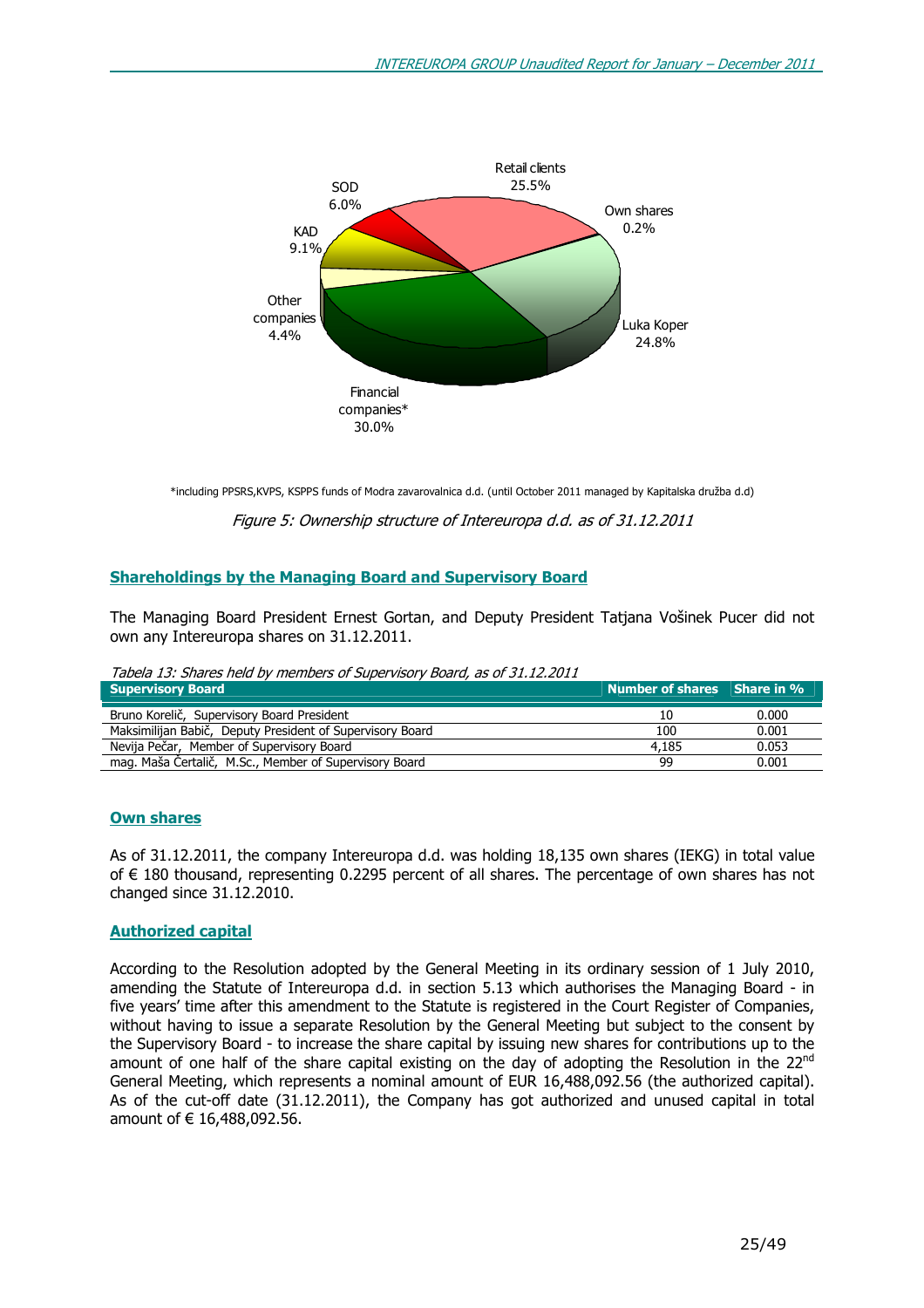### Dividend

In view of the negative net operating result in the year 2010 and the exposure to liquidity risk in the reporting year, the General Meeting of 2011 did not deal with the distribution of profit. Intereuropa d.d. did not pay out any dividend in the year 2011.

### Informing the shareholders

The communication strategy of the Company is based on the principle of transparent communication providing equal and timely information of all stakeholders. Shareholders have the decisive influence on strategic business decisions and directions, therefore we see a regular and open communication with existing and potential shareholders as the right way to strengthen the successful operation of Intereuropa.

In our communication with the shareholders are used:

- **O** Ordinary General Meetings of Shareholders,
- 衡 Presentations of the Company in conference for investors,
- **P** Press conferences upon publication of business results and other price sensitive information,
- Regular communication via by the Stock Exchange (SEO-net) electronic system,
- **Reqular communication with financial media,**
- **Website**,
- $\bullet$  E-news.

Our shareholders can e-mail their remarks and proposals to us at: info@intereuropa.si.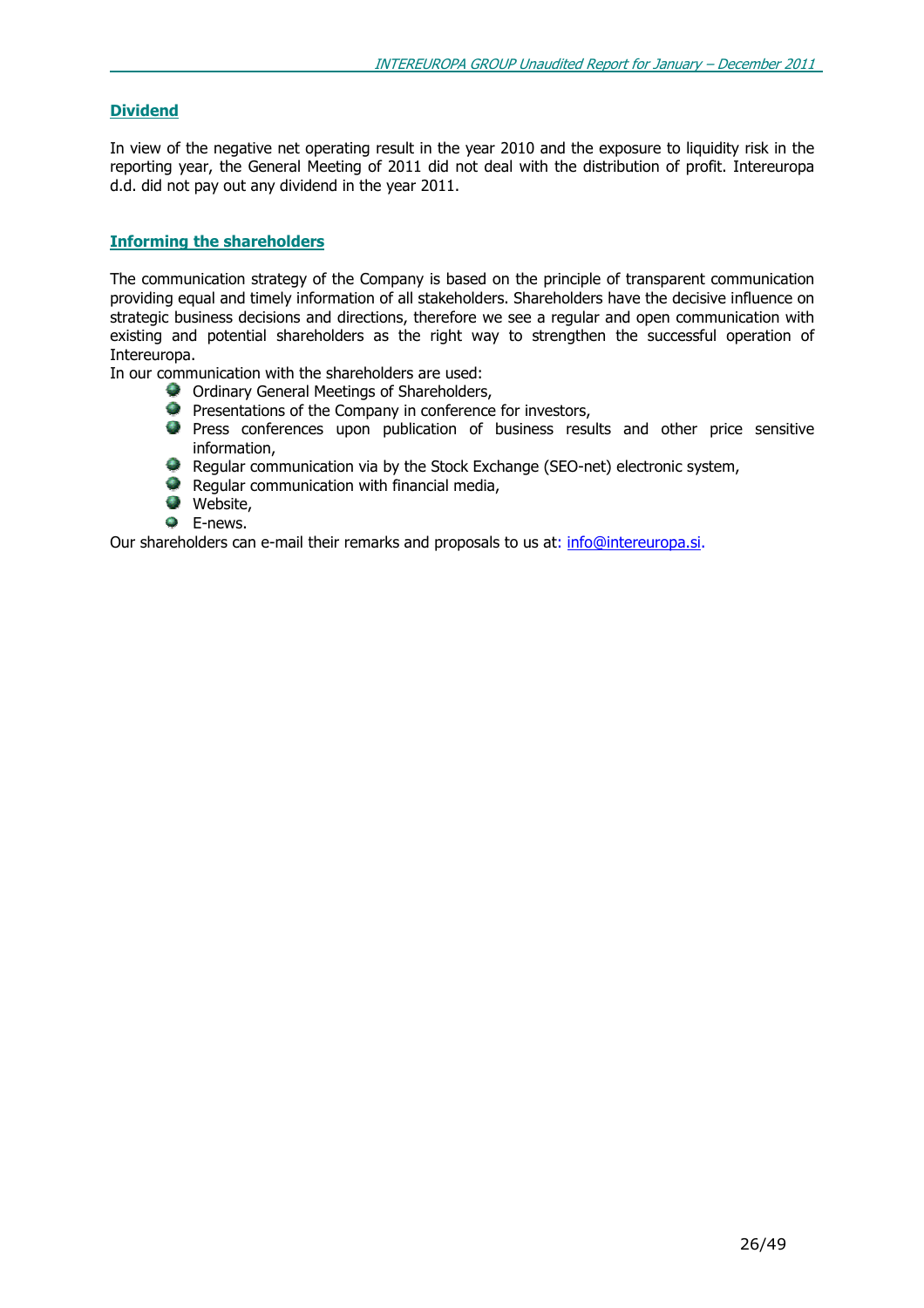## 2. OPERATION OF THE COMPANY INTEREUROPA d.d.

| Tables 14 and 15: Operations of Intereuropa d.d. in January-December 2011, in thousand $\epsilon$ |                 |                     |                 |                              |                           |  |  |
|---------------------------------------------------------------------------------------------------|-----------------|---------------------|-----------------|------------------------------|---------------------------|--|--|
| <b>Item / Index</b>                                                                               | Jan-Dec<br>2011 | <b>Plan</b><br>2011 | Jan-Dec<br>2010 | <b>Index</b><br>$2011$ /plan | <b>Index</b><br>2011/2010 |  |  |
| Sales revenues                                                                                    | 107,406         | 95,703              | 96,427          | 112                          | 111                       |  |  |
| Land Transport                                                                                    | 48,848          | 43,236              | 44,066          | 113                          | 111                       |  |  |
| Logistics Solutions                                                                               | 15,801          | 12,275              | 12,252          | 129                          | 129                       |  |  |
| <b>Intercontinental Transport</b>                                                                 | 37,937          | 35,393              | 35,153          | 107                          | 108                       |  |  |
| Other services                                                                                    | 4,821           | 4,800               | 4,956           | 100                          | 97                        |  |  |
| EBITDA*                                                                                           | 11,119          | 7,348               | 9,961           | 151                          | 112                       |  |  |
| Operating Profit or Loss                                                                          | 6,073           | 1,057               | 2,453           | 574                          | 248                       |  |  |
| Financing Profit or Loss                                                                          | $-11.967$       | $-2.789$            | -49,666         | ٠                            |                           |  |  |
| Net profit / loss                                                                                 | $-5,898$        | $-1,732$            | -46,398         |                              |                           |  |  |
| Sales revenue per employee/month                                                                  | 12.025          | 10.346              | 10.254          | 116                          | 117                       |  |  |
| Value added per employee/month                                                                    | 3.358           | 2.873               | 3.143           | 117                          | 107                       |  |  |
| * FRITDA: Farnings Before Interest Taxes, Depreciation and Amortisation                           |                 |                     |                 |                              |                           |  |  |

<sup>-</sup> Farnings Before Interest, Taxes, Depreciation and Amortisation

| <b>Item / Index</b>                       | 31.12.<br>2011 | <b>Plan</b><br>31.12.2011 | 31.12.<br>2010 | <b>Index</b><br>2011/plan | <b>Index</b><br>2011/2010 |
|-------------------------------------------|----------------|---------------------------|----------------|---------------------------|---------------------------|
| Balance Sheet Total*                      | 312,409        | 338,677                   | 313,950        | 92                        | 100                       |
| Equity $*$                                | 84,645         | 133,533                   | 88,398         | 63                        | 96                        |
| Short-term assets/ Short-term liabilities | 0.36           | 1.41                      | 1.35           | 26                        | 27                        |
| Net Return on Equity (yearly level) **    | $-6.6\%$       | $-1.3%$                   | $-34.2%$       | $\overline{\phantom{0}}$  | $\overline{\phantom{0}}$  |

\* as of the last day of the reporting period \*\* average equity of the report. period

### Highlights on the performance of Intereuropa d.d. in January - December 2011:

- The sales revenues amounted to  $\epsilon$  107.4 million and were 12 percent above the plan and 11 percent higher than last-year. The best performing area was Land Transport, representing 45 percent of the sales revenue in the Group. All our business areas reported on high growth of sales and all of them surpassed the targets.
- **The Operating Profit** came to  $\epsilon$  6.1 million and outstripped the plan by several multiples, which is attributable to better sales and other operating revenues  $^1$  on the one hand, and lower costs of depreciation, labour, and other operating expenses on the other hand. Last year's Operating Result was  $\epsilon$  3.6 million better than in 2010. For the sake of comparison between the years 2011 and 2010, if we excluded the impact of disposals, impairment of fixed assets, all other operating revenues and certain one-off transactions, the Company would have achieved an operating profit of  $\epsilon$  5.32 million in 2011, or **5.28 million more than in the year 2010.** The EBITDA grew 12 percent, and if the impact of other operating revenues be eliminated, the growth rate was 99 percent.
- **■** The Financing profit / loss came to €-12.0 million. It can be largely attributable to the allowances made for investments and financial receivables due from affiliates at  $\epsilon$  8.6 million, which was considerably lower than in 2010. Interest expenses amounted to 10.7 million  $\epsilon$  and were 1.5 million higher than a year ago (2010).
- **■** The **Net Profit / Loss** was negative and came to € -5.9 million.
- The sales efficiency /productivity and added value per employee was much above the plan and also surpassed the figures of the year 2010.
- In the liability structure, the **share of capital** fell to 27.1 percent (-1.1 percentage point compared with the year-end 2010), and the **current ratio** fell to  $0.36$  ( $31<sup>st</sup>$  December 2010: 1,35), as an aftermath of inadequate financing structure of the Company.

l.

 $<sup>1</sup>$  mainly profit from sale of tangible fixed assets</sup>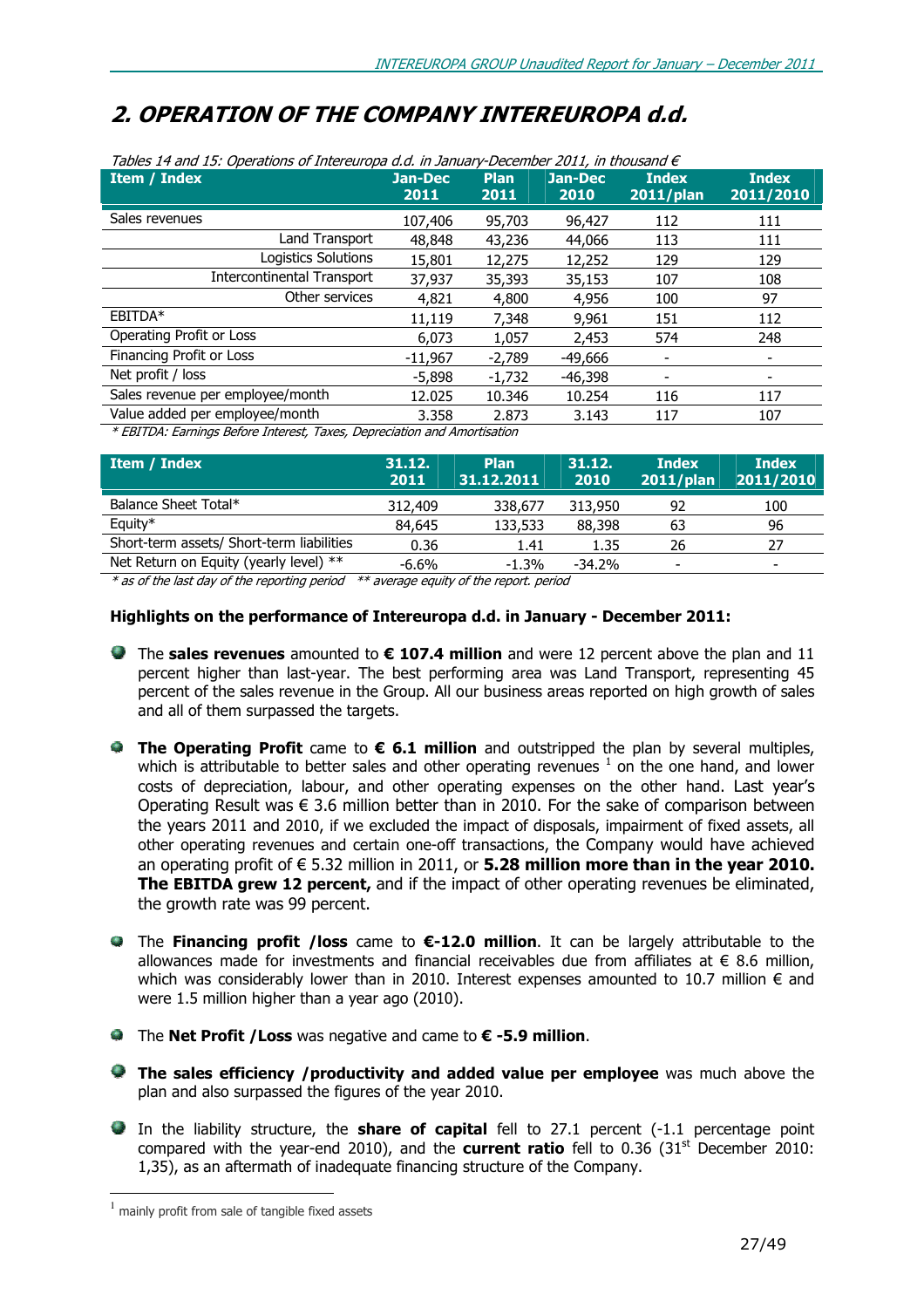### 3. OPERATION OF THE SUBSIDIARY INTEREUROPA-EAST, LTD. MOSCOW

### Intercontinental Transport

The volume of new cars sold in Russia rose by 40 precent above the year ago, and the sales turnover therefrom rose by some 70 percent. The reasons for such growth rates can be attributed to stronger confidence of consumers due to the economic aid granted to Manufacturers and better accessibility of bank loans. The year 2011 will also be recorded in history for the number of cars manufactured in Russia: 1.7 million of new cars were placed on the market, or 45 percent more than in the preceding year.

That trend reflected directly on the sales results of the Intercontinental Transport area. Despite a break-up with one of our key customers we recorded 14 percent higher sales turnover in storage and car-handling operations than it was planned. In the second half-year we focused our activities on acquiring new customers to improve the sales turnover. Negotiations are held with some car manufacturers and distributors. At the end of the year we made a deal with the Russian railway operator for warehousing Korean cars that were manufactured in the Far East of Russia. The first railway deliveries to our terminal took place at the beginning of 2012.

According to the Agreement with our customer General Motors, we started with the organization and transportation of GM cars from the railway terminal Grivno to our own terminal. Eleven of our own trucks are employed in this business, and additional subcontractors are engaged when needed.

### Logistics Solutions

In the reporting term we achieved a sales turnover of  $\epsilon$  2,063 thousand or 12 percent below the sales target. Owing to technical and administrative obstacles we occupied the facilities later than planned, therefore the target was not achieved.

### Land Transport

The Land Transport area achieved a sales turnover of  $\epsilon$  1,100 thousand or 31 percent in respect of the sales target. The main reason for such a decline was that the plan was based on the «Zahony« Project – the organization of a weekly railway transport line from Slovenia, which also planned to comprise the (consolidated) shipments from Italy and Croatia bound for Russia. Regretfully, the project was not put to life in the year 2011.

| <b>Item / Index</b>                                                      | <b>Jan-Dec</b><br>2011 | <b>Plan</b><br>2011       | <b>Jan-Dec</b><br>2010 | <b>Index</b><br>$2011$ /plan | <b>Index</b><br>2011/2010 |
|--------------------------------------------------------------------------|------------------------|---------------------------|------------------------|------------------------------|---------------------------|
| Sales revenues                                                           | 11,561                 | 11,578                    | 5,112                  | 100                          | 226                       |
| Land Transport                                                           | 1,100                  | 3,528                     | 1,145                  | 31                           | 96                        |
| Logistics Solutions                                                      | 2,063                  | 2,349                     | 527                    | 88                           | 391                       |
| <b>Intercontinental Transport</b>                                        | 8,272                  | 5,701                     | 3,440                  | 145                          | 240                       |
| Other services                                                           | 127                    | 0                         | O                      |                              |                           |
| EBITDA*                                                                  | 2,203                  | 2,680                     | $-1,019$               | 82                           |                           |
| Operating Profit or Loss                                                 | 938                    | 615                       | -34,763                | 153                          | $\overline{\phantom{a}}$  |
| Financing Profit or Loss                                                 | $-6,462$               | $-5,420$                  | 2,094                  |                              |                           |
| Net profit / loss                                                        | $-5,016$               | $-3,835$                  | $-32,586$              |                              |                           |
| Sales revenue per employee/month                                         | 5.651                  | 6.126                     | 3.094                  | 92                           | 183                       |
| Value added per employee/month                                           | 2.380                  | 2.491                     | 0.606                  | 96                           | 393                       |
| * EBITDA: Earnings Before Interest, Taxes, Depreciation and Amortisation |                        |                           |                        |                              |                           |
| Item / Index                                                             | 31.12.<br>2011         | <b>Plan</b><br>31.12.2011 | 31.12.<br>2010         | <b>Index</b><br>2011/plan    | <b>Index</b><br>2011/2010 |
| Balance Sheet Total*                                                     | 57,516                 | 90,310                    | 69,870                 | 64                           | 82                        |
| Equity*                                                                  | $-16,036$              | 16,305                    | $-11,516$              |                              | 141                       |
| Short-term assets/ Short-term liabilities                                | 0.10                   | 0.07                      | 0.34                   | 139                          | 28                        |
| Net Return on Equity (yearly level) **                                   |                        | $-18.8%$                  | $-684.7%$              |                              | $\overline{\phantom{a}}$  |
|                                                                          |                        |                           |                        |                              |                           |

Tables 16 and 17: Operations of Intereuropa-East Ltd., Moscow, January-December 2011, in thousand  $\epsilon$ 

 $*$  as of the last day of the reporting period  $**$  average equity of the report. period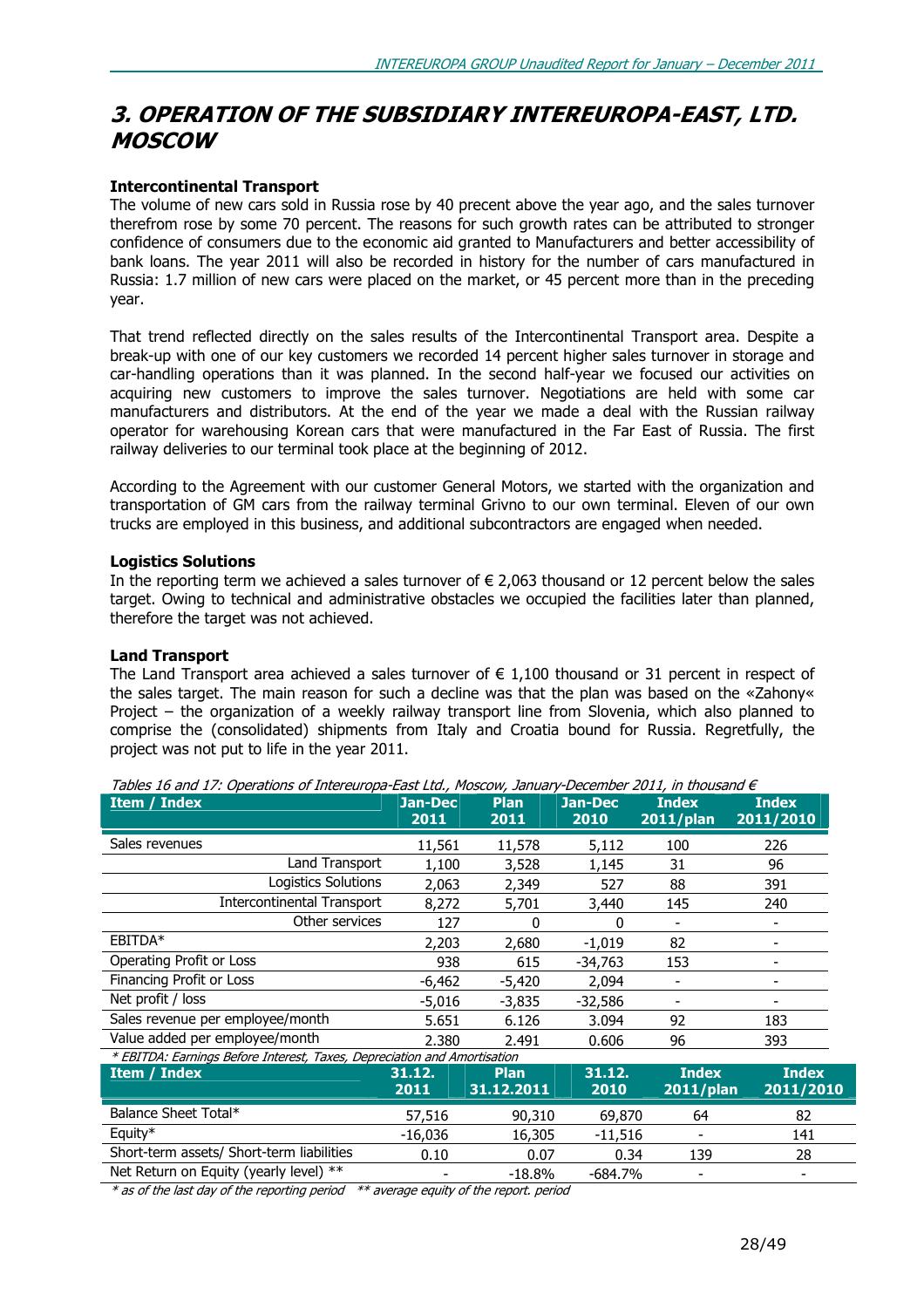The Company achieved an operating result of  $\epsilon$  938 thousand, which surpassed the plan by as much as 53 percent. Considering the financial activity and deferred taxes, the achieved net operating result was € -5,016 thousand, which means a result that was € 1,181 thousand below the plan.

The achieved operating result and the surpassed plan thereof was largely attributable to the lower depreciation for fixed assets due to impairment of fixed assets in 2010 and improved sale of services in Intercontinental Transport which resulted from an exceptional rise in the quantity of vehicles handled and warehoused in the car terminal during the first half-year, and the excellent performance in the delivery of the General Motors cars by truck from the Grivno railway terminal to our terminal.

The negative result from financing at  $\epsilon$  -6,462 thousand mostly resulted from the offset foreign exchange differences at  $\epsilon$  -2,621 thousand and interest expenses at  $\epsilon$  -3,839 thousand. The greater share of foreign exchange differences resulted from the liabilities for Euro loans and interest to the Parent Company ( $\epsilon$  -2,381 thousand), and the lesser portion resulted from operating liabilities ( $\epsilon$  -240 thousand). Compared with the last day of the preceding financial year, the value of the rouble at the rate of the Russian Central Bank as of the cut-off date was lower by 3.2 percent.

The Company achieved an EBITDA of  $\epsilon$  2,203 thousand, which was 18 percent lower than the target level. The discrepancy between the realized and planned values can be explained by a discrepancy between the realized and planned operating expenses, which primarily resulted from the increased turnover of cars over the winter period (the labour cost of the hired workforce in the car terminal), and some other one-off costs that were not estimated at such a level, such as commissions to real estate agencies to acquire lessees for the warehouse, maintenance of the treatment plant and the cost of satisfying the requirements of new lessees in the warehouse and trucking garage. After the warehousing period of one of the customers terminated, we laid off a number of employees in the car terminal, which was still not sufficient to annul the a.m. effect of increased turnover of cars and severe winter conditions in the first four months 2011.

The process of value-added tax refund continued, primarily regarding the investment in the Logistics Centre Chekhov, and was satisfactorily completed at the year-end.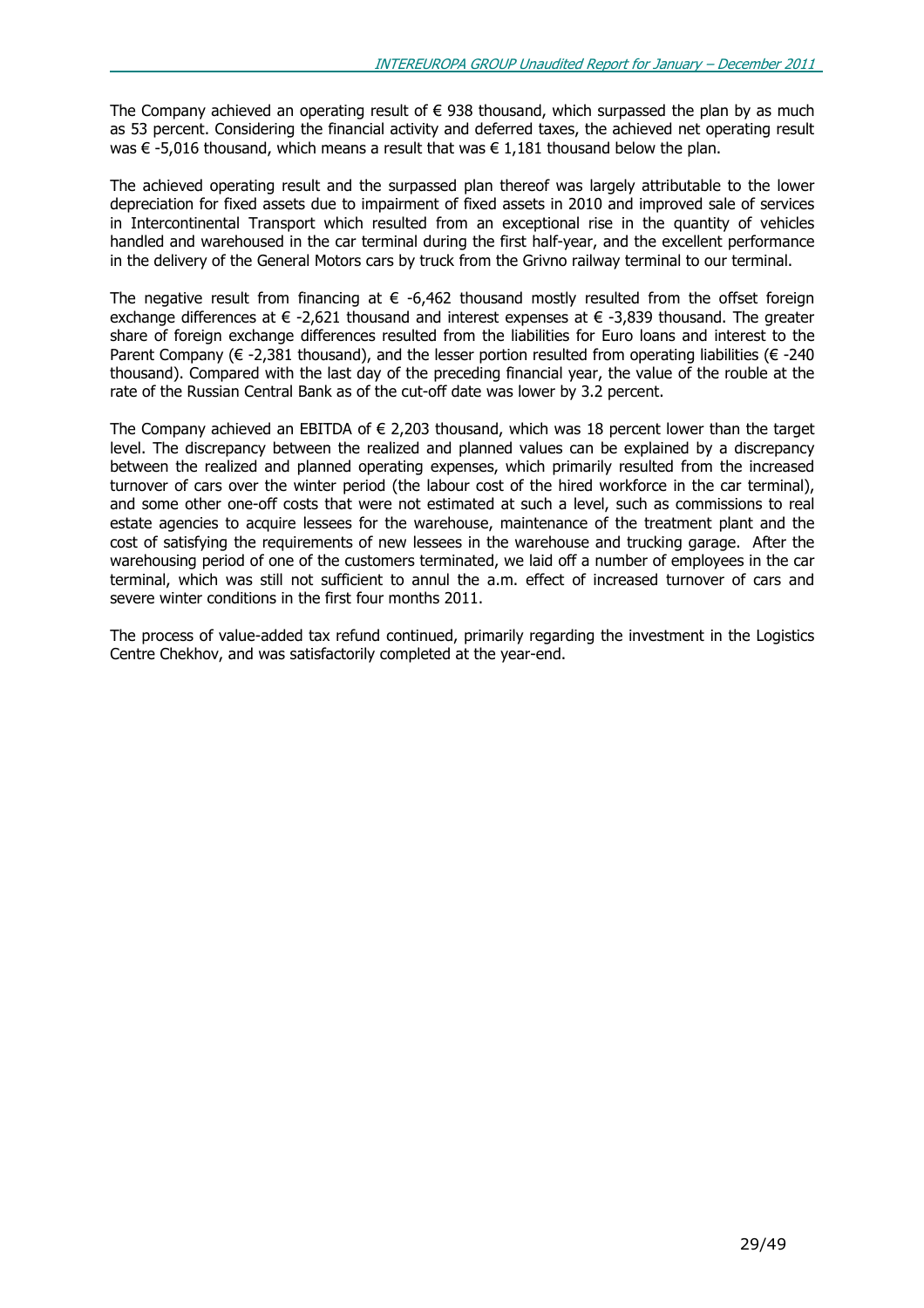### C. FINANCIAL REPORT

The unaudited financial statements of the Parent Company and the consolidated financial statements for the Group are prepared in accordance with the law and the International Financial Reporting Standards (IFRS).

The same accounting guidelines were applied in the consolidated financial statements as in those of the Parent Company, as indicated in the Accounting Report for the financial year 2010.

The affiliate Intereuropa SAS, Saint Priest (France) was sold in the first half-year, and the German affiliate Intereuropa Transport & Spedition GmbH, Troisdorf initiated the liquidation proceedings was on 1 September 2011.

### STATEMENT OF THE MEMBERS OF THE MANAGEMENT

The Managing Board hereby confirms that according to its best knowledge and conscience, the financial report of the Company Intereuropa, Global Logistics Service Ltd. Co., and of the INTEREUROPA Group has been compiled in accordance with the applicable financial reporting framework and is a true and fair view of the assets and liabilities, the financial position and the Profit or Loss Statement of the Company Intereuropa, Global Logistics Service Ltd., and of other companies included in the consolidation. The business report includes a fair view of the information on the material transactions with related parties and has been drawn up in accordance with the relevant accounting standard.

> INTEREUROPA d.d. The Managing Board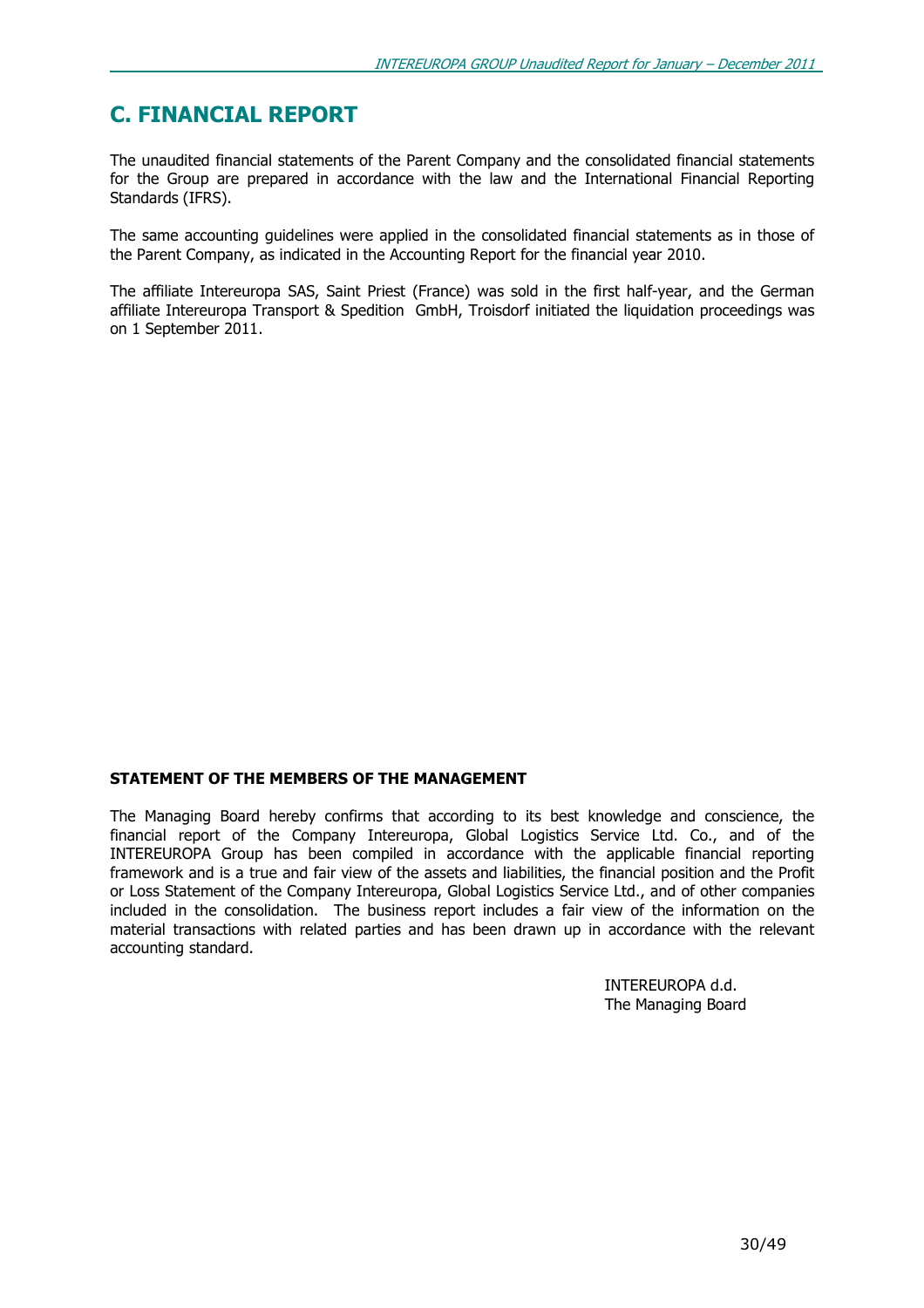### 1. FINANCIAL STATEMENTS FOR THE INTEREUROPA GROUP

### 1.1. Underlying financial statements of the Intereuropa Group

### CONSOLIDATED INCOME STATEMENT FOR INTEREUROPA GROUP

|                                                       | from 1.1.2011 to 31.12.2011 |            |  |  |
|-------------------------------------------------------|-----------------------------|------------|--|--|
| in $\epsilon$ thousand                                | 2011                        | 2010       |  |  |
| <b>Sales revenues</b>                                 | 211,880                     | 190,624    |  |  |
| Other operating revenues                              | 2,190                       | 7,351      |  |  |
| Costs of services                                     | $-136,677$                  | $-119,369$ |  |  |
| Labour costs                                          | $-40,087$                   | $-41,464$  |  |  |
| Depreciation                                          | $-11,946$                   | $-14,065$  |  |  |
| Other operating expenses                              | $-18,580$                   | $-50,273$  |  |  |
| <b>Operating profit/loss</b>                          | 6,780                       | $-27,196$  |  |  |
| Financial income                                      | 2,515                       | 7,282      |  |  |
| Financial expenses                                    | $-17,214$                   | $-19,913$  |  |  |
| <b>Profit/loss from financial operations</b>          | $-14,699$                   | $-12,631$  |  |  |
| Result recognized according to equity method          | 24                          | 34         |  |  |
| <b>Profit/loss from regular operations</b>            | $-7,895$                    | $-39,793$  |  |  |
| Corporate income tax (with deferred tax)              | 299                         | 600        |  |  |
| Net profit / loss for the period                      | $-7,596$                    | $-39,193$  |  |  |
| Net profit or loss / non-controlling interest         | 324                         | 759        |  |  |
| Net profit or loss / controlling interest             | $-7,920$                    | $-39,952$  |  |  |
| Basic and diluted earnings per share (in $\epsilon$ ) | $-1.00$                     | $-5.07$    |  |  |

### CONSOLIDATED STATEMENT OF COMPREHENSIVE INCOME FOR INTEREUROPA GROUP from 1. 1. 2011 to 31.12.2011

| in $\epsilon$ thousand                                                      | 2011     | 2010      |
|-----------------------------------------------------------------------------|----------|-----------|
| <b>Net profit or loss</b>                                                   | $-7,596$ | $-39,193$ |
| <b>Other Comprehensive Income</b>                                           | 1,320    | $-777$    |
| Change in fair value of land                                                |          | $-1,884$  |
| Transfer of land revaluation surplus to retained earnings from sale of land | $-4,239$ | $-4,971$  |
| Deferred tax in revaluation surplus of land                                 | 819      | 1,398     |
| Change in fair value of financal assets available for sale                  | -65      | $-18$     |
| Deferred tax in revaluation surplus of financial assets for sale            |          |           |
| Other changes in revaluation surplus of financial assets                    |          | 12        |
| Transfer of revaluation surplus of financial assets for sale to revenues    | $-20$    |           |
| Retained earnings from land revaluation (at sale)                           | 4,239    | 4,971     |
| Deferred tax from retained earnings                                         | 2,182    | $-935$    |
| Current tax from retained earnings                                          | $-815$   |           |
| Other changes in retained earnings                                          | $-116$   |           |
| Exchange rate translation differencies                                      | $-674$   | 637       |
| <b>Comprehensive income total</b>                                           | $-6,276$ | $-39,970$ |
| Comprehensive income total - non-controlling part                           | 349      | 368       |
| Comprehensive income total - controlling part                               | $-6,625$ | $-40,338$ |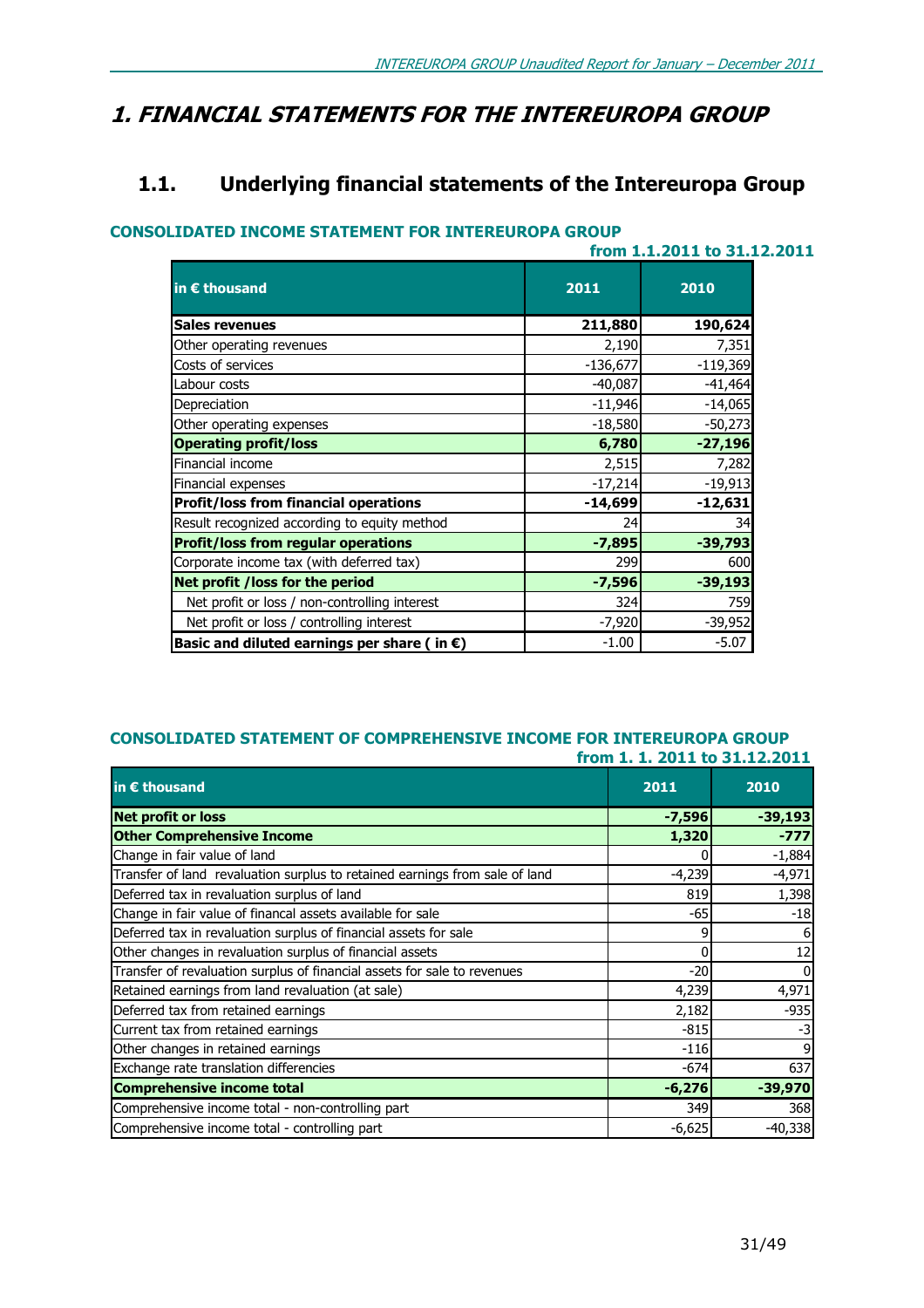### CONSOLIDATED STATEMENT OF FINANCIAL POSITION OF INTEREUROPA GROUP as of 31.12.2011

| in € thousand                              | 31.12.2011 | 31.12.2010 |
|--------------------------------------------|------------|------------|
| <b>ASSETS</b>                              |            |            |
| Tangible fixed assets                      | 300,849    | 322,865    |
| Investment property                        | 6,375      | 6,789      |
| Intangible assets                          | 8,170      | 8,851      |
| Other non-current operating assets         | 474        | 643        |
| Deferred tax assets                        | 11,755     | 8,756      |
| Loans given and deposits                   | 75         | 84         |
| Investment in a jointly controlled company | 136        | 135        |
| Other financial investments                | 3,556      | 3,678      |
| <b>TOTAL NON-CURRENT ASSETS</b>            | 331,390    | 351,801    |
| Available-for-sale assets                  | 3,310      | 3,424      |
| <b>Inventories</b>                         | 241        | 269        |
| Loans given and deposits                   | 8,518      | 1,347      |
| Short-term operating receivables           | 46,053     | 56,303     |
| Short-term income tax receivables          | 44         | 68         |
| Cash and cash equivalents                  | 17,651     | 12,216     |
| <b>TOTAL CURRENT ASSETS</b>                | 75,817     | 73,627     |
| <b>TOTAL ASSETS</b>                        | 407,207    | 425,428    |
| <b>CAPITAL</b>                             |            |            |
| Capital - controlling interest             | 131,296    | 137,921    |
| Share capital                              | 32,976     | 32,976     |
| Treasury shares                            | $-180$     | $-180$     |
| Reserves                                   | 59,143     | 66,989     |
| Retained earnings                          | 39,357     | 38,136     |
| Capital - non-controlling interest         | 9,692      | 10,242     |
| <b>TOTAL CAPITAL</b>                       | 140,988    | 148,163    |
| <b>LIABILITIES</b>                         |            |            |
| Provisions                                 | 2,726      | 3,084      |
| Long-term borrowings                       | 27,401     | 171,893    |
| Other long-term financial liabilities      | 2,721      | 3,872      |
| Long-term operating liabilities            | 1,203      | 136        |
| Deferred tax liabilities                   | 16,982     | 17,521     |
| <b>TOTAL NON-CURRENT LIABILITIES</b>       | 51,033     | 196,506    |
| Short-term borrowings                      | 170,749    | 28,952     |
| Other short-term financial liabilities     | 1,940      | 2,146      |
| Short-term operating liabilities           | 41,988     | 49,298     |
| Short-term income tax liabilities          | 509        | 363        |
| <b>TOTAL CURRENT LIABILITIES</b>           | 215,186    | 80,759     |
| <b>TOTAL LIABILITIES</b>                   | 266,219    | 277,265    |
| <b>TOTAL CAPITAL AND LIABILITIES</b>       | 407,207    | 425,428    |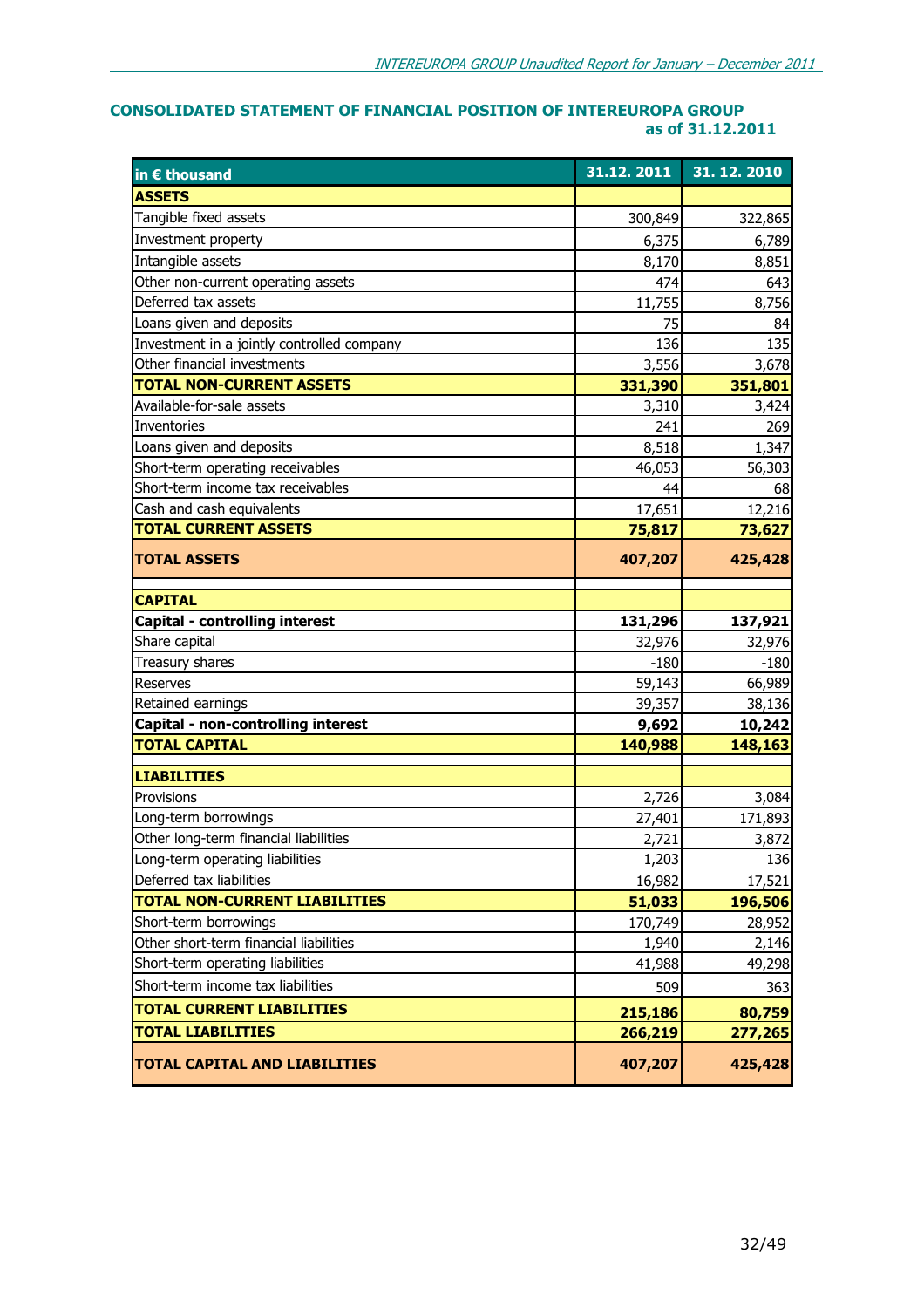### CONSOLIDATED STATEMENT OF CASH FLOW FOR THE INTEREUROPA GROUP from 1.1.2011 to 31.12.2011

| in $\epsilon$ thousand                                                       | 2011      | 2010           |
|------------------------------------------------------------------------------|-----------|----------------|
| <b>Cash flows from operating activities</b>                                  |           |                |
| Net profit/loss for the period                                               | $-7,596$  | $-39,193$      |
| <b>Adjustments for:</b>                                                      |           |                |
| - Depreciation                                                               | 11,946    | 14,065         |
| - Impairment and writedowns of tangible fixed assets                         | 755       | 34,519         |
| - Profit from disposal of tangible fixed assets and investment property      | $-1,212$  | $-5,220$       |
| - Loss from disposal of tangible fixed assets                                | 3,171     | 165            |
| - Non-monetary expenses                                                      | 1,655     | 461            |
| - Non-monetary revenues                                                      | -394      | -224           |
| - Financial revenues                                                         | $-2,515$  | $-7,281$       |
| - Impaired receivables payed                                                 | 1,361     | 1,516          |
| - Recognized result of jointly controlled company according to equity method | -24       | $-34$          |
| - Financial expenses                                                         | 17,214    | 19,913         |
| - Income tax                                                                 | $-299$    | -600           |
| Operating profit before changes in net working capital and taxes             | 24,062    | 18,087         |
| Changes in net working capital and provisions                                |           |                |
| Changes in receivables                                                       | 7,201     | 3,735          |
| Changes in inventories                                                       | 28        | -66            |
| Changes in operating liabilities                                             | $-6,414$  | 6,165          |
| Changes in provisions                                                        | $-297$    | $-958$         |
| Changes in corporate income tax                                              | $-1,155$  | $-13$          |
| <b>Cash from operating activities</b>                                        | 23,425    | 26,950         |
| <b>Cash flows from investing activities</b>                                  |           |                |
| Disposal of subsidiary after deduction of cash received                      | $-86$     | 0              |
| Interest income                                                              | 1,247     | 987            |
| Dividens and shares in profit received                                       |           | 58             |
| Inflows from disposal of tangible fixed assets and investment property       | 8,142     | 20,539         |
| Inflows from disposal of intangible assets                                   | 0         | 480            |
| Inflows from long-term loans given                                           | 60        |                |
| Inflows from decrease of short-term loans and deposits given                 | 0         | 1,460          |
| Inflows from disposal of other financial assets                              | 0         | 273            |
| Outflows for acquisition of tangible fixed assets and investment property    | $-2,704$  | $-9,776$       |
| Outflows for acquisitions of intangible assets                               | $-519$    | $-928$         |
| Outflows for long-term loans and deposits given                              | -8        | $-24$          |
| Outflows from increase of short-term loans and deposits given                | $-7,245$  | $\mathbf 0$    |
| Outflows from settlement of derivative financial instruments                 | $-1,950$  | $\overline{0}$ |
| <b>Cash from investing activities</b>                                        | $-3,059$  | 13,069         |
| <b>Cash flows from financing activities</b>                                  |           |                |
| Inflows from long-term borrowings received                                   | 3,661     | 1,201          |
| Inflows from increase in short-term borrowings                               | 2,509     |                |
| Paid interest                                                                | $-11,284$ | $-10,533$      |
| Outflows from repayment of long-term borrowings                              | $-8,944$  | $-18,475$      |
| Outflows from decrease of short-term borrowings                              | 0         | $-4,301$       |
| Outflows from derivative financial instruments                               | 0         | -447           |
| Paid dividend                                                                | $-867$    | $-559$         |
| <b>Cash from financing activities</b>                                        | $-14,925$ | $-33,114$      |
| Cash and cash equivalents at beginning of period                             | 12,216    | 5,318          |
| Exchange rate differences from cash                                          |           |                |
| Net increase/decrease in cash                                                | 5,435     | 6,898          |
| Cash and cash equivalents at end of period                                   | 17,651    | 12,216         |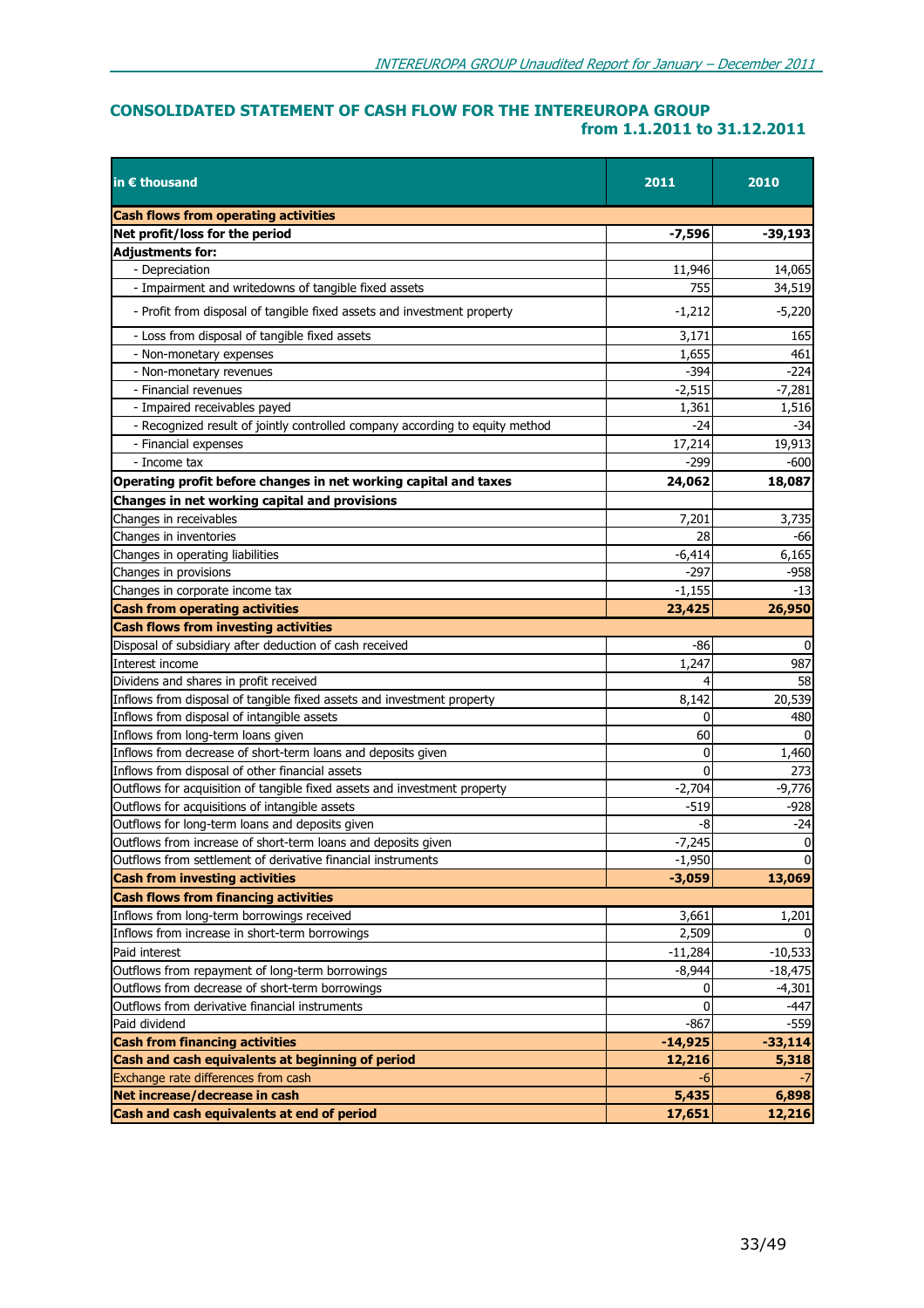### CONSOLIDATED STATEMENT OF CHANGES IN EQUITY OF INTEREUROPA GROUP from 1.1.2011 to 31.12.2011

|                                                  |                         |                   |                                | <b>RESERVES</b>                |                                      |                             | Capital -                      | Capital - non-          |                      |
|--------------------------------------------------|-------------------------|-------------------|--------------------------------|--------------------------------|--------------------------------------|-----------------------------|--------------------------------|-------------------------|----------------------|
| in $\epsilon$ thousand                           | <b>Share</b><br>capital | <b>Own shares</b> | <b>Reserves</b><br>from profit | <b>Translation</b><br>reserves | <b>Reserves</b><br>for fair<br>value | <b>Retained</b><br>earnings | controlling<br><b>interest</b> | controlling<br>interest | <b>Total capital</b> |
| Opening balance as at 1. 1. 2011                 | 32,976                  | $-180$            | 6,247                          | $-10,636$                      | 71,378                               | 38,136                      | 137,921                        | 10,242                  | 148,163              |
| Total comprehensive income                       |                         |                   |                                | -710                           | $-3,474$                             | $-2,441$                    | $-6,625$                       | 349                     | $-6,276$             |
| Net profit/loss                                  |                         |                   |                                |                                |                                      | $-7,920$                    | $-7,920$                       | 324                     | $-7,596$             |
| Other comprehensive income                       |                         |                   |                                | $-710$                         | $-3,474$                             | 5,479                       | 1,295                          | 25                      | 1,320                |
| <b>Transactions with owners</b>                  |                         |                   |                                |                                |                                      |                             |                                |                         |                      |
| Payment of dividends or profit<br>participations |                         |                   |                                |                                |                                      |                             |                                | $-884$                  | $-884$               |
| Disposal of subisidiary                          |                         |                   |                                |                                |                                      |                             |                                | $-15$                   | $-15$                |
| Transfer of retained earnings to reserves        |                         |                   | 36                             |                                |                                      | $-36$                       |                                |                         |                      |
| Offset of the net loss for the financial year    |                         |                   | $-3,698$                       |                                |                                      | 3,698                       |                                |                         |                      |
| Closing balance as at 31.12.2011                 | 32,976                  | $-180$            | 2,585                          | $-11.346$                      | 67,904                               | 39,357                      | 131,296                        | 9,692                   | 140,988              |

#### CONSOLIDATED STATEMENT OF CHANGES IN EQUITY OF INTEREUROPA GROUP from 1.1.2010 to 31.12.2010

| U<br>----------                                                    |                         |                   |                           |                                |                                |                                      |                             |                         |                                        |                         |
|--------------------------------------------------------------------|-------------------------|-------------------|---------------------------|--------------------------------|--------------------------------|--------------------------------------|-----------------------------|-------------------------|----------------------------------------|-------------------------|
|                                                                    |                         |                   |                           |                                | <b>RESERVES</b>                |                                      |                             | Capital -               | Capital -                              |                         |
| in $\epsilon$ thousand                                             | <b>Share</b><br>capital | <b>Own shares</b> | <b>Capital</b><br>surplus | <b>Reserves</b><br>from profit | <b>Translation</b><br>reserves | <b>Reserves</b><br>for fair<br>value | <b>Retained</b><br>earnings | controlling<br>interest | non-<br>controlling<br><b>interest</b> | <b>Total</b><br>capital |
| Opening balance as at 1.1. 2010                                    | 32,976                  | $-180$            | 36,040                    | 12,687                         | $-11,680$                      | 76,853                               | 32,009                      | 178,705                 | 10,098                                 | 188,803                 |
| <b>Total comprehensive income</b>                                  |                         |                   |                           |                                | 1,044                          | $-5,475$                             | $-35,907$                   | $-40.338$               | 368                                    | $-39,970$               |
| Net profit/loss                                                    |                         |                   |                           |                                |                                |                                      | $-39,952$                   | $-39,952$               | 759                                    | $-39,193$               |
| Other comprehensive income                                         |                         |                   |                           |                                | 1,044                          | $-5,475$                             | 4,045                       | $-386$                  | $-391$                                 | $-777$                  |
| <b>Transactions with owners</b>                                    |                         |                   |                           |                                |                                |                                      |                             |                         |                                        |                         |
| Payment of dividends or profit participations                      |                         |                   |                           |                                |                                |                                      |                             |                         | $-606$                                 | $-606$                  |
| Change of non-controlling interest at<br>acquisition of subsidiary |                         |                   |                           |                                |                                |                                      | $-446$                      | $-446$                  | 382                                    | $-64$                   |
| Transfer of retained earnings to reserves                          |                         |                   |                           | 83                             |                                |                                      | $-83$                       |                         |                                        | $\Omega$                |
| Offset of the net loss for the financial year                      |                         |                   | $-36,040$                 | $-6,523$                       |                                |                                      | 42,563                      |                         |                                        | $\Omega$                |
| Closing balance as at 31.12.2010                                   | 32,976                  | $-180$            |                           | 6,247                          | $-10.636$                      | 71,378                               | 38,136                      | 137,921                 | 10,242                                 | 148,163                 |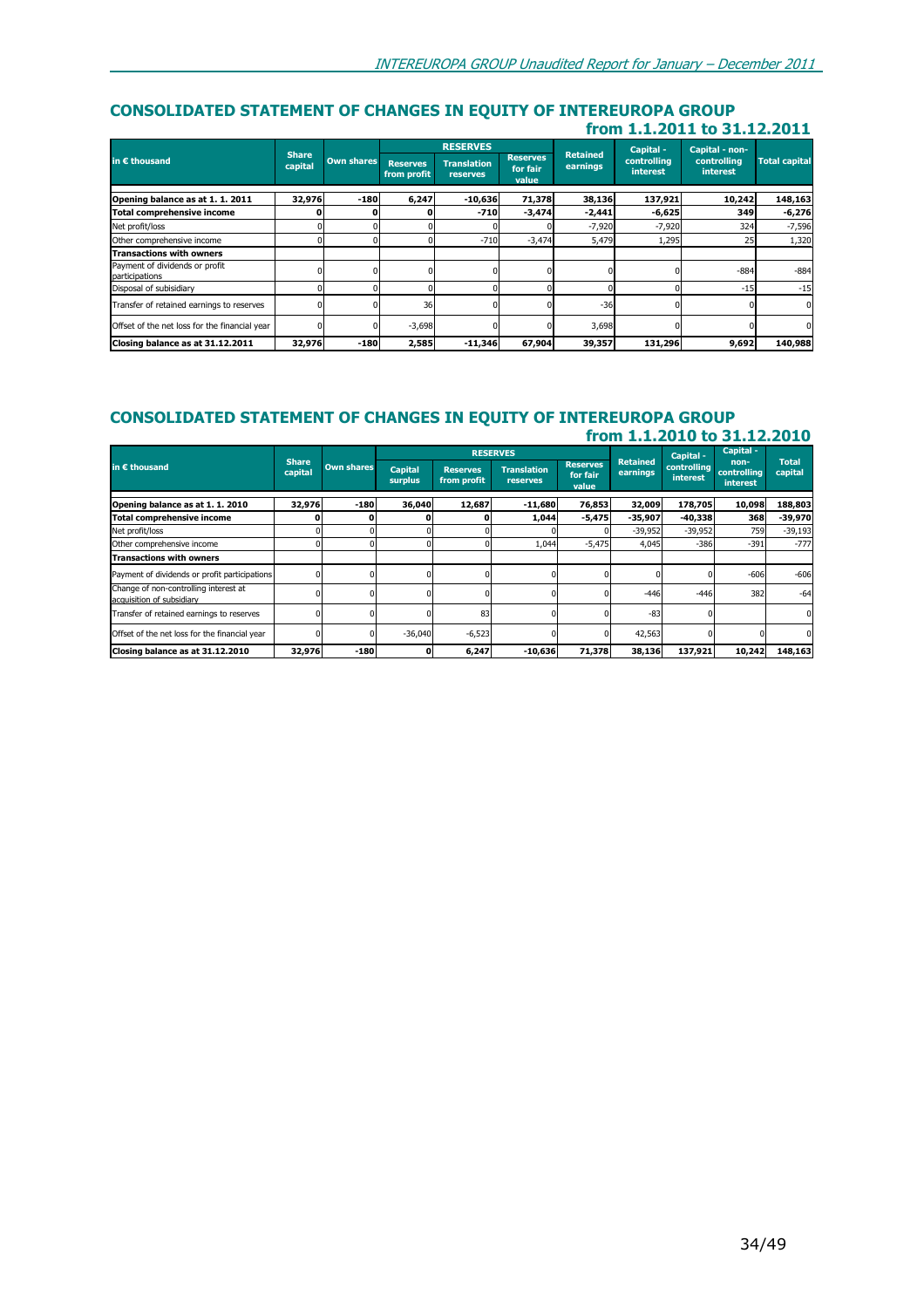### 1.2. Notes to Financial Statements of the Intereuropa Group

### a) Notes to the CONSOLIIDATED INCOME STATEMENT

Sales revenues amounting to  $\epsilon$  211,880 thousand represent the revenues from services supplied. Compared with the same period a year ago, the sales turnover was higher by  $\epsilon$  21,256 thousand.

Of Other Operating Revenues in the amount  $\epsilon$  2,190 thousand, the highest share (1,212 thousand) relates to the gains from the disposal of property, plant and equipment.

### Costs of services

Table 18: Costs of services of the Intereuropa Group in the term January-December 2011, in thousand  $\epsilon$ 

| in € thousand                  | 2011    | 2010    |
|--------------------------------|---------|---------|
| Direct costs                   | 115,962 | 97,903  |
| Costs of telephone             | 1,093   | 1,330   |
| Mainteinance costs             | 4,144   | 4,593   |
| Insurance premiums             | 1,613   | 1,809   |
| Costs of training              | 65      | 92      |
| Other costs of services        | 13,800  | 13,643  |
| <b>Total costs of services</b> | 136,677 | 119,369 |

Direct costs comprise the costs that are directly related to the provision of services.

### Labour costs

Table 19: Labour cost of the Intereuropa Group in the term January-December 2011, in thousand  $\epsilon$ 

| in € thousand               | 2011   | 2010   |
|-----------------------------|--------|--------|
| Wages and salaries          | 28,529 | 30,003 |
| Pension insurance costs     | 3,243  | 2,807  |
| Other social security costs | 2,846  | 3,120  |
| Other labour costs:         | 5,469  | 5,534  |
| holiday allowance           | 972    | 880    |
| transport and meals         | 2,794  | 3,143  |
| other labour costs          | 1,704  | 1,511  |
| <b>Labour costs</b>         | 40,087 | 41,464 |

### Other operating expenses

Table 20: Other operating expenses of Intereuropa Group in the term January- December 2011, in thousand  $\epsilon$ 

| in $\epsilon$ thousand                                          | 2011   | 2010   |
|-----------------------------------------------------------------|--------|--------|
| Costs of material                                               | 10,713 | 11,256 |
| Loss from disposal of tangible fixed assets                     | 3,171  | 154    |
| Impairment of tangible fixed assets                             | 755    | 34,527 |
| Contribution for municipial land use and other similar expenses | 1,105  | 1,002  |
| Other operating expenses                                        | 2,836  | 3,334  |
| <b>Total other operating expenses</b>                           | 18,580 | 50,273 |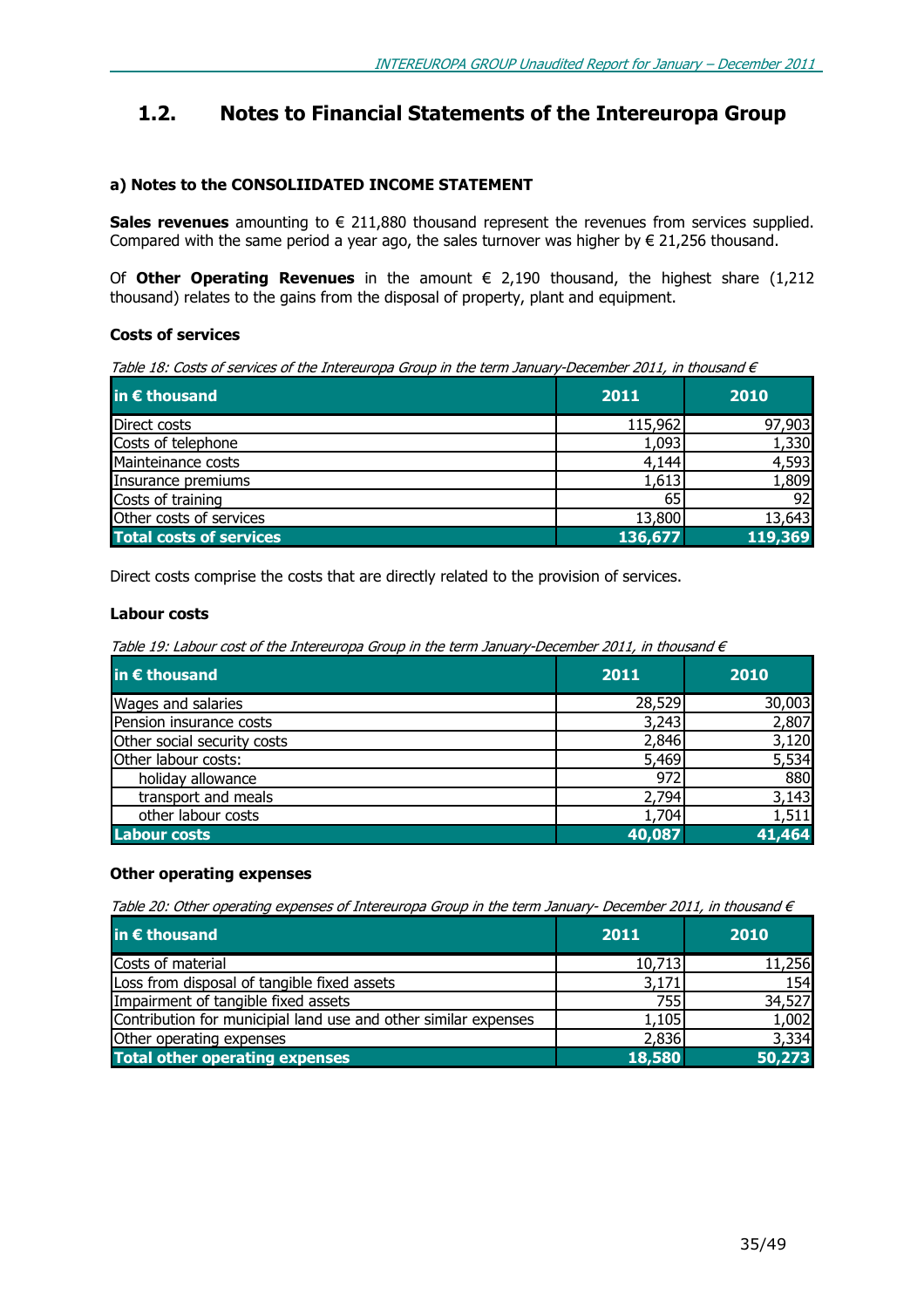### The effect of Financial Revenues and Expenses on the Profit or Loss

Table 21: The effect of financial revenues and expenses ton the Profit or Loss of the Intereuropa Group in the term January- December 2011, in thousand  $\epsilon$ 

| in $\epsilon$ thousand                                                                             | 2011      | 2010      |
|----------------------------------------------------------------------------------------------------|-----------|-----------|
| Interest income                                                                                    | 1,028     | 915       |
| Dividend income and participation in profit of others                                              |           | 11        |
| Profit from disposal of financial investments                                                      | 23        | 179       |
| Income from derivative financial instruments                                                       |           |           |
| Income from cancelled value adjustments of receivables and<br>recovery of written-off receivables  | 1,361     | 1,516     |
| Income from written-off debt                                                                       | 99        | 100       |
| Net exchange rate differences                                                                      |           | 4,561     |
| <b>Total financial income</b>                                                                      | 2,515     | 7,282     |
| Interest expenses                                                                                  | $-11,785$ | $-10,587$ |
| Financial expenses from impairments and written-off financial                                      | -6        |           |
| Financial expenses from impairments of financial investments<br>shown as assets available for sale | -81       | $-2,825$  |
| Expenses from derivative financial instruments                                                     | $-576$    | $-3,746$  |
| Net exchange rate differences                                                                      | $-2,036$  |           |
| Expenses from value adjustments and written-off receivables                                        | $-2,730$  | $-2,755$  |
| <b>Total financial expenses</b>                                                                    | $-17,214$ | $-19,913$ |
| <b>Profit/loss from financing activities</b>                                                       | $-14,699$ | $-12,631$ |

The lower financial revenue was primarily affected by the net foreign exchange differences which increased the financial expenses by  $\epsilon$  2,036 thousand (mostly resulting from the RUB/EUR ratio).

### b) Notes to the CONSOLIDATED STATEMENT OF FINANCIAL POSITION

### Tangible fixed assets

Table 22: Tangible fixed assets of the Intereuropa Group as at 31.12.2011, in thousand  $\epsilon$ 

| in € thousand                            | 31.12.2011 | 31.12.2010 |
|------------------------------------------|------------|------------|
| Land and buildings                       | 285,194    | 297,961    |
| a) Land                                  | 130,488    | 135,958    |
| b) Buildings                             | 154,706    | 162,003    |
| Other property, plant and equipment      | 10,648     | 18,073     |
| Tangible fixed assets under construction | 5,007      | 6,832      |
| <b>Total tangible fixed assets</b>       | 300,849    | 322,865    |

### Investment property

As of the cut-off date of the reporting year, the investment property amounted to  $\epsilon$  6,375 thousand and stood for 1.6 per cent of the assets. The decrease in value resulted from disposals and depreciation costs of assets.

### Intangible assets

Table 23: Intangible Assets of the Intereuropa Group as at 31.12.2011, in thousand  $\epsilon$ 

| in $\epsilon$ thousand               | 31.12.2011 | 31.12.2010 |
|--------------------------------------|------------|------------|
| Long-term title rights               | 2,923      | 3,603      |
| Goodwill                             | 1,281      | 1.424      |
| Long-term deferred development costs | 3,966      | 3.824      |
| Total intangible assets              | 8,170      | 8.851      |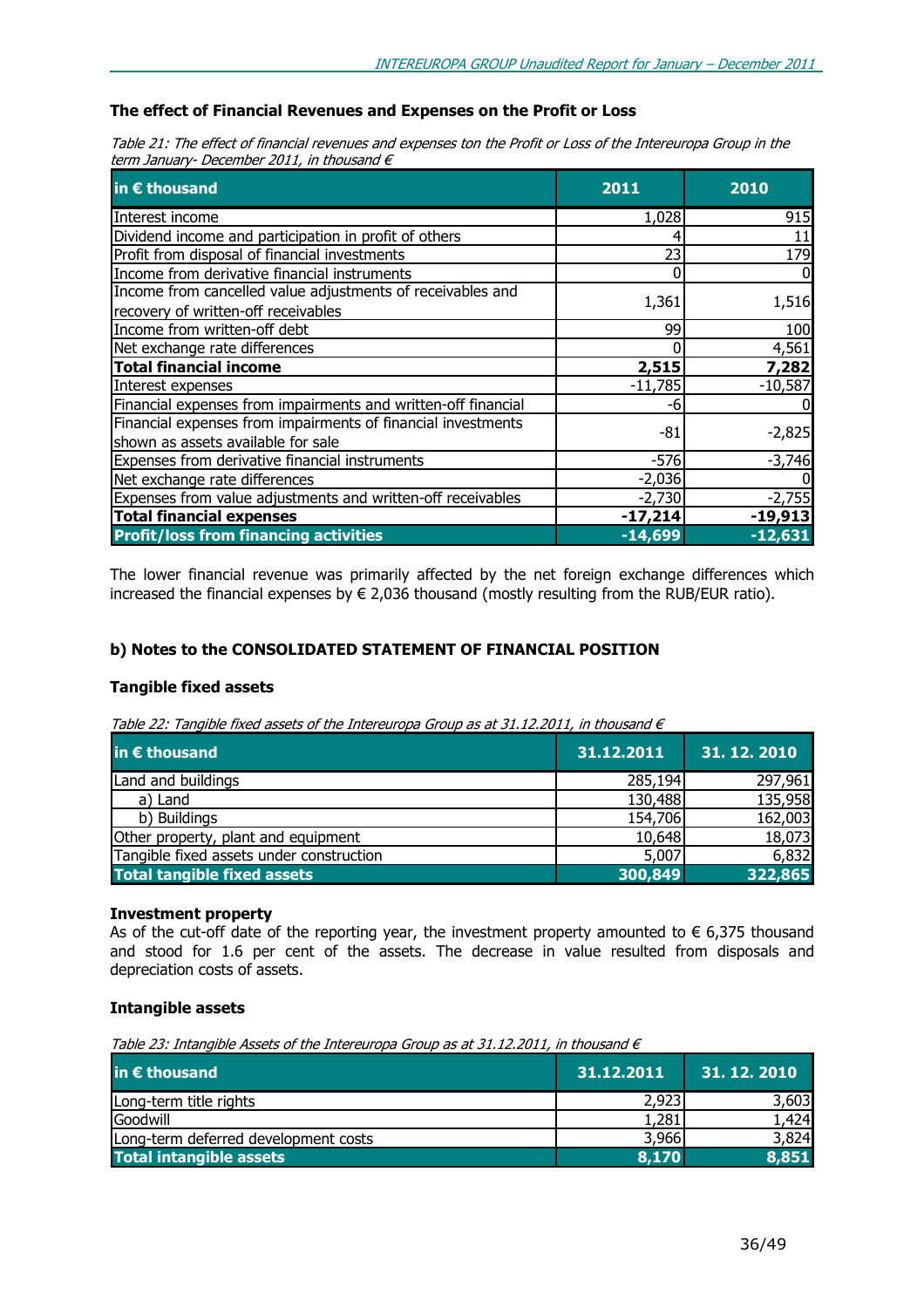### Loans and deposits given

|  |  |  |  |  | Table 24: Loans given and deposits held by the Intereuropa Group as at 31.12.2011, in thousand $\epsilon$ |  |
|--|--|--|--|--|-----------------------------------------------------------------------------------------------------------|--|
|  |  |  |  |  |                                                                                                           |  |

| in € thousand                       | 31.12.2011 | 31, 12, 2010 |
|-------------------------------------|------------|--------------|
| Long-term loans given and deposits  | 75         | 84           |
| - Ioans given                       | 39         | 56           |
| - deposits                          | 36         | 28           |
| Short-term loans given and deposits | 8,518      | 1,347        |
| - loans given                       | 33         | 138          |
| - deposits                          | 8,485      | 1,209        |
| <b>Total loans given</b>            | 8,593      | 1,431        |

**Other financial investments** in the amount of  $∈$  3,556 thousand relate to the item "Financial assets available for sale''.

### Assets available for sale

Table 25: Assets available for sale of the Intereuropa Group as at 31.12.2011, in thousand  $\epsilon$ 

| in $\epsilon$ thousand                   | 31.12.2011 | 31. 12. 2010 |
|------------------------------------------|------------|--------------|
| Tangible fixed assets available for sale |            | 45           |
| Financial assets available for sale      | 3,310      | 3,379        |
| Total assets available for sale          | 3.310      | 3.424        |

### Short-term operating receivables

Table 26: Short-term operating receivables of the Intereuropa Group as at 31.12.2011, in thousand  $\epsilon$ 

| in $\epsilon$ thousand                        | 31.12.2011 | 31.12.2010 |
|-----------------------------------------------|------------|------------|
| Short-term operating receivables from buyers  | 42,451     | 43,878     |
| Short-term operating receivables from others  | 3,603      | 12,425     |
| <b>Total short-term operating receivables</b> | 46,053     | 56,303     |

### Equity

On the Group level, the Equity amounts to at  $\epsilon$  140,988 thousand and represents 34.5% of the liabilities to sources of funding.

### **Provisions**

As of the cut-off date of the Statement of Financial Position, the Group had  $\epsilon$  2,726 thousand of unused Long-Term Provisions and Long-term Deferred Revenues. The most part of this item  $(6\ 1.877)$ thousand) relates to the provisions for termination benefits on retirement and years-of-service rewards.

The long-term loans and financial leases amounted to  $\epsilon$  27,401 thousand. Compared with the reporting date a year ago, this item shows a significant decrease. Due to non-fulfilment of financial commitments in the reporting year, we reclassified pursuant to IAS 1.74 all the principal amounts for which the contractual commitments were not fulfilled from long-term financial liabilities to short-term financial liabilities. The financial liabilities reclassified thereunder amount to € 116,596 thousand. On account of the positive trends of our operations, settlement of liabilities in due time and our active endeavours for sustainable financial stability with all the stakeholders involved in financing, we do not expect our long-term loans to be called off.

In the item **short-term loans and financial leases**, the prevailing portion of the increase presented relates to the transfer of the long-term portion of loans in accordance with IAS 1.74.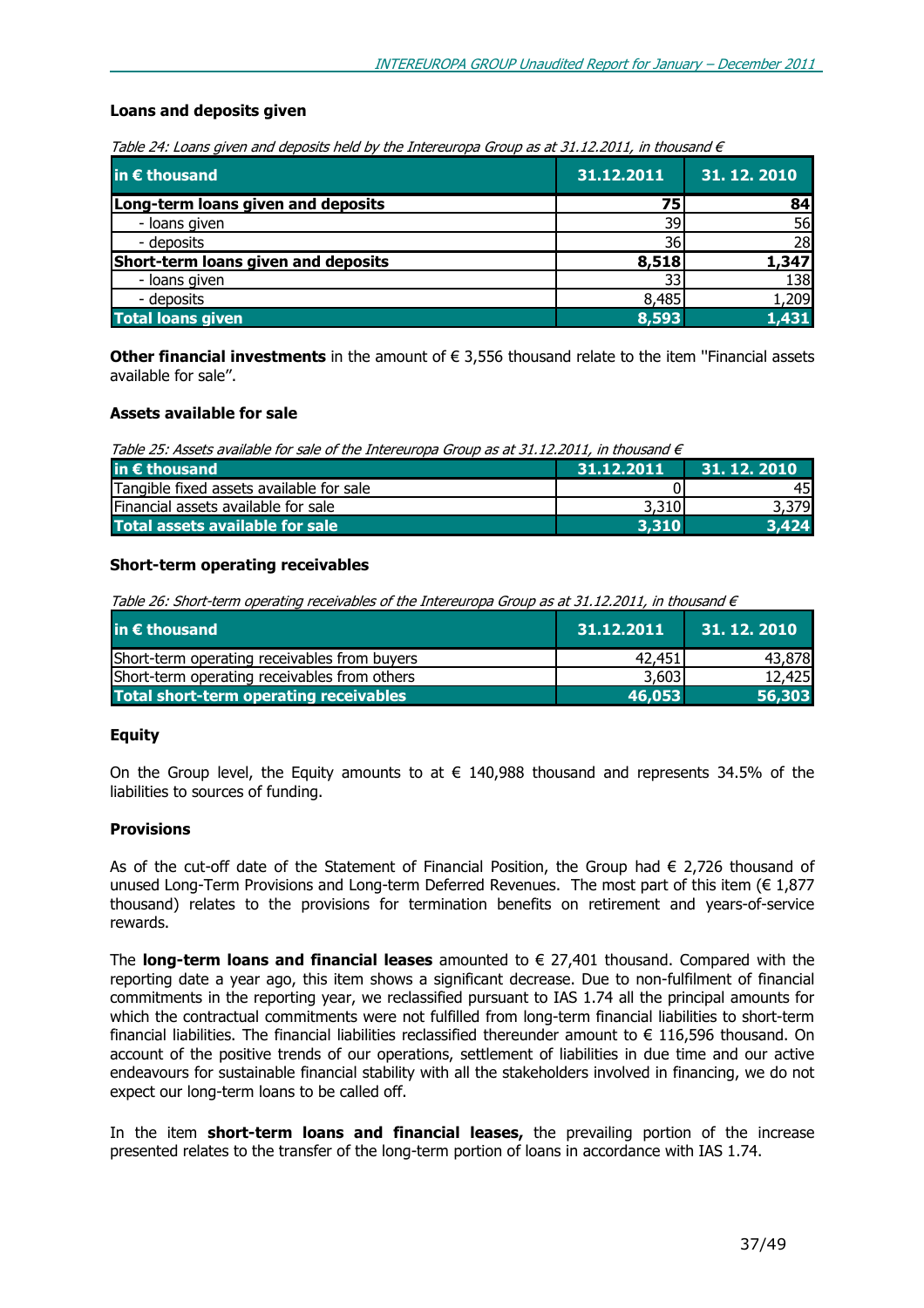### Short-term loans received and finance leases

Table 27: Short-term loans received and finance leases of the Intereuropa Group as at 31.12.2011, in thousand  $\epsilon$ 

| v 1000 $\epsilon$                                  | 31.12.2011 | 31. 12. 2010 |
|----------------------------------------------------|------------|--------------|
| Short-term loans received                          | 170,067    | 26,688       |
| Finance leases                                     | 682l       | 2,264        |
| Total short-term loans received and finance leases | 170,749    | 28,952       |

### Other long-term and short-term financial liabilities

Table 28: Other long- and short-term financial liabilities of the Intereuropa Group as at 31.12.2011, in thousand  $\in$ 

| in € thousand                                            | 31.12.2011 | 31, 12, 2010 |
|----------------------------------------------------------|------------|--------------|
| Long-term liabilities at fair value through profit/loss  | 2,721      | 3,872        |
| Total other long-term financial liabilities              | 2,721      | 3,872        |
| Short-term liabilities at fair value through profit/loss | 1,505      | 1,729        |
| Liabilities for dividends and other participations       | 435I       | 417          |
| <b>Total other short-term financial liabilities</b>      | 1,940      | 2,146        |

The item Other long-term financial liabilities in the amount of  $\epsilon$  2,721 thousand and Other short-term financial liabilities at  $\epsilon$  1,505 thousand relate to the liabilities under financial instruments at fair value through Profit of Loss. They stand for the net present value of the derivative financial instrument of cross-currency swap with currency option.

Short-term operating liabilities of  $\epsilon$  41,988 thousand primarily relate to the liabilities to suppliers.

### Short-term operating liabilities

Table 29: Short-term operating liabilities of the Intereuropa Group as at 31.12.2011, in thousand  $\epsilon$ 

| in $\epsilon$ thousand                         | 31.12.2011 | 31.12.2010 |
|------------------------------------------------|------------|------------|
| Short-term operating liabilities to suppliers  | 33,503     | 41,034     |
| Short-term operating liabilities from advances | 1,099      | 1,669      |
| Other short-term operating liabilities         | 7,387      | 6.594      |
| <b>Total short-term operating liabilities</b>  | 41,988     | 49,298     |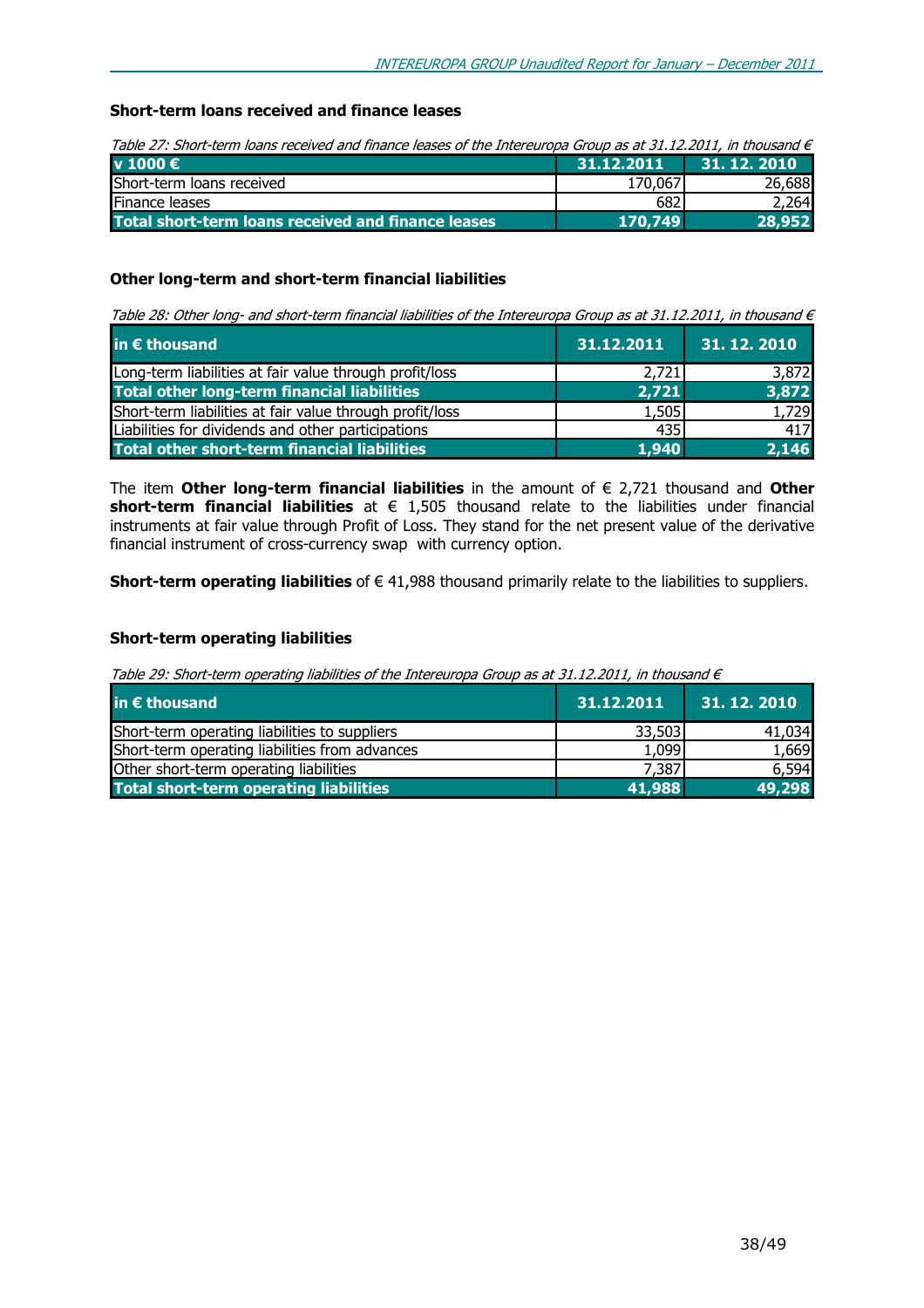| 121.304<br>129.303<br>3.456<br>7.999<br>6.787<br>2011<br>customers<br>Revenues from business with other segments<br>Total revenues<br>profit or loss<br><b>Depreciation</b><br>Revenues from externa<br>Operating<br>in € thousand | Jan-Dec Jan-Dec<br>124.038<br>9.006<br>115.032<br>2010<br>Slovenia | Jan-Dec<br>2011 | Croatia | <b>Herzegovina</b><br><b>Bosnia &amp;</b> |         | <b>Serbia</b>       |         |         | <b>Montenegro</b> |
|------------------------------------------------------------------------------------------------------------------------------------------------------------------------------------------------------------------------------------|--------------------------------------------------------------------|-----------------|---------|-------------------------------------------|---------|---------------------|---------|---------|-------------------|
|                                                                                                                                                                                                                                    |                                                                    |                 |         |                                           |         |                     |         |         |                   |
|                                                                                                                                                                                                                                    |                                                                    |                 | Jan-Dec | Jan-Dec                                   | Jan-Dec | Jan-Dec             | Jan-Dec | Jan-Dec | Jan-Dec           |
|                                                                                                                                                                                                                                    |                                                                    |                 | 2010    | 2011                                      | 2010    | 2011                | 2010    | 2011    | 2010              |
|                                                                                                                                                                                                                                    |                                                                    | 32.509          | 33.671  | 6.788                                     | 6.495   | 3.460               | 3.160   | 5.608   | 5.438             |
|                                                                                                                                                                                                                                    |                                                                    | 800             | 822     | 521                                       | 530     | 721                 | 636     | 59      | 84                |
|                                                                                                                                                                                                                                    |                                                                    | 33.309          | 34.493  | 7.309                                     | ,026    | 4.180               | 3.796   | 5.667   | 5.522             |
|                                                                                                                                                                                                                                    | 7.671                                                              | 2.240           | 2.498   | 434                                       | 489     | 286                 | 302     | 617     | 638               |
|                                                                                                                                                                                                                                    | 1.407                                                              | 259             | 3.290   | 809                                       | 702     | 486                 | 374     | 673     | 2.265             |
| 4.756<br>erest rates<br>Revenues from in                                                                                                                                                                                           | 4.802                                                              | 330             | 419     |                                           |         | 57                  | 26      | 135     | 114               |
| 10.908<br>erest rates<br>Expenses from in                                                                                                                                                                                          | 9.366                                                              | 689             | 1.175   | $\frac{6}{116}$                           | 253     | 307                 | 129     |         |                   |
| $-8.729$<br>ry activities<br>Net profit or loss from ordina                                                                                                                                                                        | $-48.705$                                                          | $-575$          | -761    | 387                                       | 281     | $\overline{5}$      | 99      | 751     | 2.31              |
| 29<br>e income tax<br>Corporat                                                                                                                                                                                                     | -775                                                               | -72             | မှ      | 48                                        | र्द्र   | $\overline{4}$      | 5       | \$      | 245               |
| 320.262<br>Assets                                                                                                                                                                                                                  | 328.457                                                            | 73.634          | 85.021  | 17.743                                    | 19.303  | 11.718              | 11.362  | 22.962  | 24.33             |
| construction<br>Tangible fixed assets under                                                                                                                                                                                        |                                                                    | $\overline{4}$  | 86      | $\mathbb{S}^2$                            | 633     | $\overline{\infty}$ | 334     | 288     | 560               |
| 247.175<br>term assets<br>Long-                                                                                                                                                                                                    | 261.339                                                            | 58.586          | 69.177  | 16.333                                    | 17.739  | 10.620              | 10.483  | 19.684  | 20.060            |
| 45.209<br>ing liabilities<br>Operat                                                                                                                                                                                                | 46.697                                                             | 9.274           | 11.129  | 1.937                                     | 3.117   | 1.613               | 1.310   | 926     | 943               |
| 190.236<br>cial liabilities<br>Financ                                                                                                                                                                                              | 190.251                                                            | 10.773          | 16.235  | 1.230                                     | 1.949   | 3.019               | 3.388   | 360     | 316               |
| 75<br>lled entities<br>Investment in jointly contro                                                                                                                                                                                | Ю                                                                  |                 |         |                                           |         |                     |         |         |                   |
| 22<br>lled entities<br>Revenues from investment in jointly contro                                                                                                                                                                  | 47                                                                 |                 |         |                                           |         |                     |         |         |                   |

|                                                           | Slovenia       |                | Croatia        |                | Bosnia &           |                    | <b>Serbia</b> |                    | Montenegro     |                |                |                 |
|-----------------------------------------------------------|----------------|----------------|----------------|----------------|--------------------|--------------------|---------------|--------------------|----------------|----------------|----------------|-----------------|
|                                                           |                |                |                |                | <b>Herzegovina</b> |                    |               |                    |                |                |                |                 |
|                                                           | Jan-Dec        | Jan-Dec        | Jan-Dec        | <b>Jan-Dec</b> | Jan-Dec            | Jan-Dec            | Jan-Dec       | <b>Jan-Dec</b>     | <b>Jan-Dec</b> | <b>Jan-Dec</b> |                |                 |
| in E thousand                                             | 2011           | 2010           | 2011           | 2010           | 2011               | 2010               | 2011          | 2010               | 2011           | 2010           |                |                 |
| Revenues from external customers                          | 121.304        | 115.032        | 32.509         | 33.671         | 6.788              | 6.495              | 3.460         | 3.160              | 5.608          | 5.438          |                |                 |
| Revenues from business with other segments                | 7.999          | 9.006          | 800            | 822            | 521                | 530                | <b>Z1</b>     | 636                | S              |                |                |                 |
| Total revenues                                            | 129.303        | 124.038        | 33.309         | 34,493         | 7.309              | 7.026              | 4.180         | 3.796              | 5.667          | 5.522          |                |                 |
| Depreciation                                              | 6.787          | 7.671          | 2.240          | 2.498          | 434                | 489                | 286           | 302                | 55             | 638            |                |                 |
| Operating profit or loss                                  | 3.456          | 1.407          | 259            | 3.290          | 809                | 20Z                | 486           | 374                | 673            | 2.265          |                |                 |
| Revenues from interest rates                              | 4.756          | 4.802          | 330            | 419            |                    |                    | 55            | $\overline{26}$    | 135            | $\frac{4}{1}$  |                |                 |
| Expenses from interest rates                              | 10.908         | 9.366          | 689            | 1.175          | 116                | 253                | 307           | 129                |                |                |                |                 |
| Net profit or loss from ordinary activities               | $-8.729$       | $-48.705$      | $-575$         | $-761$         | 387                | 281                | 192           | ஔ                  | 751            | 2.317          |                |                 |
| Corporate income tax                                      | 29             | $-775$         | -72            | မှ             | $\frac{8}{3}$      | 54                 |               | ᡢ                  | 84             | 245            |                |                 |
| Assets                                                    | 320.262        | 328.457        | 73.634         | 85.021         | 17.743             | 19.303             | 11.718        | 11.362             | 22.962         | 24.337         |                |                 |
| Tangible fixed assets under construction                  |                |                | 84             | 86             | 5)                 | 633                |               | 334                | 288            | 560            |                |                 |
| Long-term assets                                          | 247.175        | 261.339        | 58.586         | 69.177         | 16.333             | 17.739             | 10.620        | 10.483             | 19.684         | 20.060         |                |                 |
| <b>Operating liabilities</b>                              | 45.209         | 46.697         | 9.274          | 11.129         | 1.937              | 3.117              | 1.613         | 1.310              | 926            | 943            |                |                 |
| Financial liabilities                                     | 190.236        | 190.251        | 10.773         | 16.235         | 1.230              | 1.949              | 3.019         | 3.388              | 360            | 316            |                |                 |
| Investment in jointly controlled entities                 | 75             | 75             |                | 0              |                    | 0                  | c             | 0                  | 0              |                |                |                 |
| Revenues from investment in jointly controlled entities   | $\overline{2}$ | 47             | $\circ$        | $\circ$        | $\circ$            | $\circ$            | 0             | $\overline{\circ}$ | 0              |                |                |                 |
|                                                           |                |                |                |                |                    |                    |               |                    |                |                |                |                 |
|                                                           | Ukraine        |                | Russia         |                | <b>Others</b>      |                    | <b>Total</b>  |                    | Adjustments*   |                | Group          |                 |
|                                                           | <b>Jan-Dec</b> | <b>Jan-Dec</b> | <b>Jan-Dec</b> | <b>Jan-Dec</b> | <b>Jan-Dec</b>     | Jan-Dec            | Jan-Dec       | <b>Jan-Dec</b>     | Jan-Dec        | <b>Jan-Dec</b> | <b>Jan-Dec</b> | Jan-Dec         |
| in E thousand                                             | 2011           | 2010           | 2011           | 2010           | 2011               | 2010               | 2011          | 2010               | 2011           | 2010           | 2011           | 2010            |
| Revenues from external customers                          | 23.983         | 9.318          | 11.467         | 5.087          | 6.777              | 12.380             | 211.895       | 190.580            | $-15$          | 4              | 211.880        | 190.624         |
| Revenues from business with other segments                |                |                | 54             |                | 555                | 764                | 10.752        | 11.87              | $-10.752$      | $-11.87$       |                |                 |
| Total revenues                                            | 23.986         | 9.322          | 11.561         | 5.112          | 7.332              | 13.143             | 222.647       | 202.452            | $-10.767$      | $-11.828$      | 211.880        | 190.624         |
| Depreciation                                              | 218            | 239            | .265           | 2.053          | 100                | 175                | 11.946        | 14.065             |                |                | 11.946         | 14.065          |
| Operating profit or loss                                  | 252            | $-382$         | 938            | $-34.763$      | 96                 | 274                | 6.969         | $-26.833$          | $-188$         | $-363$         | 6.780          | $-27.195$       |
| Revenues from interest rates                              |                |                | 149            | ግ              |                    |                    | 5.419         | 5.382              | $-4.390$       | $-4.467$       | 1.028          | ā               |
| Expenses from interest rates                              | 162            | 136            | 3.988          | 3.980          | 5                  | $\overline{15}$    | 16.176        | 15.055             | $-4.390$       | $-4.467$       | 11.785         | 10.587          |
| Net profit or loss from ordinary activities               | -42            | $-330$         | $-5.524$       | $-32.669$      | ≌                  | 258                | $-13.521$     | $-79.708$          | 5.627          | 39.915         | $-7.895$       | $-39.793$       |
| Corporate income tax                                      | 86             | ನ              | $-508$         | အို            | ≘                  | 23                 | $-299$        | -600               |                |                | 662-           | $-600$          |
| Assets                                                    | 5.421          | 6.475          | 57.516         | 69.870         | 2.613              | 4.479              | 511.869       | 549.304            | $-104.662$     | $-123.876$     | 407.207        | 425.428         |
| Tangible fixed assets under construction                  |                |                | 4.562          | 5.209          |                    |                    | 5.007         | 6.832              |                |                | 5.007          | 6.832           |
| Long-term assets                                          | 4.011          | 4.355          | 53.334         | 54.327         | 1.208              | 1.318              | 410.951       | 438.797            | $-79.563$      | $-86.996$      | 331.389        | 351.801         |
| <b>Operating liabilities</b>                              | 1.331          | 2.096          | 23.404         | 19.397         | 587                | 1.981              | 84.281        | 86.671             | $-20.872$      | $-16.268$      | 63.409         | 70.402          |
| <b>Financial liabilities</b>                              | 2.375          | 2.461          | 50.148         | 61.838         |                    | 272                | 258.141       | 276.709            | $-55.331$      | $-69.846$      | 202.811        | 206.863         |
| Investment in jointly controlled entities                 | 0              | 0              | 0              | $\circ$        | 0                  | $\circ$            | 15            | 75                 | 5              | 59             | 136            | 135             |
| Revenues from investment in jointly controlled entities   | c              | $\circ$        | 0              | $\circ$        | c                  | $\overline{\circ}$ | 22            | 47                 |                | $-14$          | $\overline{A}$ | $\overline{34}$ |
| * All adjustments are subject to consolidation procedures |                |                |                |                |                    |                    |               |                    |                |                |                |                 |

| <br> <br> <br> <br> <br> <br> <br> <br> <br> <br> <br> <br> | ustments are subject to consolidation procedu |
|-------------------------------------------------------------|-----------------------------------------------|
|                                                             |                                               |
|                                                             |                                               |
|                                                             |                                               |
|                                                             |                                               |
|                                                             |                                               |

### INFORMATION ACCORDING TO BUSINESS SEGMENTS FOR JANUARY - DECEMBER 2011

Table 30: Business segments of the Intereuropa Group in the term January-December 2011, in thousand  $\epsilon$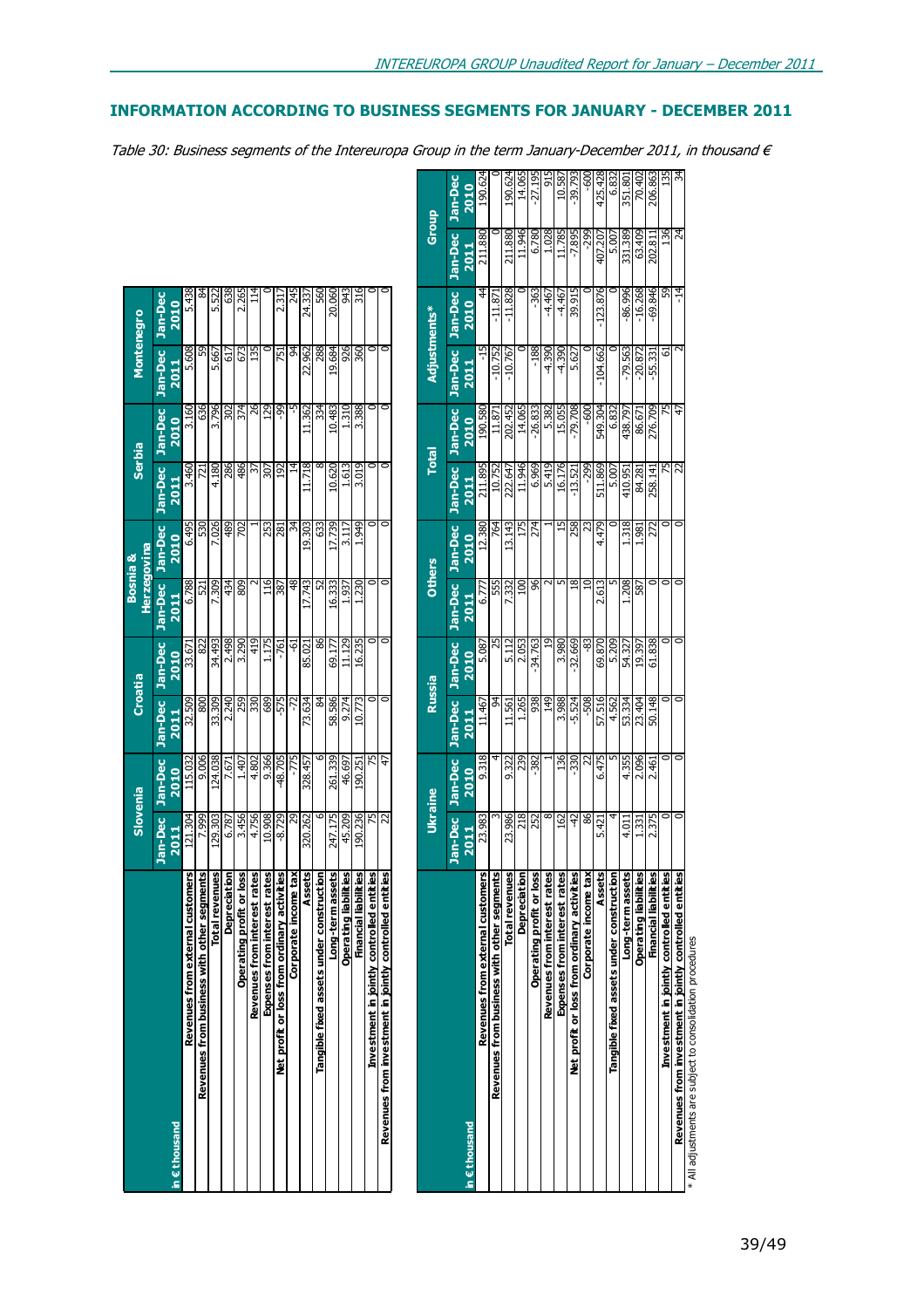### 2. FINANCIAL REPORT FOR THE PARENT, INTEREUROPA d.d.

### 2.1. Underlying financial statements of the Parent Company Intereuropa d.d.

### INCOME STATEMENT OF INTEREUROPA d.d. from 1.1.2011 to 31.12.2011

| in $\epsilon$ thousand                                | 2011      | 2010      |
|-------------------------------------------------------|-----------|-----------|
| <b>Sales revenues</b>                                 | 107,406   | 96,427    |
| Other operating revenues                              | 758       | 4,759     |
| Costs of services                                     | $-74,886$ | $-67,933$ |
| Labour costs                                          | $-18,871$ | $-19,595$ |
| Depreciation                                          | $-5,035$  | $-5,183$  |
| Other operating expenses                              | $-3,299$  | $-6,022$  |
| <b>Operating profit/loss</b>                          | 6,073     | 2,453     |
| Financial income                                      | 9,108     | 6,741     |
| Financial expenses                                    | $-21,075$ | $-56,407$ |
| <b>Profit/loss from financial operations</b>          | $-11,967$ | $-49,666$ |
| <b>Profit/loss from regular operations</b>            | $-5,894$  | $-47,213$ |
| Corporate income tax (with deferred tax)              | -4        | 815       |
| Net profit / loss for the period                      | $-5,898$  | $-46,398$ |
| Basic and diluted earnings per share (in $\epsilon$ ) | $-0.75$   | -5.88     |

### STATEMENT OF COMPREHENSIVE INCOME FOR INTEREUROPA d.d.

from 1.1.2011 to 31.12.2011

| in $\epsilon$ thousand                                                                                             | 2011            | 2010      |
|--------------------------------------------------------------------------------------------------------------------|-----------------|-----------|
| <b>Net profit or loss</b>                                                                                          | $-5,898$        | $-46,398$ |
| <b>Other Comprehensive Income</b>                                                                                  | 2,145           | $-1,878$  |
| Fair value revaluation of land                                                                                     |                 | $-2,174$  |
| Transfer of land revaluation surplus to retained earnings from<br>sale of land                                     | $-18$           | $-4,938$  |
| Deferred tax in revaluation surplus of land                                                                        |                 | 1,422     |
| Change in fair value of financal assets available for sale                                                         | $-51$           | $-30$     |
| Transfer of revaluation surplus of financial assets for sale to<br>revenues/expenses (at sale of financial assets) |                 |           |
| Deferred tax in revaluation surplus of financial assets for sale                                                   | 10 <sup>1</sup> |           |
| Retained earnings from land revaluation (at sale)                                                                  | 18              | 4,938     |
| Deferred tax from retained earnings                                                                                | 2,182           | $-934$    |
| Deferred tax from the affiliation of the subsidiary                                                                |                 | $-168$    |
| <b>Comprehensive income total</b>                                                                                  | $-3,753$        | -48,276   |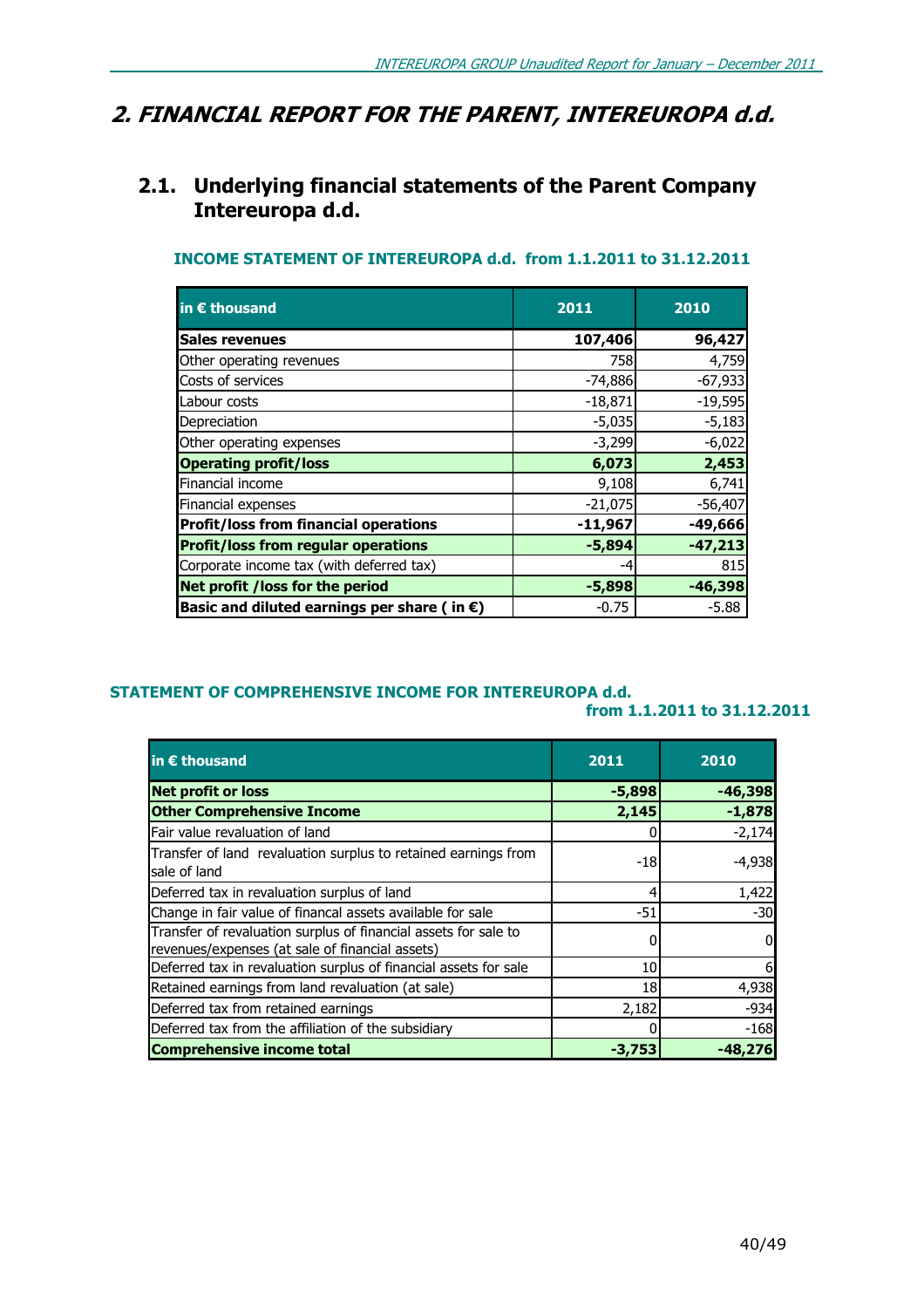### STATEMENT OF FINANCIAL POSITION OF INTEREUROPA d.d. as of 31.12.2011

| in € thousand                              | 31.12.2011 | 31.12.2010 |
|--------------------------------------------|------------|------------|
| <b>ASSETS</b>                              |            |            |
| Tangible fixed assets                      | 142,629    | 146,353    |
| Investment property                        | 5,724      | 6,118      |
| Intangible assets                          | 6,634      | 7,069      |
| Other non-current operating assets         | 474        | 639        |
| Deferred tax assets                        | 5,846      | 3,515      |
| Loans given and deposits                   | 29,840     | 36,473     |
| Investment in subsidiaries                 | 49,842     | 50,797     |
| Investment in a jointly controlled company | 75         | 75         |
| Other financial investments                | 3,536      | 3,589      |
| <b>TOTAL NON-CURRENT ASSETS</b>            | 244,600    | 254,628    |
| Inventories                                | 35         | 35         |
| Loans given and deposits                   | 29,250     | 33,337     |
| Short-term operating receivables           | 29,149     | 25,795     |
| Short-term income tax receivables          |            |            |
| Cash and cash equivalents                  | 9,371      | 155        |
| <b>TOTAL CURRENT ASSETS</b>                | 67,809     | 59,322     |
| <b>TOTAL ASSETS</b>                        | 312,409    | 313,950    |
| <b>CAPITAL</b>                             |            |            |
| Share capital                              | 32,976     | 32,976     |
| Treasury shares                            | $-180$     | $-180$     |
| Reserves                                   | 51,849     | 55,602     |
| <b>TOTAL CAPITAL</b>                       | 84,645     | 88,398     |
| <b>LIABILITIES</b>                         |            |            |
| Provisions                                 | 2,001      | 1,836      |
| Long-term borrowings and financial leases  | 20,911     | 162,991    |
| Other long-term financial liabilities      | 2,721      | 3,872      |
| Long-term operating liabilities            | 1,101      | 103        |
| Deferred tax liabilities                   | 12,744     | 12,747     |
| <b> TOTAL NON-CURRENT LIABILITIES</b>      | 39,478     | 181,549    |
| Short-term borrowings and financial leases | 161,474    | 16,912     |
| Other short-term financial liabilities     | 1,579      | 1,548      |
| Short term operating liabilities           | 25,233     | 25,543     |
| <b>TOTAL CURRENT LIABILITIES</b>           | 188,286    | 44,003     |
| <b>TOTAL LIABILITIES</b>                   | 227,764    | 225,552    |
| <b>TOTAL CAPITAL AND LIABILITIES</b>       | 312,409    | 313,950    |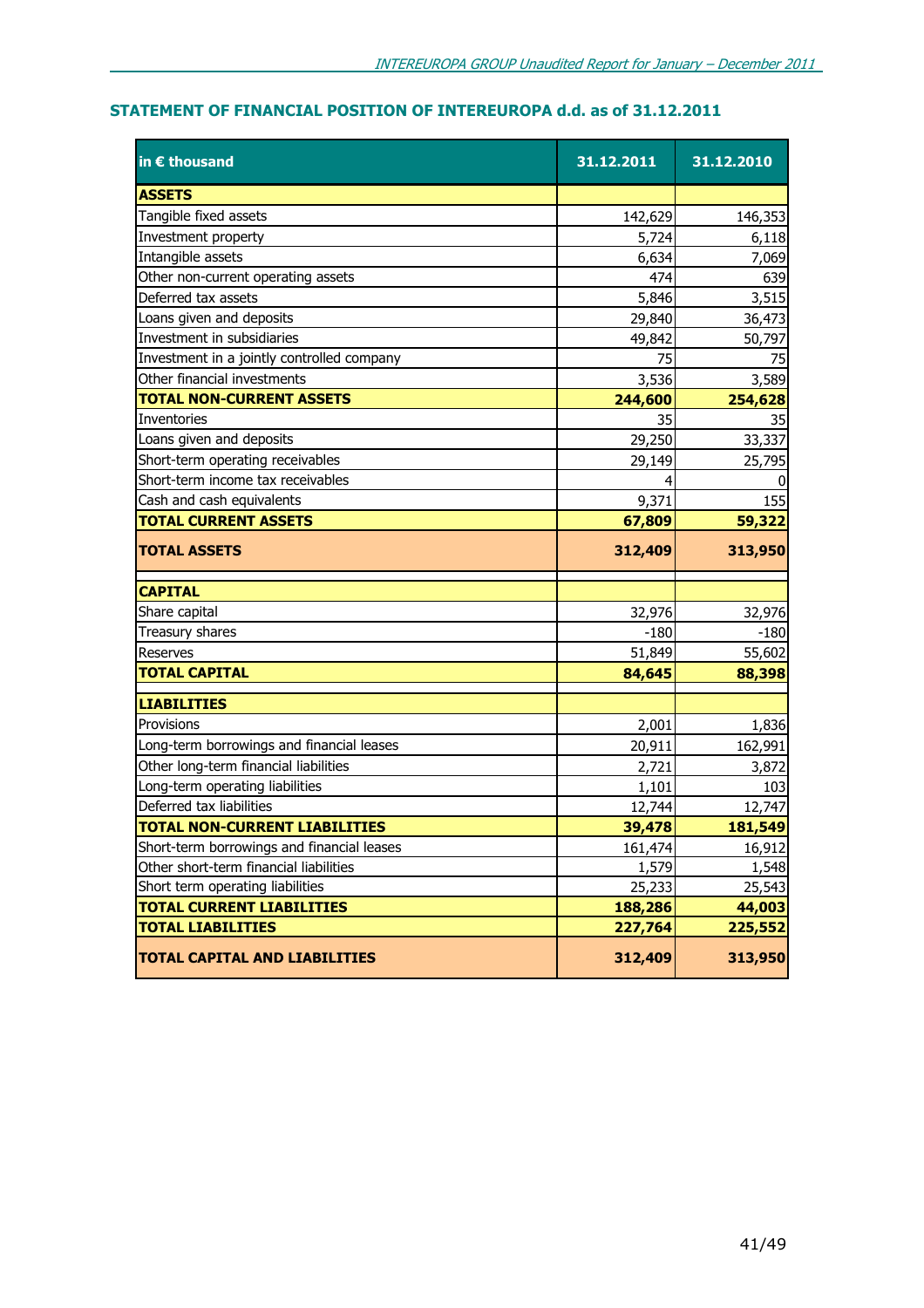### STATEMENT OF CASH FLOW FOR INTEREUROPA d.d. from 1.1.2011 to 31.12.2011

| in $\epsilon$ thousand                                                    | 2011      | 2010      |
|---------------------------------------------------------------------------|-----------|-----------|
| <b>Cash flows from operating activities</b>                               |           |           |
| Net profit/loss for the period                                            | $-5,898$  | $-46,398$ |
| <b>Adjustments for:</b>                                                   |           |           |
| - Depreciation                                                            | 5,035     | 5,183     |
| - Imapirment and writedowns of tangible fixed assets                      |           | 2,176     |
| - Profit from disposal of tangible fixed assets and investment property   | $-478$    | $-4,444$  |
| - Loss from disposal of tangible fixed assets                             | 6         | 148       |
| - Non-monetary expenses                                                   | 291       | 270       |
| - Non-monetary revenues                                                   | $-164$    | $-224$    |
| - Financial revenues                                                      | $-9,108$  | $-6,741$  |
| - Impaired receivables payed                                              | 597       | 566       |
| - Financial expenses                                                      | 21,075    | 56,407    |
| - Income tax (deferred tax incl.)                                         |           | $-815$    |
| Operating profit before changes in net working capital and taxes          | 11,365    | 6,128     |
| Changes in net working capital and provisions                             |           |           |
| Changes in receivables                                                    | $-4,890$  | 3,362     |
| Changes n inventories                                                     | 0         | -9        |
| Changes in operating liabilities                                          | 479       | $-3,046$  |
| Changes in provisions                                                     | 38        | -573      |
| Profit tax paid                                                           | $-146$    | 97        |
| <b>Cash from operating activities</b>                                     | 6,846     | 5,959     |
| <b>Cash flows from investing activities</b>                               |           |           |
| Interest income                                                           | 872       | 732       |
| Dividend income and participations in profit                              | 3,573     | 1,196     |
| Inflows from disposal of tangible fixed assets and investment property    | 594       | 17,220    |
| Inflows from long-term loans given                                        | 6,336     | 9,725     |
| Inflows from disposal of other financial investments                      |           | 272       |
| Inflows from decrease of short-term loans given and deposits              | 1,038     | 28,039    |
| Cash inflows at acquisition of subsidiary                                 |           |           |
| Outflows for acquisition of tangible fixed assets and investment property | $-143$    | $-261$    |
| Outflows for acquisitions of intangible assets                            | $-489$    | $-10$     |
| Outflows for purchase and capital increase in subsidiaries                | 0         | $-33,764$ |
| Outflows for long-term loans and deposits given                           | 0         | $-4,440$  |
| Outflows from settlement of derivative financial instruments              | $-1,674$  | $-276$    |
| <b>Cash from investing activities</b>                                     | 10,107    | 18,434    |
| <b>Cash flows from financing activities</b>                               |           |           |
| Inflows from long-term loans received                                     | 3,620     | 583       |
| Inflows from short-term loans received                                    | 3,703     |           |
| Paid interest                                                             | $-10,219$ | $-9,086$  |
| Outflows from repayment of long-term borrowings                           | $-4,841$  | $-11,801$ |
| Outflows from decrease of short-term borrowings                           | 0         | $-4,557$  |
| Paid dividend                                                             | 0         | -2        |
| <b>Cash from financing activities</b>                                     | $-7,737$  | $-24,863$ |
| Cash and cash equivalents at beginning of period                          | 155       | 625       |
| Net increase/decrease in cash from regular operations                     | 9,216     | $-470$    |
| Cash and cash equivalents at end of period                                | 9,371     | 155       |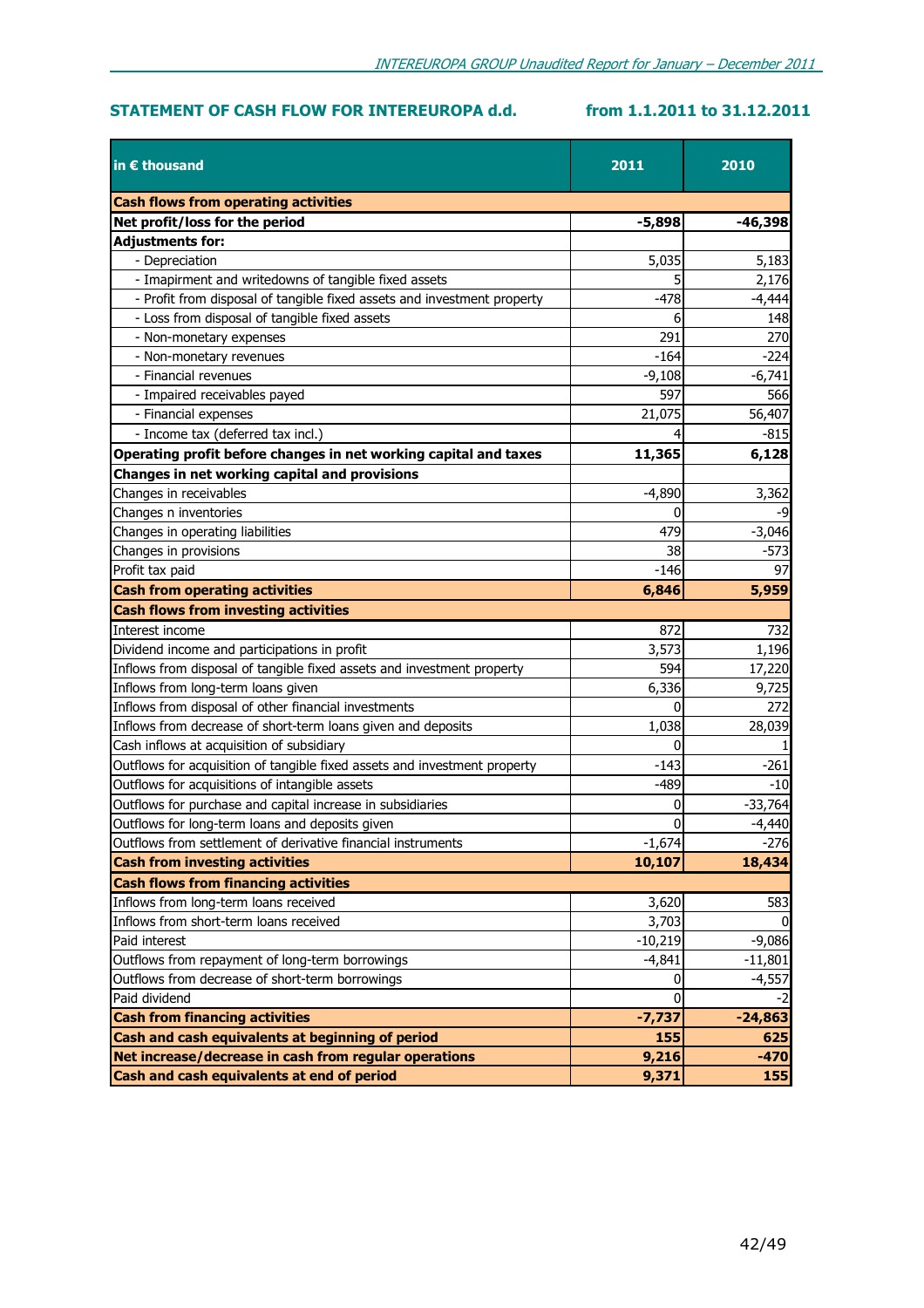### STATEMENT OF CHANGES IN EQUITY OF INTEREUROPA d.d.

### from 1.1.2011 to 31.12.2011

|                                               |                         |               |                                                                     | <b>RESERVES</b> |                             |                         |  |
|-----------------------------------------------|-------------------------|---------------|---------------------------------------------------------------------|-----------------|-----------------------------|-------------------------|--|
| in $\epsilon$ thousand                        | <b>Share</b><br>capital | Own<br>shares | <b>Reserves for</b><br><b>Reserves</b><br>fair value<br>from profit |                 | <b>Retained</b><br>earnings | <b>Total</b><br>capital |  |
| Opening balance as at 1.1.2011                | 32,976                  | $-180$        | 4.754                                                               | 50,848          |                             | 88,398                  |  |
| <b>Total comprehensive income</b>             |                         |               |                                                                     | -551            | $-3,698$                    | $-3,753$                |  |
| Net profit/loss                               |                         |               |                                                                     |                 | $-5,898$                    | $-5,898$                |  |
| Other comprehensive income                    |                         |               |                                                                     | $-55$           | 2,200                       | 2,145                   |  |
| Offset of the net loss for the financial year |                         |               | $-3.698$                                                            |                 | 3.698                       |                         |  |
| Closing balance as at 31.12.2011              | 32,976                  | $-180$        | 1,056                                                               | 50,793          |                             | 84,645                  |  |

### STATEMENT OF CHANGES IN EQUITY OF INTEREUROPA d.d.

#### from 1.1.2010 to 31.12.2010 Capital surplus Reserves from profit Reserves for fair value Opening balance as at 1.1.2011 32,976 -180 36,040 11,276 56,562 0 136,674 Total comprehensive income 0 0 0 0 -5,714 -42,562 -48,276 Net profit/loss 0| 0| 0| 0| 0| -46,398| -46,398 Other comprehensive income 0 0 0 0 0 0 -5,714 3,836 -1,878 Offset of the net loss for the financial year 0 0 -36,040 -6,522 0 42,562 0 Closing balance as at 31.12.2011 32,976 -180 0 4,754 50,848 0 88,398 Retained<br>earnings in € thousand Share capital Own shares Capital Reserves Reserves for carnings Total capital Capital Capital capital capital capital Capital Capital Capital Capital Capital Capital Capital Capital Capital Capital Capital C REZERVE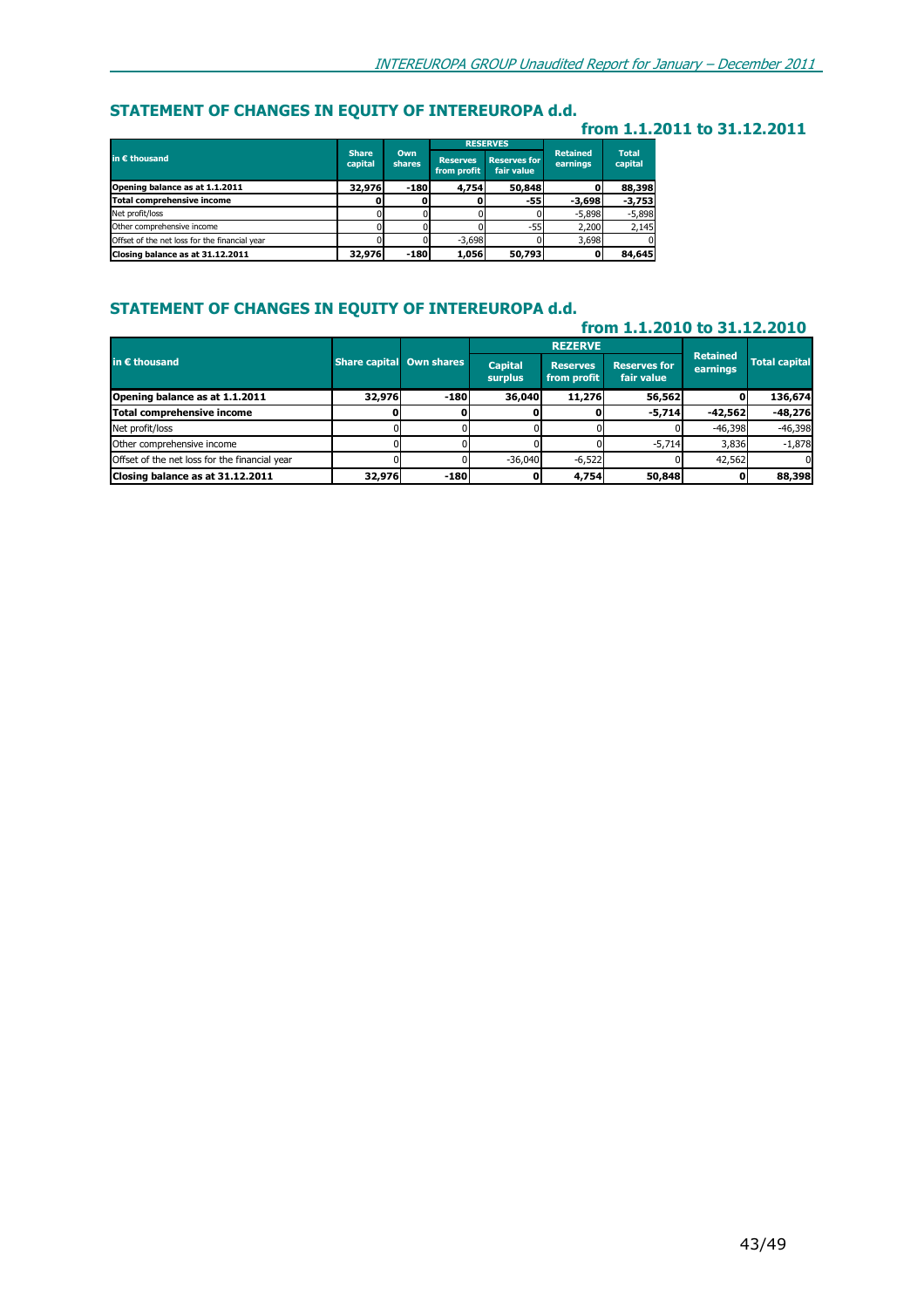### 2.2. Notes to Financial Statements of the Parent Company Intereuropa d.d.

### a) Notes to the INCOME STATEMENT

Sales revenues amounting to  $\epsilon$  107,406 thousand represent the revenues from services supplied. Compared to the same term last year, these revenues were higher by  $\epsilon$  4,272 thousand, and the costs of services by  $\in$  10,979 thousand.

Of Other Operating Revenues in the amount  $\epsilon$  758 thousand, the highest share ( $\epsilon$  478 thousand) relates to the gains from the disposal of property, plant and equipment.

### Labour cost

Table 31: Labour cost of Intereuropa d.d. in the term January-December 2011, in thousand  $\epsilon$ 

| in $\epsilon$ thousand      | 2011   | 2010   |
|-----------------------------|--------|--------|
| Wages and salaries          | 13,277 | 13,627 |
| Pension insurance costs     | 1,475  | 1,655  |
| Other social security costs | 973    | 1,027  |
| Other labour costs:         | 3,146  | 3,286  |
| holiday allowance           | 715    | 622    |
| transport and meals         | 1,963  | 2,047  |
| other labour costs          | 468    | 617    |
| <b>Labour costs</b>         | 18,871 | 19,595 |

### Other operating expenses

Table 32: Other operating expenses of Intereuropa d.d. in the term January- December 2011, in thousand  $\epsilon$ 

| in $\epsilon$ thousand                                          | 2011  | 2010  |
|-----------------------------------------------------------------|-------|-------|
| Costs of material                                               | 2,066 | 2,123 |
| Loss from disposal of tangible fixed assets                     |       | 148   |
| Impairment of tangible fixed assets                             |       | 2,176 |
| Contribution for municipial land use and other similar expenses | 9891  | 1,002 |
| Other operating expenses                                        | 234   | 572   |
| <b>Total other operating expenses</b>                           | 3.299 | 6,022 |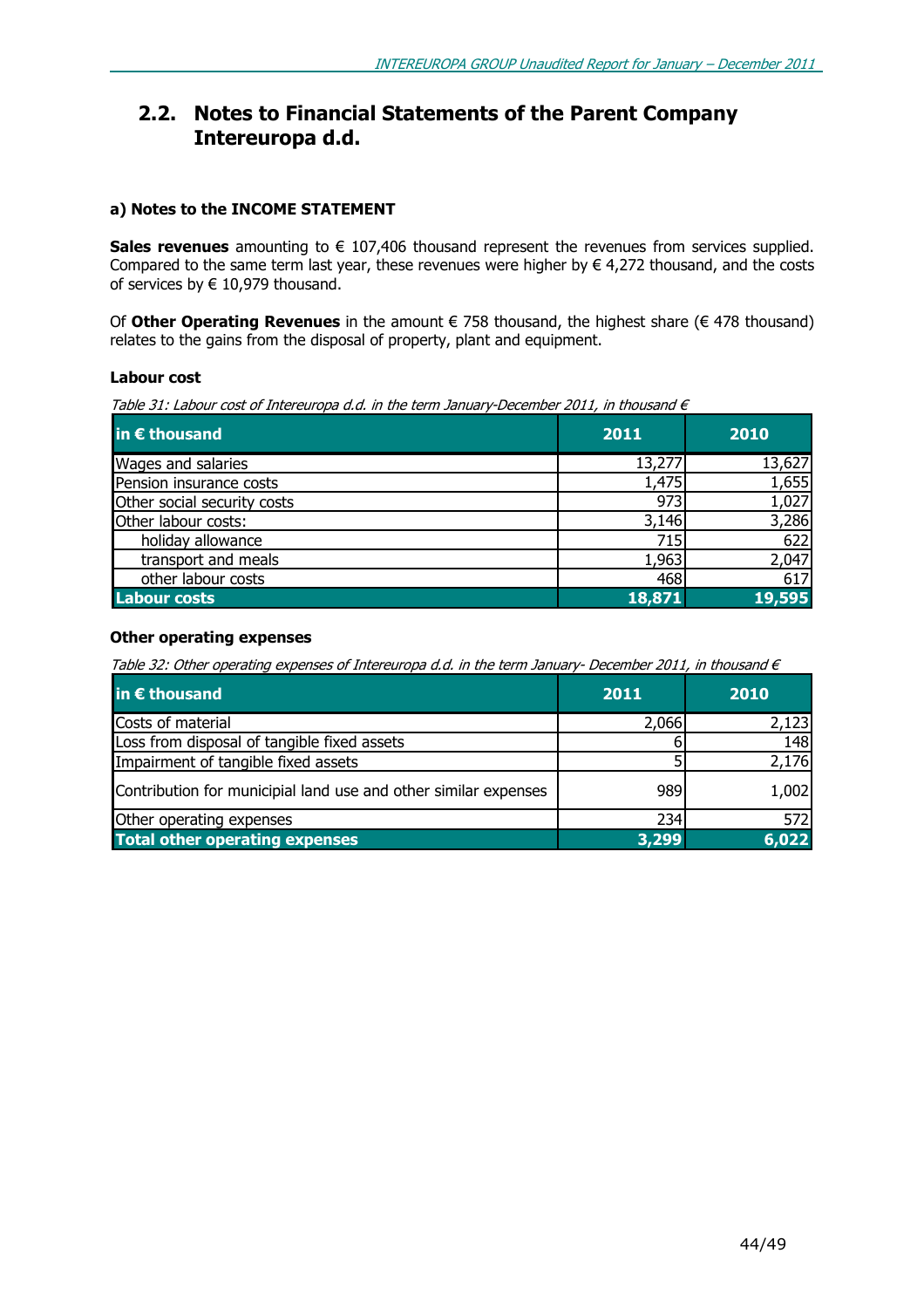### The effect of Financial Income and Expenses on the Profit or Loss

Table 33: The effect of financial revenues and expenses to the Profit or Loss of Intereuropa d.d. in the term January- December 2011, in thousand  $\epsilon$ 

| in $\epsilon$ thousand                                                                        | 2011      | 2010      |
|-----------------------------------------------------------------------------------------------|-----------|-----------|
| Interest income within the Group                                                              | 4,384     | 4,442     |
| Interest income from others                                                                   | 343       | 328       |
| Income from stakes in companies within the Group                                              | 3,655     | 1,166     |
| Income from stakes in jointly controlled company                                              | 22        | 47        |
| Income from dividend and participations in profit to others                                   |           | 11        |
| Profit from disposal of financial investments                                                 |           | 177       |
| Income from cancelled value adjustments of receivables and                                    | 597       | 566       |
| recovery of written-off receivables                                                           |           |           |
| Income from debts written-off                                                                 | 97        |           |
| <b>Total financial income</b>                                                                 | 9,108     | 6,741     |
| Interest expenses                                                                             | $-10,697$ | $-9,206$  |
| Loss from disposal of financial investments                                                   | $-204$    |           |
| Financial expenses from impairments and written-off financial<br>investments within the Group | $-757$    | $-29,046$ |
| Financial expenses from impairments of loans given within the<br>Group                        | $-3,342$  |           |
| Expenses from derivative financial instruments                                                | $-554$    | $-3,502$  |
| Net exchange rate differences                                                                 | -6        | $-11$     |
| Expenses from value adjustments and written-off receivables                                   | $-5,514$  | $-14,642$ |
| <b>Total financial expenses</b>                                                               | $-21,075$ | -56,407   |
| <b>Profit/loss from financing activities</b>                                                  | $-11,967$ | $-49,666$ |

### b) Notes to the STATEMENT OF FINANCIAL POSITION

### Tangible fixed assets

Table 34: Tangible fixed assets of Intereuropa d.d. as at 31.12.2011, in thousand  $\epsilon$ 

| in € thousand                            | 31.12.2011 | 31.12.2010 |
|------------------------------------------|------------|------------|
| Land and buildings                       | 139,100    | 141,374    |
| a) Land                                  | 86,116     | 86,137     |
| b) Buildings                             | 52,984     | 55,237     |
| Other property, plant and equipment      | 3,524      | 4,973      |
| Tangible fixed assets under construction |            |            |
| <b>Total tangible fixed assets</b>       | 142,629    | 146,353    |

### Investment property

As of the cut-off date, the investment property amount to  $\epsilon$  5,724 thousand. They were decreased by the depreciation of  $\epsilon$  214 thousand and disposals in the amount of  $\epsilon$  180 thousand.

### Intangible assets

Table 35: Intangible Assets of Intereuropa d.d. as at 31.12.2011, in thousand  $\epsilon$ 

| in $\epsilon$ thousand               | 31.12.2011 | 31.12.2010 |
|--------------------------------------|------------|------------|
| Long-term title rights               | 2,668      | 3,245      |
| Long-term deferred development costs | 3,966      | 3.824      |
| <b>Total intangible assets</b>       | 6,634      | 7.069      |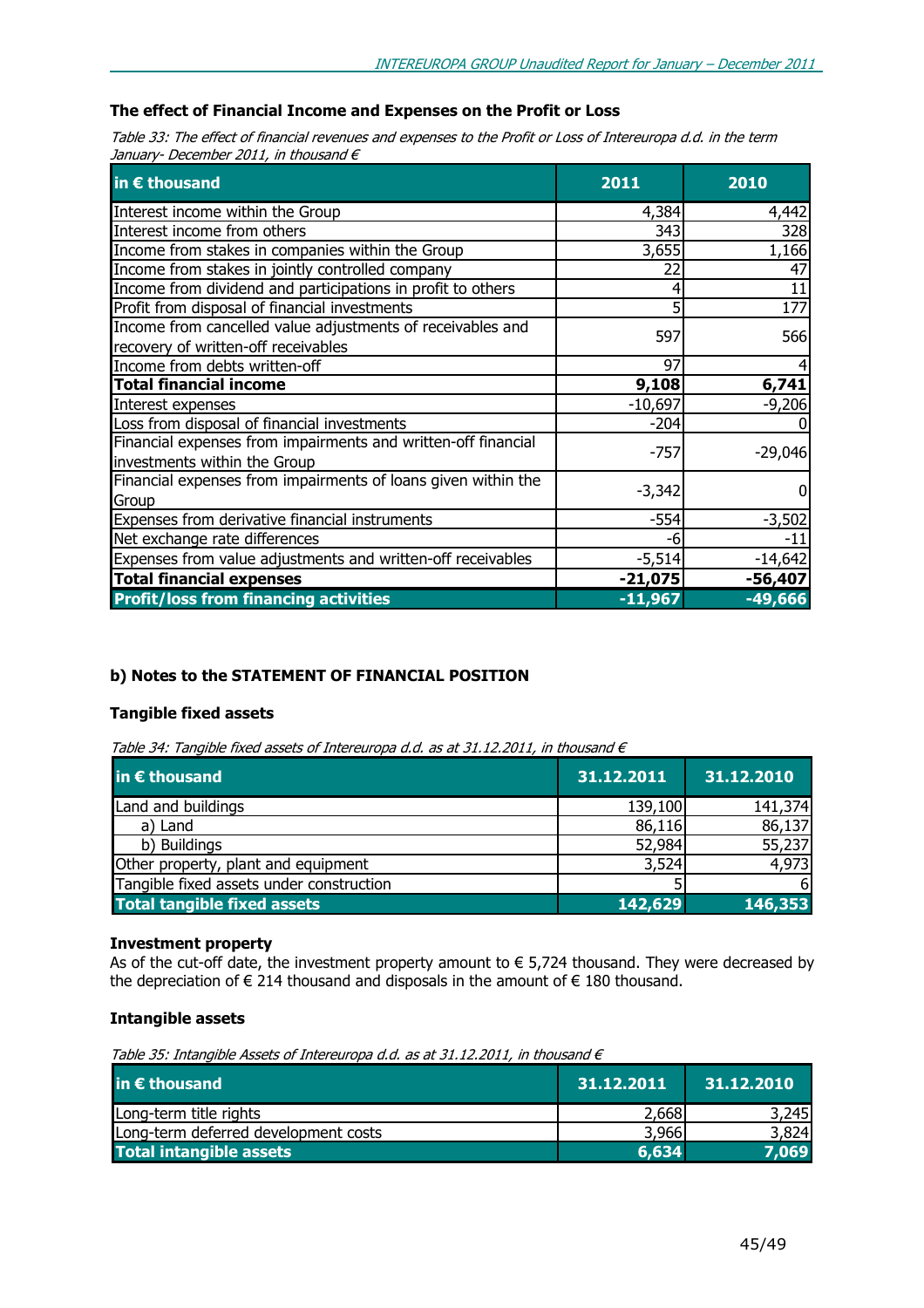### Loans granted and deposits

|  |  |  |  | Table 36: Loans given and deposits held by Intereuropa d.d. as at 31.12.2011, in thousand $\epsilon$ |  |  |  |  |
|--|--|--|--|------------------------------------------------------------------------------------------------------|--|--|--|--|
|  |  |  |  |                                                                                                      |  |  |  |  |

| in € thousand                       | 31.12.2011 | 31.12.2010 |
|-------------------------------------|------------|------------|
| Long-term loans given               | 29,840     | 36,473     |
| - to subsidiaries                   | 29,829     | 36,454     |
| - to others                         |            | 19         |
| Short-term loans given and deposits | 29,250     | 33,337     |
| - to subsidiaries                   | 22,232     | 33,321     |
| - to others                         |            | 16         |
| - deposits                          | 7,006      |            |
| <b>Total loans given</b>            | 59,090     | 69,810     |

Other financial investments in the amount of  $\epsilon$  3,536 thousand relate to the item "Financial assets available for sale''.

### Short-term operating receivables

Table 37: Short-term operating receivables of Intereuropa d.d. as at 31.12.2011, in thousand  $\epsilon$ 

| in $\epsilon$ thousand                                         | 31.12.2011   | 31.12.2010 |
|----------------------------------------------------------------|--------------|------------|
| Short-term operating receivables within the Group              | 1,242        | 1,076      |
| Short-term interest receivables from Group companies           | 184          | 806        |
| Other short-term operating receivables from Group companies    | 135 <b>1</b> | 28         |
| Short-term operating receivables from buyers (excl. the Group) | 26,684       | 23,436     |
| Short-term operating receivables from others                   | 739          | 384        |
| Other short-term assets                                        | 166l         | 65         |
| <b>Total short-term operating receivables</b>                  | 29,149       | 25,795     |

### Equity

The capital expresses equity financing of the Company and is regarded as its liability to the owners. Compared with the reporting date a year ago, the share of the capital in the liabilities structure remained unchanged, amounting to 27 per cent of all liabilities to sources.

### **Provisions**

As of the reporting date of the Statement of Financial Position, the Company Intereuropa d.d. had EUR 2,001 thousand of unused Long-Term Provisions and Long-term Deferred Revenues. The prevailing part (amounting to EUR 1,269 thousand) comprises the provisions for pensions and similar obligations.

The **long-term received loans and financial leases** amounted to EUR 20,911 thousand. Due to non-fulfilment of financial commitments in the reporting year, we reclassified pursuant to IAS 1.74 all the principal amounts for which the contractual commitments were not fulfilled from long-term financial liabilities to short-term financial liabilities. The financial liabilities reclassified thereunder amount to EUR 116,596 thousand. On account of the positive trends of our operations, settlement of liabilities in due time and our active endeavours for sustainable financial stability with all the stakeholders involved in financing, we do not expect our long-term loans to be called off.

The increase in value of short-term loans received and financial leases over the comparable reporting date a year ago has primarily resulted from the transfer of long-term loans for which the contractual commitments were not fulfilled.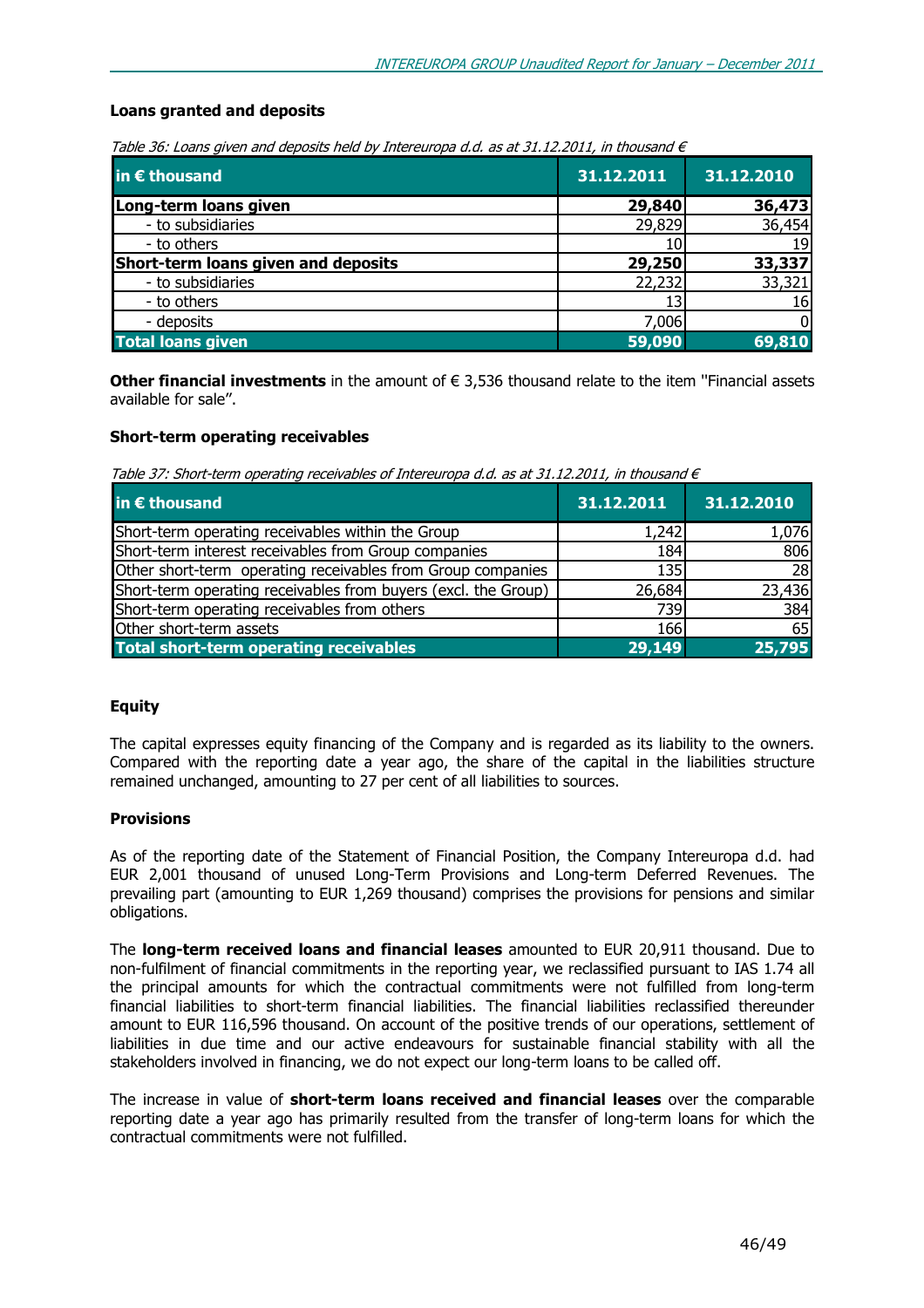### Other long-term and short-term financial liabilities

Table 38: Other long- and short-term financial liabilities of the Intereuropa Group as at 31.12.2011, in thousand  $\epsilon$ 

| in $\epsilon$ thousand                                  | 31.12.2011 | 31.12.2010 |
|---------------------------------------------------------|------------|------------|
| Long-term liabilities at fair value through profit/loss | 2,721      | 3,872      |
| <b>Total other long-term financial liabilities</b>      | 2,721      | 3,872      |
| Short-term liabilities                                  | 1,505      | 1,474      |
| Liabilities for dividends                               |            | 74I        |
| Total other short-term financial liabilities            | 1,579      | 1,548      |

The item Other long-term financial liabilities in the amount of  $\epsilon$  2,721 thousand relates to the liabilities under financial instruments at fair value through Profit of Loss. They stand for the net present value of the derivative financial instrument of cross-currency swap with currency option. The short-term portion of the financial instrument due for payment in the year 2011 is posted under Other short-term financial liabilities in the amount of  $\epsilon$  1,505 thousand.

Short-term operating liabilities of  $\epsilon$  25,233 thousand primarily relate to the liabilities to suppliers.

Table 39: Short-term operating liabilities of Intereuropa d.d. as at 31.12.2011, in thousand  $\epsilon$ 

| in € thousand                                                  | 31.12.2011 | 31.12.2010 |
|----------------------------------------------------------------|------------|------------|
| Short-term opertaing liabilities to companies within the Group | 1,251      | 733        |
| Short-term opertaing liabilities to suppliers                  | 20,335     | 21,005     |
| Short-term opertaing liabilities from advances                 | 24         | 85         |
| Other short-term opertaing liabilities                         | 3,623      | 3,719      |
| <b>Total short-term opertaing liabilities</b>                  | 25,233     | 25,543     |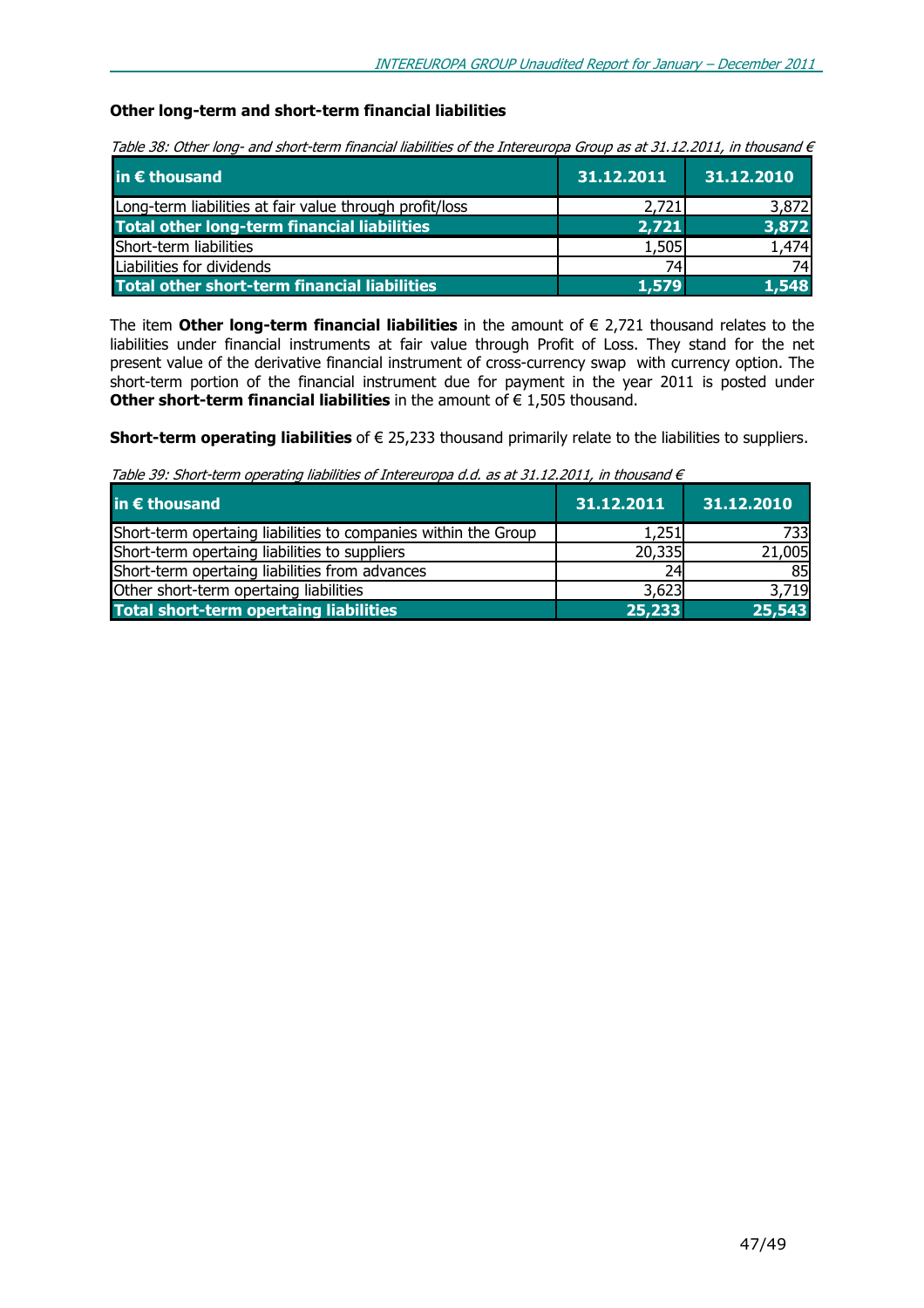### D. CONCLUSION

The year 2011 opened with slowly recovering markets and considerable growth in the sales turnover was recorded in the Intereuropa Group. However, the general growing trend slowed down thoroughly in second half-year and affected the economic forecasts for the year 2012, too. Our markets in the Western Balkans were still very weak, while in the eastern markets (Ukraine, Russia) we were able to more than double our sales.

Also the business risks aggravated towards the year-end. Our sales activities were exposed to tough competitive struggle and growing oil prices, which intensified the pressures on our sales rates. A significant part of our activities was focused on the new information system supporting the products of land transport that was launched in the Parent Company Intereuropa d.d. at the end of the year. Together with other optimization measures, that solution is expected to yield a higher automation of processes and a rise in efficiency, as well as improved traceability of shipments to our customers.

Despite a repeat in market deterioration and following some measures taken in our Land Transport area which have a direct short-term impact on a lower sales revenue, our sales results were good and above the plan. The Intereuropa Group generated a sales revenue of  $\epsilon$  211.9 million, 11 percent higher than a year ago and above the sales target by the same percent. The sales growth was recorded in all the three core business areas, the highest thereof in Logistics Solutions which saw a 20 percent rise. Despite shrinkage and rationalisation of our road transport product, we managed to achieve an 8 percent growth in our Land Transport Area, which is largely attributable to newly acquired railway transport business in the Ukraine. The highest surplus over the plan was achieved in the sale of our Intercontinental Transport services. The best performing segment was the automotive logistics services with a 38 percent rise over the preceding year's volume, which was about a quarter above the plan too. Such an increase could not be possible without our car terminal in Russia, along with the car terminals in Slovenia: more than 190,000 vehicles were handled via the Russian terminal.

With our efforts towards cost efficiency and optimization of operations, we have retained the position of the leading logistics player in Slovenia and the countries of former Yugoslavia, and we achieved a positive Operating Result for the first time after 2008. The Operating Profit was € 6.8 million, which was 9 percent higher than expected and 34.0 million better than in 2010. By excluding the oneoff transactions not directly related to ordinary operations, the operating profit would come to  $\epsilon$  8.5 million and be 8.2 million higher than in the year 2010. The improvement in the operating result over the preceding year is primarily attributable to improved sales and lower costs of depreciation, labour and materials. In other cost items we recorded higher direct costs of services which grew more than the sales volume; that was not only caused by growing fuel prices, but also a consequence of the changed sales structure in favour of services with lower margin (railway transport). The share of Operating Profit in the sales revenue (EBIT margin) came to 3.2 percent, which was approximately on the planned level.

On the Group level we generated € 22.7 million as Earnings Before Interest, Tax, Depreciation and Amortisation (EBITDA), which is 4 percent above the plan and 5 percent more than a year ago, in which the sale of some real estates had a decisive bearing on the EBITDA. If other operating revenues and the effects from fixed assets revaluation, along with the operating expenses that were not directly connected with ordinary operations in both years were excluded, the EBITDA in the reporting year would be  $\in$  20.5 million and 42 percent higher than in the year 2010.

The Financing result was negative, at  $\epsilon$  -14.7 million. Financial revenues came to  $\epsilon$  2.5 million, financial expenses were at  $\epsilon$  17.2 million. The major part in the financial revenue structure were the revenues from elimination of allowances, write-offs of receivables and interest for default (2.4 million); of the financial expenses, the highest item was the interest expenses for loans raised from others (11.7 million). Excluding the impact of gains/losses from foreign exchange differences and from the revaluation of financial instrument for hedging against exchange rate risk, the financial result for the reporting period would have amounted to  $\epsilon$  -12.1 million, or 1.4 million more favourable than in the year 2010.

Interest expenses for the loans raised are the main reason that we closed the year with a negative net operating result at € -7.6 million.